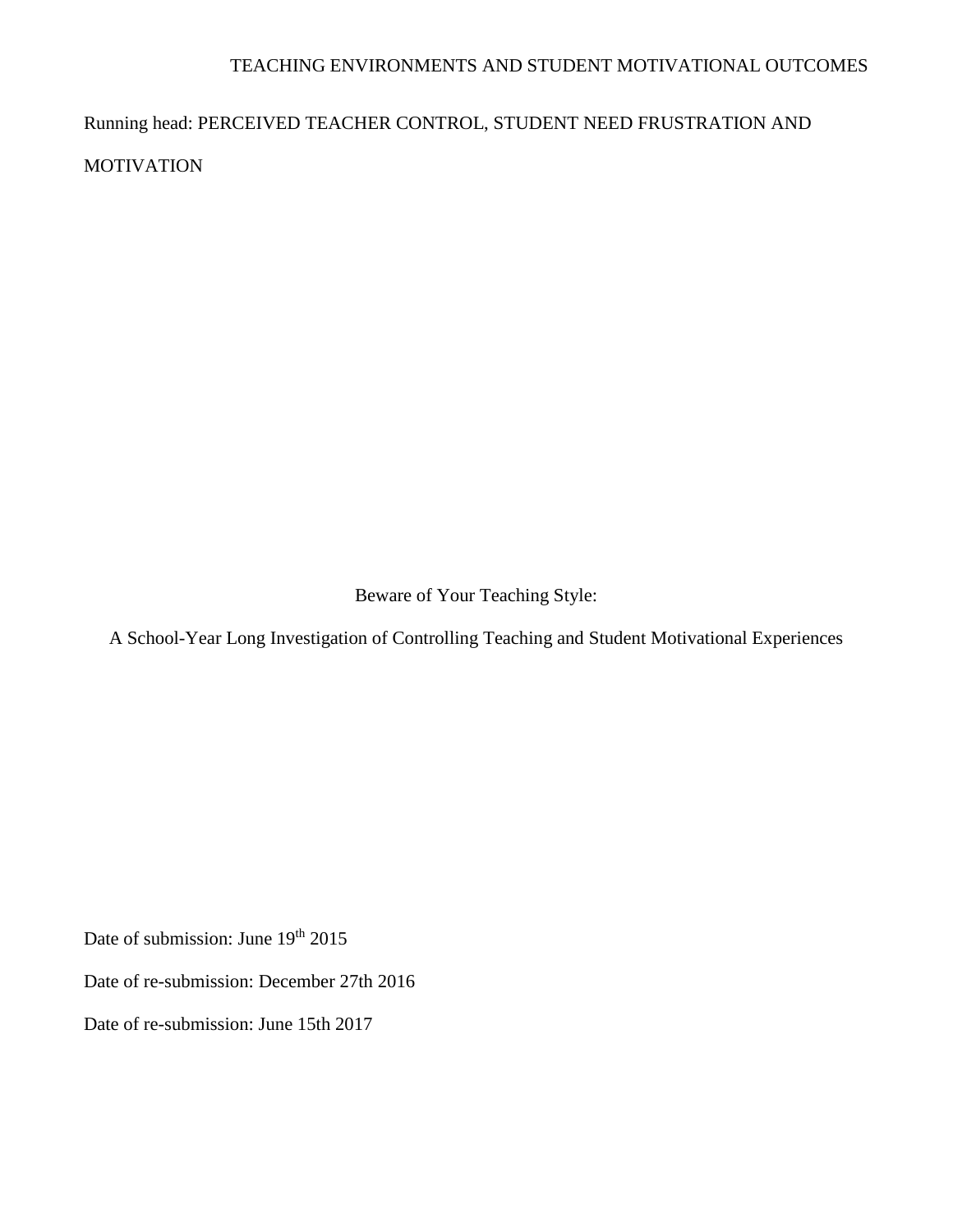### **Abstract**

 Relatively little research drawing from self-determination theory has examined the links between controlling teaching environments and student motivation. To this end, two longitudinal studies were conducted to explore how students' perceptions of controlling teaching behavior and experiences of psychological need frustration were associated with a number of motivation-related outcomes over a school year. Multilevel growth modelling indicated that changes in perceptions of controlling teaching positively related to changes in need frustration across the school year (Studies  $8 \t1 \& 2$ ) which, in turn, negatively related to autonomous motivation and positively related to controlled motivation and amotivation in Study 1 (*N* = 419); and positively related to fear of failure, contingent self-worth, and challenge avoidance in Study 2 (*N* = 447). Significant indirect effects also supported the mediating role of need frustration. These findings reinforce the need for research on the negative motivational pathways which link controlling teaching to poor quality student motivation. Implications for teacher training are discussed.

Keywords: self-determination theory; controlling teaching; need frustration; physical education.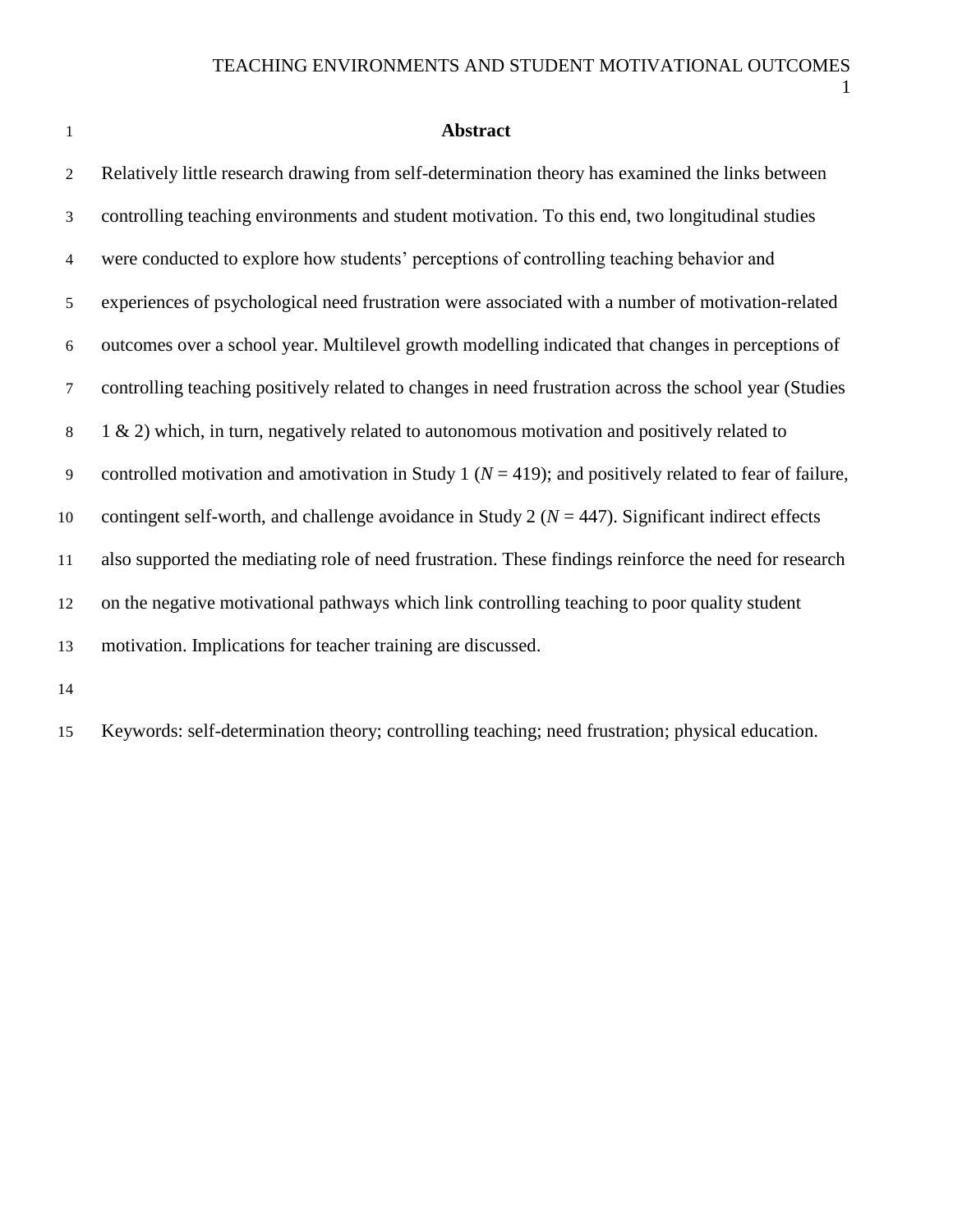## **1. Introduction**

| $\mathbf{2}$   | For some middle school students, the adolescent years mark the beginning of a downward spiral in       |
|----------------|--------------------------------------------------------------------------------------------------------|
| 3              | school-related motivation and engagement that often leads to academic underachievement (Eccles,        |
| $\overline{4}$ | Wigfield, Midgely, Reuman, MacIver, & Feldlaufer, 1993). This may, in part, be due to a perceived      |
| $\mathfrak{S}$ | lack of self-determination among students. Many students spend their time in school feeling            |
| $\sqrt{6}$     | compelled to follow someone else's rules, study someone else's curriculum, and submit continually      |
| $\tau$         | to someone else's evaluation (Kohn, 1993). Thus, in order for teachers to successfully facilitate      |
| $8\,$          | engagement in compulsory curriculum subjects, such as Physical Education (PE), it is vital that        |
| $\overline{9}$ | students perceive the teaching and learning environment to be motivationally supportive (Haerens,      |
| 10             | Kirk, Cardon, & De Bourdeaudhuij, 2011; Kirk, 2005). In this regard, the influence of social           |
| 11             | factors, including the interpersonal style adopted by the teacher, appears to be paramount for         |
| 12             | student motivation (e.g., Wentzel, 2002). For instance, it has been shown that teachers' instructional |
| 13             | behaviors can be discerned according to their dimensions of influence (i.e., power or dominance vs.    |
| 14             | submission) and proximity (i.e., friendliness or cooperation vs. opposition; Gurtman, 2009).           |
| 15             | Research suggests that students' perceptions of these types of teacher behaviors relate to outcomes    |
| 16             | such as student satisfaction, confidence, and effort (Wubbels & Brekelmans, 2005). However,            |
| 17             | whilst there has been extensive empirical evidence on the role of positive teaching behavior for       |
| 18             | adaptive student motivation, comparatively less research has been carried out examining the            |
| 19             | mechanisms via which negative teaching behaviors relate to students' motivation-related outcomes       |
| 20             | (Juvonen & Wentzel, 1996; Wentzel, 1999).                                                              |
| 21             | Self-determination theory (SDT; Deci & Ryan, 1985; Ryan & Deci, 2002) is a widely                      |
| 22             | applied contemporary framework for the study of motivation which differentiates between optimal        |
| 23             | (e.g., autonomy-supportive) and non-optimal (e.g., controlling) teacher behavior (Van den Berghe       |
|                |                                                                                                        |

et al., 2013). Educational research guided by SDT has consistently shown that an autonomy-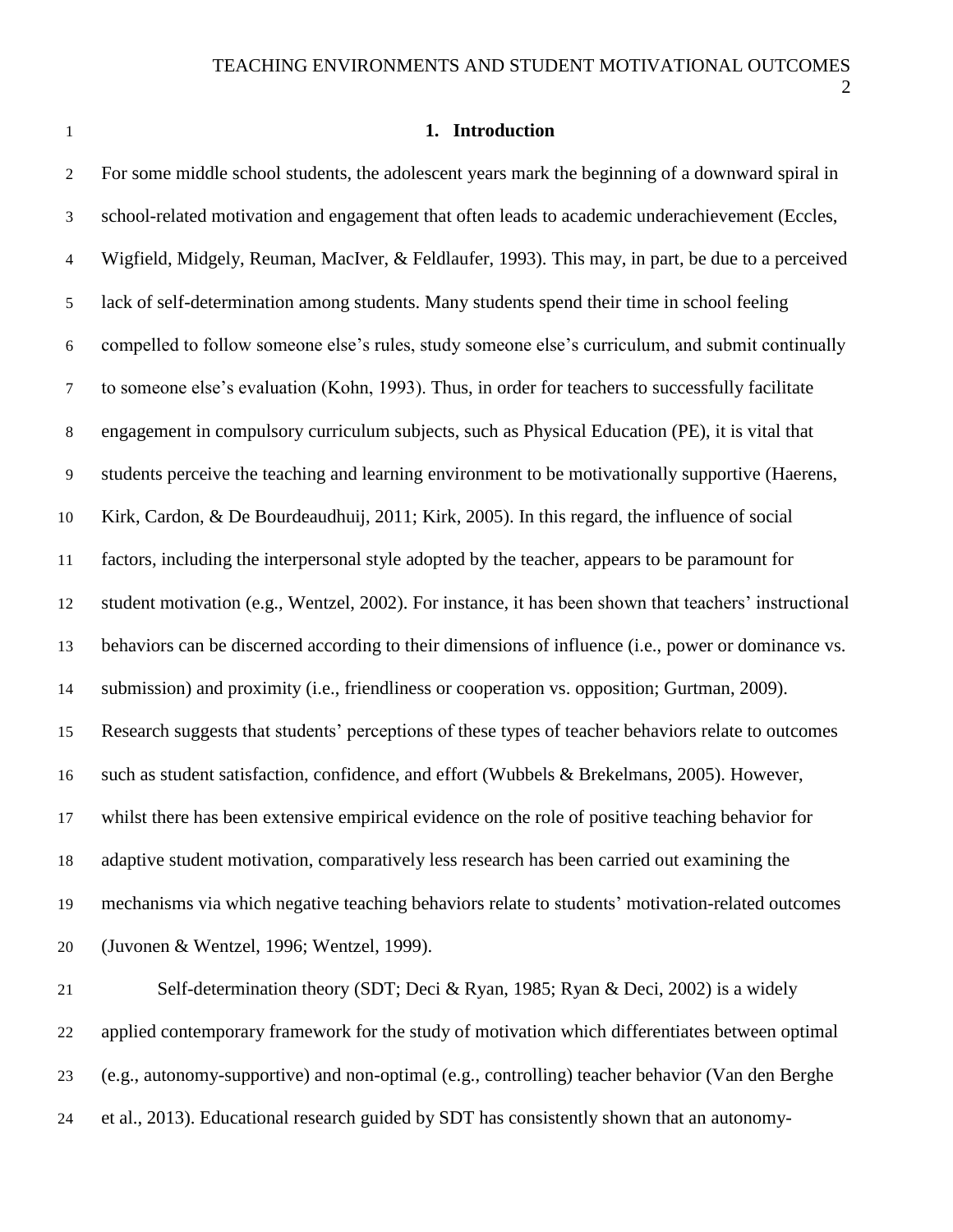the existence of a separate maladaptive pathway activated by controlling social environments has

been increasingly measured and empirically tested in a systematic way (Bartholomew et al., 2011a;

Bartholomew et al., 2011b; Bartholomew et al., 2010). Nonetheless, very few studies in education

have examined controlling teaching behaviors, as explicated by SDT, and the mechanisms by which

such behaviors predict maladaptive cognitive, affective, and behavioral outcomes from a

longitudinal perspective (Jang, Kim, & Reeve, 2016).

## **1.1 Controlling Teaching Behaviors**

 Teachers are controlling when they ignore students' perspectives and behave in authoritarian and pressuring ways in order to impose a specific and preconceived way of thinking, feeling, and behaving (Bartholomew et al., 2009; Grolnick, 2003; Reeve, 2009). According to SDT, a controlling interpersonal style can be expressed in two different ways: externally controlling and internally controlling (De Meyer, Soenens, Aelterman, De Bourdeaudhuij, & Haerens, 2016). Externally controlling teaching refers to the activation of a sense of external obligation in students by using explicit and overtly controlling strategies (Ryan, 1982). For example, Bartholomew et al. (2009) identified intimidation as a controlling strategy which fosters external regulation by creating pressure from outside to behave in certain ways. Behaviors which are used to intimidate others involve the display of power-assertive strategies such as yelling, the use and threat of physical punishment (e.g., running laps in PE), and overly critical attacks on individual students which are designed to humiliate and belittle.

 Internally controlling teaching refers to the use of tactics that trigger maladaptive motivational forces that reside inside the student by appealing to their feelings of guilt, shame, anxiety, and self-worth. Such internal pressures are usually activated in more covert and subtle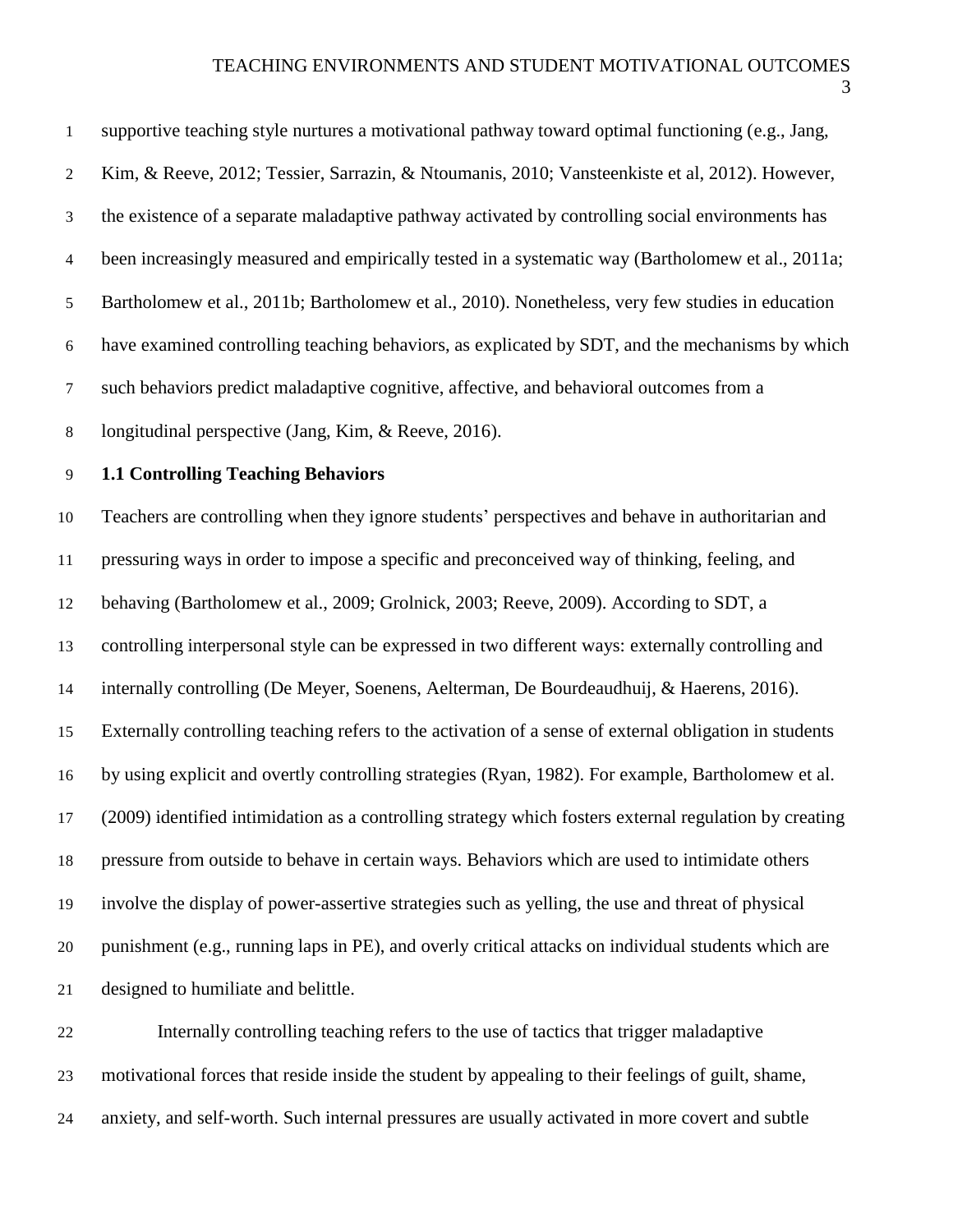## TEACHING ENVIRONMENTS AND STUDENT MOTIVATIONAL OUTCOMES

| $\mathbf{1}$   | ways (Soenens & Vansteenkiste, 2010). For example, teachers may use negative conditional regard       |
|----------------|-------------------------------------------------------------------------------------------------------|
| 2              | (i.e., withdrawing attention, interest, and care when the student fails to act as expected) and other |
| 3              | guilt-inducing strategies to express disappointment when their expectations are not met               |
| $\overline{4}$ | (Bartholomew et al., 2010; Soenens, Sierens, Vansteenkiste, Goossens, & Dochy, 2012).                 |
| 5              | Such external and internal controls pressure students to adhere to the values held by the             |
| 6              | teacher and can, therefore, be used to enforce discipline and secure student compliance (Soenens et   |
| 7              | al., 2012). However, behaviors obtained via these compliance techniques are problematic as they       |
| 8              | impede the internalization of the underlying values of the action (e.g., the health, social, and      |
| 9              | psychological gains associated with physical activity) and, therefore, undermine optimal student      |
| 10             | motivation (Deci & Ryan, 2000; De Meyer et al., 2014).                                                |
| 11             | Controlling teaching is largely incompatible with the adaptive teaching dimension of                  |

11 Controlling teaching autonomy support (Grolnick, 2003). Autonomy-supportive teachers try to foster students' sense of volition and inner motivational resources so that students perceive themselves as the initiator of their actions (Reeve, 2009). However, the behaviors associated with the two interpersonal styles are not necessarily antipodal (Bartholomew et al., 2009; 2010; Tessier, Sarrazin, & Ntoumanis, 2008) and the presence of controlling teaching behavior cannot simply be equated with the absence of autonomy-supportive behavior (Bartholomew et al., 2011b). In the same way as fostering growth takes more than the absence of control, it takes more than the absence of autonomy support to predict negative motivational outcomes. Thus, perceptions of controlling teaching and their impact on student motivation must be assessed in their own right. Whilst this assertion is becoming increasingly accepted in the SDT literature, most research has still focused on adaptive teaching dimensions and their beneficial effects on students; far fewer studies have explicitly addressed controlling teaching and its relations to student motivation, cognition, and well-being (Jang et al., 2016; *cf.* cross-sectional research by Assor, Kaplan, Kanat-Maymon, & Roth, 2005; De Meyer et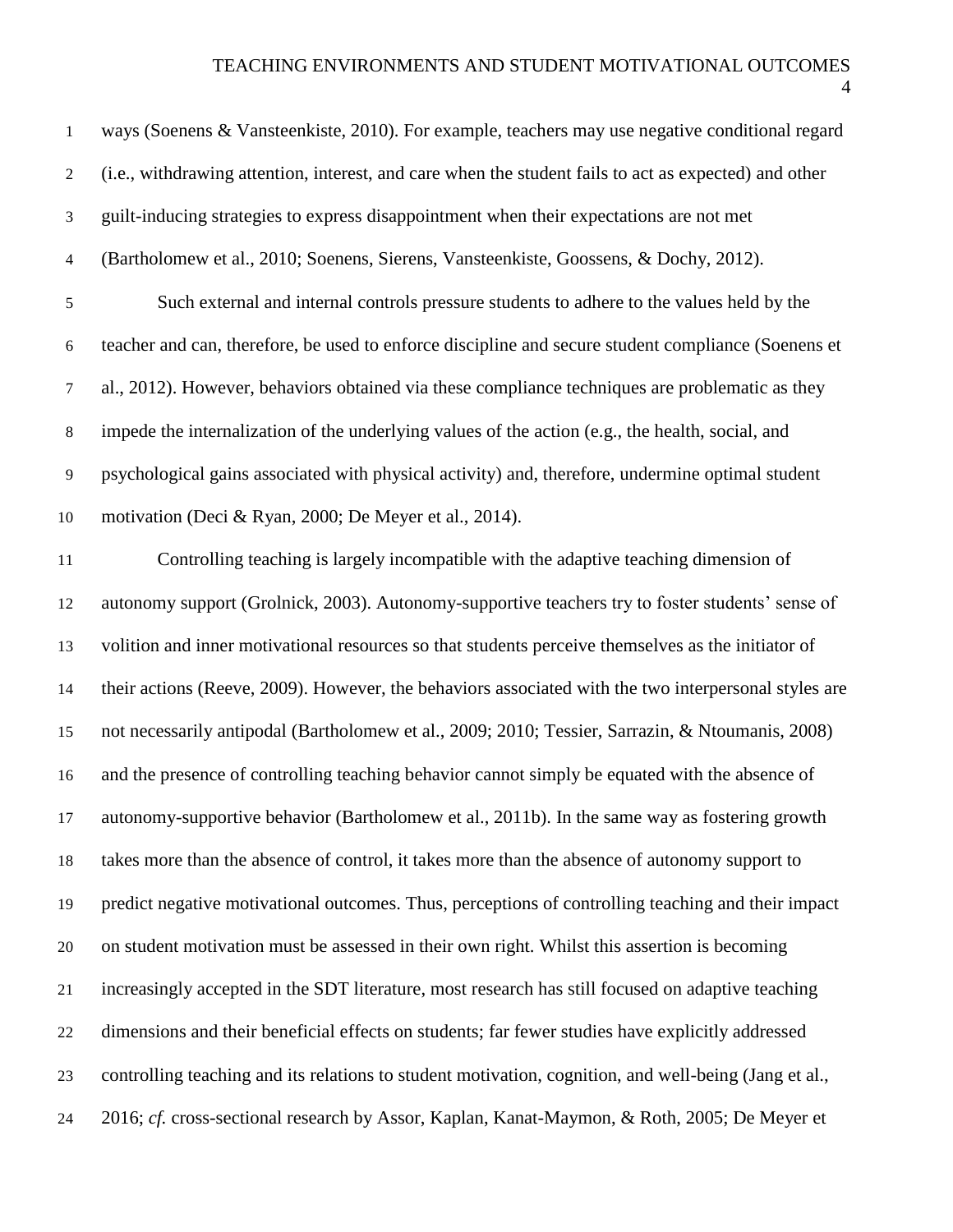| $\mathbf{1}$   | al., 2014; De Meyer, et al., 2016; Haerens Aelterman, Vansteenkiste, Soenens, & Petegem, 2015;        |
|----------------|-------------------------------------------------------------------------------------------------------|
| $\overline{2}$ | Soenens et al., 2012). The present study will add to this relatively small body of research by        |
| $\mathfrak{Z}$ | examining the stability and the range of the associations between controlling teaching behaviors      |
| 4              | (i.e., intimidation and negative condition regard) and student motivation-related outcomes in PE.     |
| $\mathfrak{S}$ | 1.2 Basic Psychological Need Frustration                                                              |
| $\sqrt{6}$     | Deci and Ryan (2000) suggest that the negative impact of controlling teaching environments occurs     |
| $\tau$         | because such contexts thwart students' basic psychological needs. Three such needs are identified,    |
| $\,8\,$        | those for autonomy, competence, and relatedness (Deci & Ryan, 2000). Autonomy reflects a need         |
| 9              | for individuals to feel volitional and responsible for their own behavior (deCharms, 1968; e.g.,      |
| 10             | when students experience a sense of choice in relation to the activities they engage in). Competence  |
| 11             | reflects feelings of effectance and confidence in achieving desired outcomes (White, 1959; e.g.,      |
| 12             | when students feel capable of completing the tasks set by the teacher). Finally, relatedness concerns |
| 13             | the degree to which individuals feel meaningfully connected to and accepted by significant others     |
| 14             | (Baumeister & Leary, 1995; e.g., when students experience a strong bond with their PE teacher or      |
| 15             | classmates). Students experience feelings of need frustration when their psychological needs are      |
| 16             | thwarted in controlling teaching environments (Vansteenkiste & Ryan, 2013). For example,              |
| 17             | controlling strategies pressure students to change their behavior to conform to their teacher's       |
| 18             | expectations (autonomy frustration) and, over time, may cause students to doubt their capabilities    |
| 19             | (competence frustration), and feel rejected and disliked by their teacher and classmates (relatedness |
| 20             | frustration; Bartholomew et al., 2011a; Haerens et al., 2015).                                        |
| 21             | It is becoming increasingly recognized in SDT that the experience of need frustration is              |
| 22             | distinct from the absence of need satisfaction (Bartholomew et al., 2011a; Costa, Ntoumanis, &        |
| 23             | Bartholomew, 2014; Vansteenkiste & Ryan, 2013). This important conceptual differentiation has         |
| 24             | practical significance as it suggests that processes associated with need satisfaction and need       |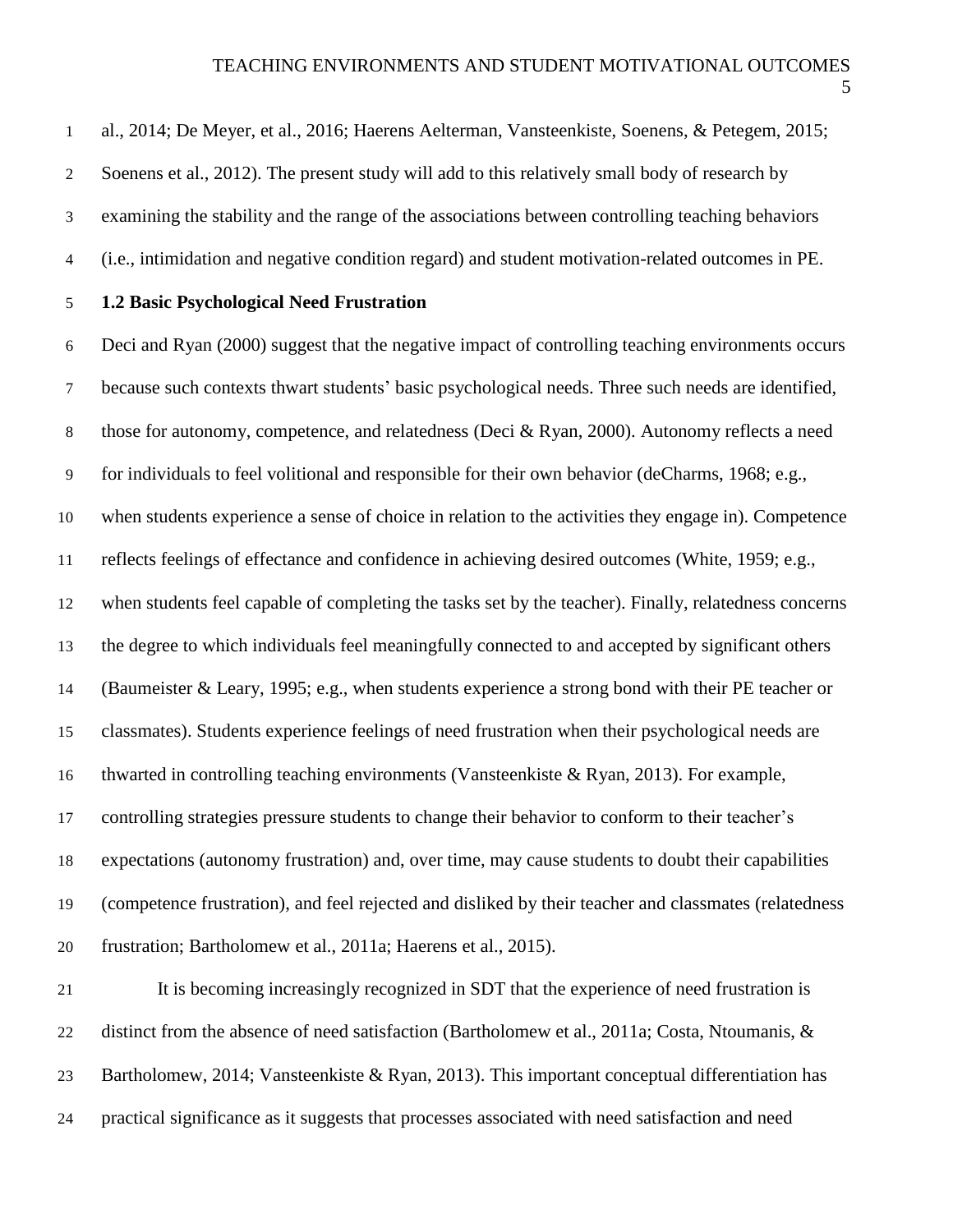| $\mathbf{1}$   | frustration will relate to different motivational and educational outcomes (Bartholomew et al.,        |
|----------------|--------------------------------------------------------------------------------------------------------|
| $\overline{2}$ | 2011b; Vansteenkiste & Ryan, 2013). Importantly, Costa et al. (2014) showed that such differential     |
| 3              | relations are not simply due to the positive and negative wording of the items used to tap             |
| $\overline{4}$ | experiences of need satisfaction and need frustration, respectively, and associated positive and       |
| 5              | negative outcomes (i.e., method effects). Whereas need satisfaction should relate primarily to         |
| $\sqrt{6}$     | optimal motivation, good academic performance, and well-being, need frustration should be              |
| $\tau$         | primarily predictive of maladaptive motivational orientations, poor performance, and ill-being.        |
| $\,8\,$        | Initial evidence for the practical import of this theoretical assertion has been provided in the sport |
| 9              | context (Bartholomew et al., 2011b; Balaguer et al., 2012). For example, Bartholomew and               |
| 10             | colleagues tested an integrated model incorporating both a positive motivational pathway (i.e., from   |
| 11             | perceived coach autonomy-support to athlete well-being via need satisfaction) and a negative           |
| 12             | pathway (i.e., from perceived coach control to athlete ill-being via need frustration). As expected,   |
| 13             | need satisfaction strongly related to vitality and positive affect whereas need frustration better     |
| 14             | predicted, among others, burnout and depressive symptoms. In addition, similar findings have been      |
| 15             | obtained in contexts such as work (Gillet, Fouquereau, Forest, Brunault, & Colombat, 2012), health     |
| 16             | (Verstuyf, Vansteenkiste, Soenens, Boone, & Mouratidis, 2013), personal relationships (Costa et        |
| 17             | al., 2014) and, more recently, PE (Haerens et al., 2015).                                              |
| 18             | Using a cross-sectional design, Haerens et al. (2015) examined optimal and non-optimal                 |
| 19             | motivational pathways among secondary school PE students and found initial support for a positive      |
| 20             | pathway in which perceived need satisfaction primarily related to perceived autonomy-supportive        |
| 21             | teaching and beneficial motivation (i.e., autonomous motivation) and a negative pathway in which       |
| 22             | need frustration primarily related to perceived controlling teaching and maladaptive motivation        |
| 23             | (i.e., controlled motivation and amotivation). Recently, in a three-wave one-semester-long             |
| 24             | longitudinal study of Korean high-school students, Jang et al. (2016) examined the extent to which     |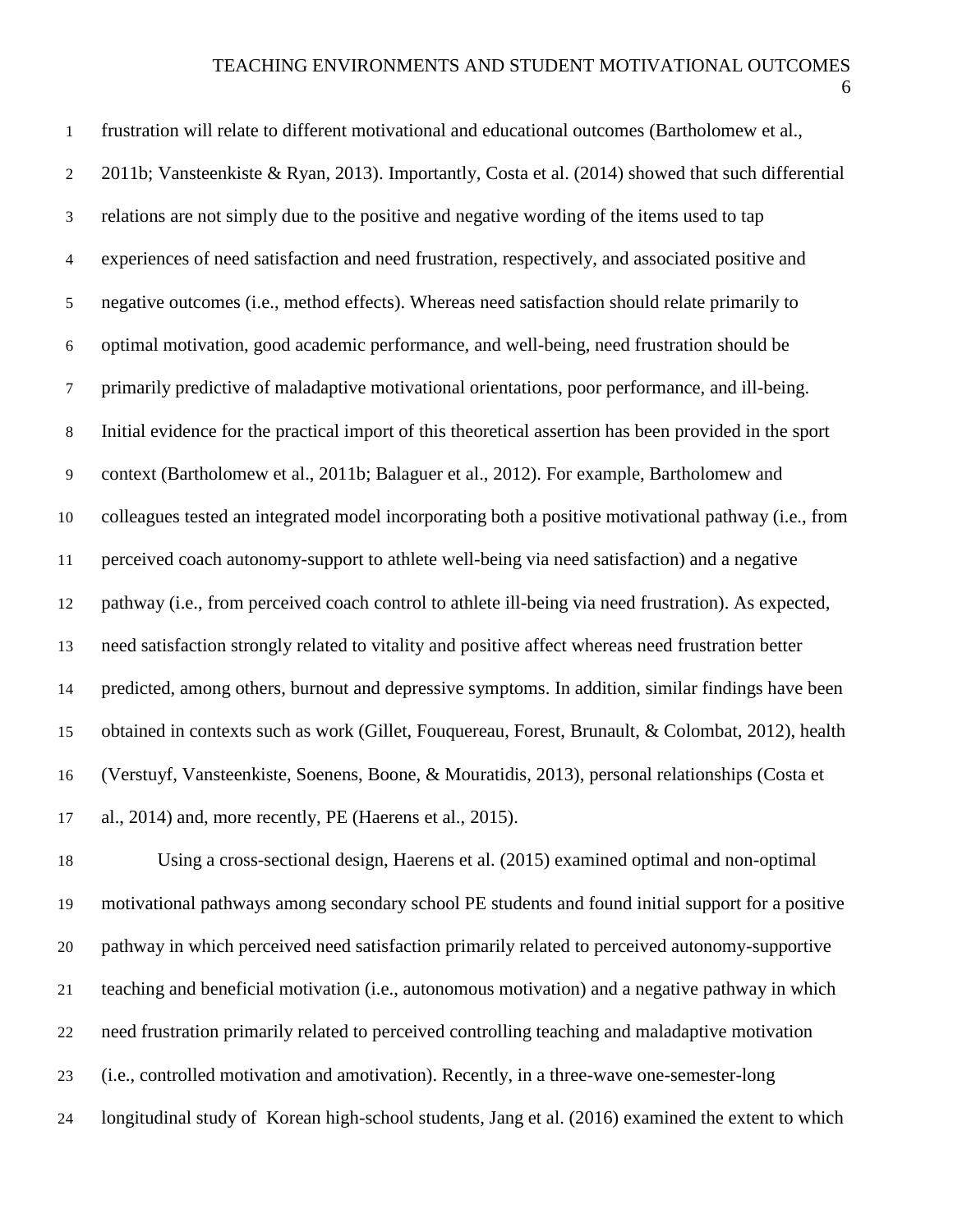perceived autonomy-supportive and controlling teaching predicted engagement and disengagement via need satisfaction and need frustration, respectively. The authors demonstrated, among other findings, that perceived controlling teaching at the beginning of the semester predicted need frustration, which, in turn, predicted higher levels of school-related disengagement at the end of the semester in language, mathematics, and social science subjects. Our study complements and extends the study by Jang et al. in various ways. First, we investigated how perceived controlling teaching, need frustration, and their motivational correlates evolve across time. Second, we examined whether the relations among perceived controlling teaching and motivational processes and outcomes would hold throughout a whole school year. An important practical and theoretical question is whether these relations remain stable across time and the extent to which they vary from person to person. Third, we tested all these temporal changes and interrelations in a sample of younger students (i.e., middle school students), in a different subject matter (i.e., PE), and included a number of additional and important motivational correlates. Research including both interpersonal styles has extensively shown that autonomy support and control relate to distinct pathways (e.g., Bartholomew et al., 2011b; Haerens et al., 2015; Jang et al., 2016), and therefore, the decision was made to carry out a detailed examination of the comparatively under-researched negative motivational pathway.

## **1.3 A Differentiated Approach to Motivation and the Process of Internalization**

 When autonomously motivated, an individual fully endorses an activity because it is interesting, challenging, and enjoyable (i.e., intrinsic motivation) or personally important (i.e., identified motivation). Students experience a sense of volition in both cases and, as such, intrinsic and identified motivation represent autonomous forms of motivation. Previous research in the context of PE has shown that autonomous motivation is associated with a number of positive outcomes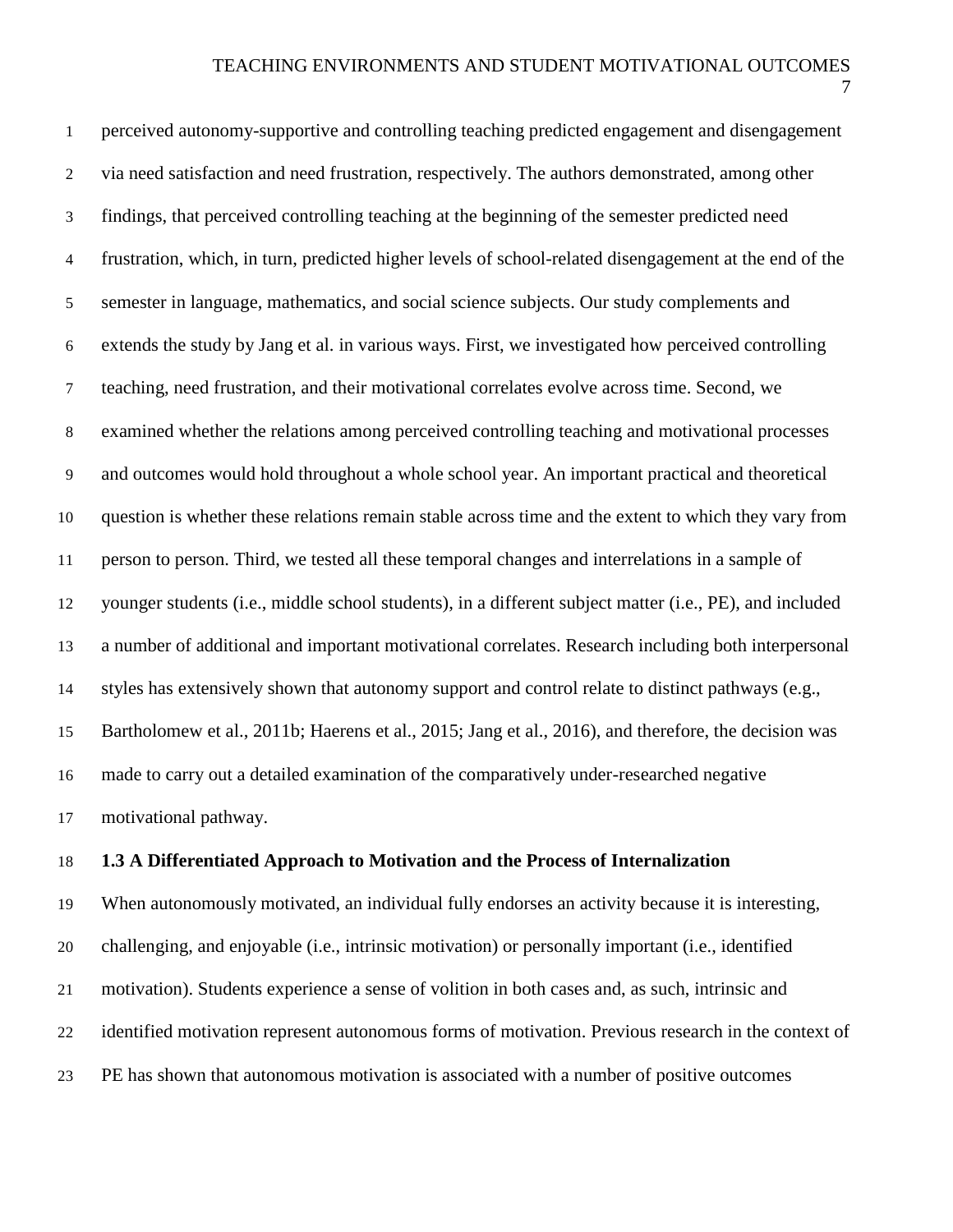including greater engagement (Aelterman et al., 2012), concentration (Ntoumanis, 2005), and better grades (Barkoukis, Taylor, Chanal, & Ntoumanis, 2014).

 Contrastingly, when behaviors are engaged in for reasons which have not been fully internalized, students experience controlled motivation. To be controlled means to act with a feeling of pressure (Deci & Ryan, 2000). Coercive demands and reward contingencies (i.e., external motivation), or one's sense of guilt or obligation (i.e., introjected motivation), can all pressure an individual into engaging in requested behaviors. For instance, students may cooperate during a PE class because they are afraid of getting into trouble or, in the case of introjected regulation, to prove that they are a good student and avoid feelings of guilt. The final regulation embraced by SDT is amotivation, a state in which individuals engage passively in activities without any sense of intention or reason to act in a particular way. An amotivated student may attend class but 'just go through the motions' without directing actions toward an intended outcome (Ntoumanis & Standage, 2009). Controlled motivation and amotivation for PE have been shown to predict boredom and unhappiness (Ntoumanis, 2001), decreased effort (e.g., Aelterman et al., 2012), and lower grades (Barkoukis et al., 2014).

 Understanding the aspects of teaching styles which forestall student internalization for behavioral engagement is, therefore, important. SDT-based empirical research has indicated that controlling teaching behaviors are associated with maladaptive motivational regulations because they frustrate students' basic psychological needs (Haerens et al., 2015); need frustration, in turn, leads to psychological accommodations and negative cognitive, affective, and behavioral outcomes (Deci & Ryan, 2000). It could be, for instance, that experiences of need frustration predispose individuals to fear failure, avoid challenges, and be insecure about their self-worth (Assor & Tal, 2012; Crocker, 2002).

### **1.4 Fear of Failure, Contingent Self-Worth, and Challenge Avoidance**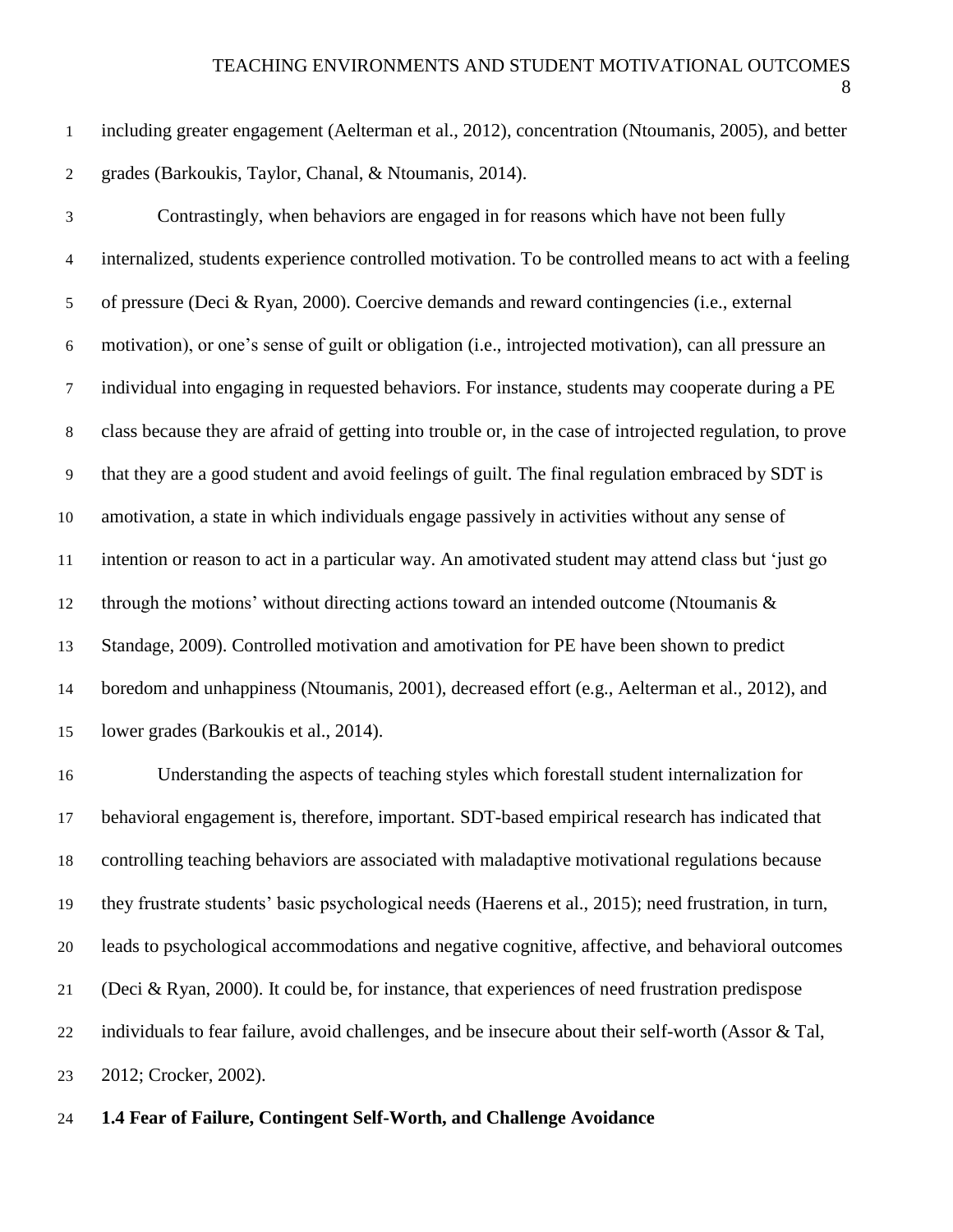Ongoing satisfaction of autonomy, competence, and relatedness needs enhances one's intrinsic motivation and, therefore, one's active engagement with tasks (Deci & Ryan, 2000). In contrast, need frustration is likely to negatively influence optimal functioning and behavioral outcomes. School is an environment where achievement is highly sought and part of a student's self-worth may be contingent on their ability to demonstrate competence and success (Crocker, Luhtanen, Cooper, & Bourvrette, 2003). Feelings of inadequacy and failure can, therefore, lead to shame and self-doubt. This may mean that some students fear failure in this environment (i.e., hold beliefs concerning the likelihood that failing to complete a certain task or meet a specific performance standard will lead to aversive consequences; Conroy, Willow, & Metzler, 2002). Students may also fear failure if their needs for autonomy and relatedness are frustrated. For example, when autonomy is frustrated students may come to engage in tasks purely for extrinsic reasons (e.g., to avoid punishment). Concerns about being 'told off' by the teacher or 'criticized' in front of their peers – situations which may also undermine relatedness needs – may increase students' fears about failing in controlling motivational environments. Moreover, high-levels of contingent self-worth could also occur as a result of relatedness thwarting as students learn that they are less valuable as a person if they fail or do not maintain satisfactory relationships with their teacher by performing in line with his or her expectations. Furthermore, when autonomy needs are frustrated and students have no clear agency, identity, and opportunity to endorse their own behavior, their self-worth may become tied up in demonstrating the behaviors desired by their teacher even though these are not integrated into their own sense of self (Deci & Ryan, 2000). In such need thwarting environments, students could also come to exhibit maladaptive coping strategies (De Castella, Byrne, & Covington, 2013). One such coping response is challenge-

avoidance: the tendency to withdraw and avoid challenges when chances of success are not clear

and/or success is not quickly or easily apparent (Covington, 1992; Elliot & Church, 1997). For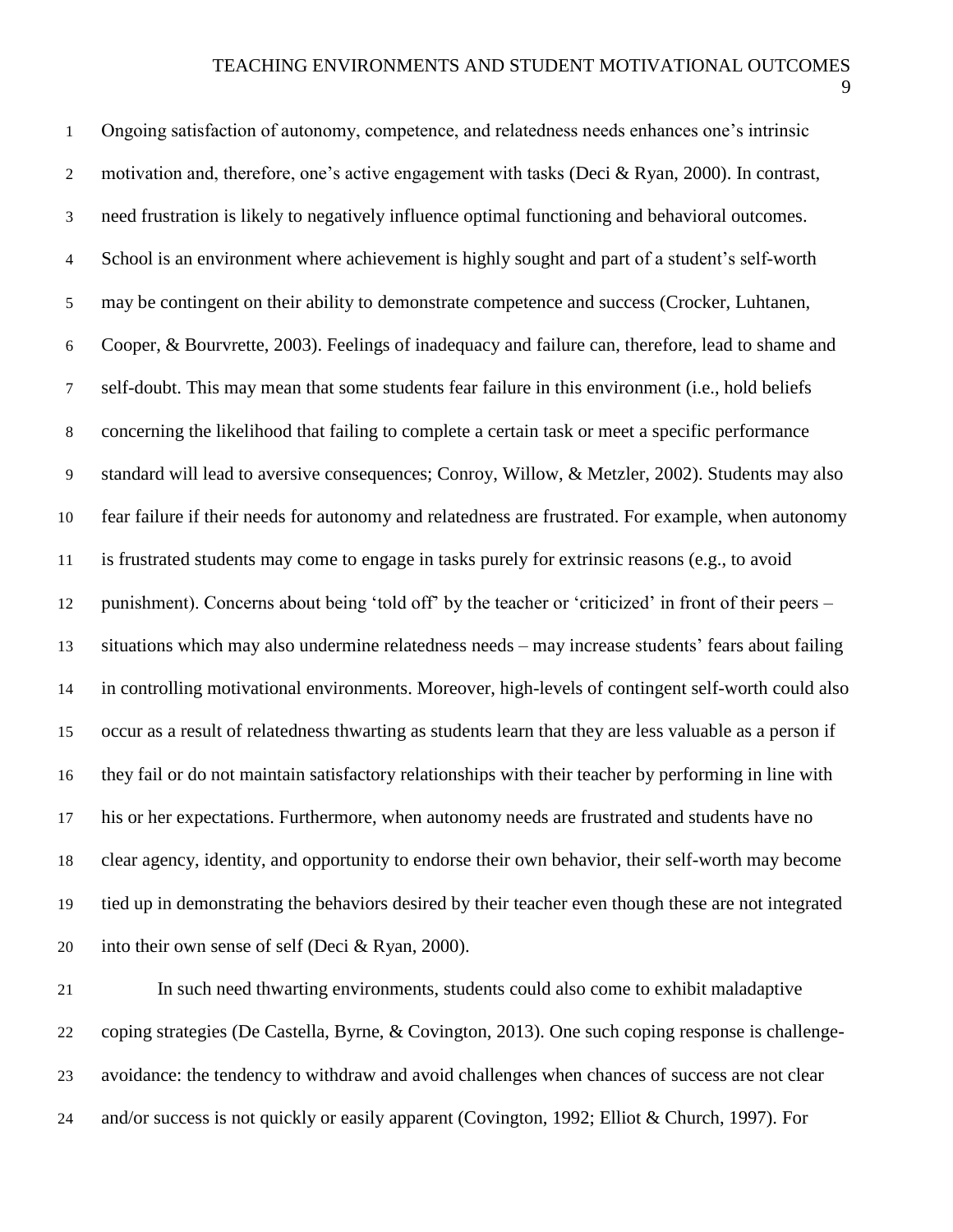### TEACHING ENVIRONMENTS AND STUDENT MOTIVATIONAL OUTCOMES

| $\mathbf{1}$   | instance, if someone fails because he or she did not fully engage with the challenging situation, then |
|----------------|--------------------------------------------------------------------------------------------------------|
| $\overline{2}$ | the failure does not necessarily suggest that the person lacks the ability or talent to succeed. This  |
| 3              | avoidant response may minimize further shame because most people believe that when effort              |
| $\overline{4}$ | investment is minimal, failure does not imply a lack of competence (Dweck, 1999). Similarly, when      |
| $\mathfrak{S}$ | autonomy is thwarted students have no self-determined or meaningful reason for engaging in the         |
| 6              | task so they may simply opt out. Finally, when the need for relatedness is frustrated and teacher and  |
| $\tau$         | or peer support and acceptance is fragile, avoiding tasks where success is not certain may protect     |
| $8\,$          | the student against embarrassment and further damage to important relationships.                       |
| 9              | Adopting such a response to challenges in controlling environments which invoke concerns               |
| 10             | about failing may, therefore, help protect contingent self-worth and prevent further experiences of    |
| 11             | need frustration. Nonetheless, fear of failure, contingent self-worth, and challenge avoidance have    |
| 12             | all been shown to undermine school adjustment and academic success (Caraway, Tucker, Reinke, &         |
| 13             | Hall, 2003; Crocker, Sommers, & Luhtanen, 2002; Shim & Ryan, 2005). As such, we would expect           |
| 14             | controlling teaching behaviors and experiences of need frustration to positively, and                  |
| 15             | simultaneously, predict cognitive-affective concerns such as fear of failure, affective outcomes       |
| 16             | including contingent self-worth, and self-protecting behavioral modifications such as challenge        |
| 17             | avoidance (Deci & Ryan, 2000). Initial evidence for such assertions comes from interviews with PE      |
| 18             | students in which perceptions of controlling teaching were associated with helplessness beliefs and    |
| 19             | lesson avoidance behaviors (Ntoumanis, Pensgaard, Martin, & Pipe, 2004).                               |
| 20             | 1.5 Gender and Sport Participation                                                                     |

 A recent report by the Women's Sport and Fitness Foundation (WSFF, 2012) suggested that some school girls are being put off physical activity by their PE lessons. According to the report, many young girls feel self-conscious when exercising or unhappy during PE. The report found that only 12% of girls aged 14 get enough physical activity each week. Likewise, Ruiz et al. (2011) and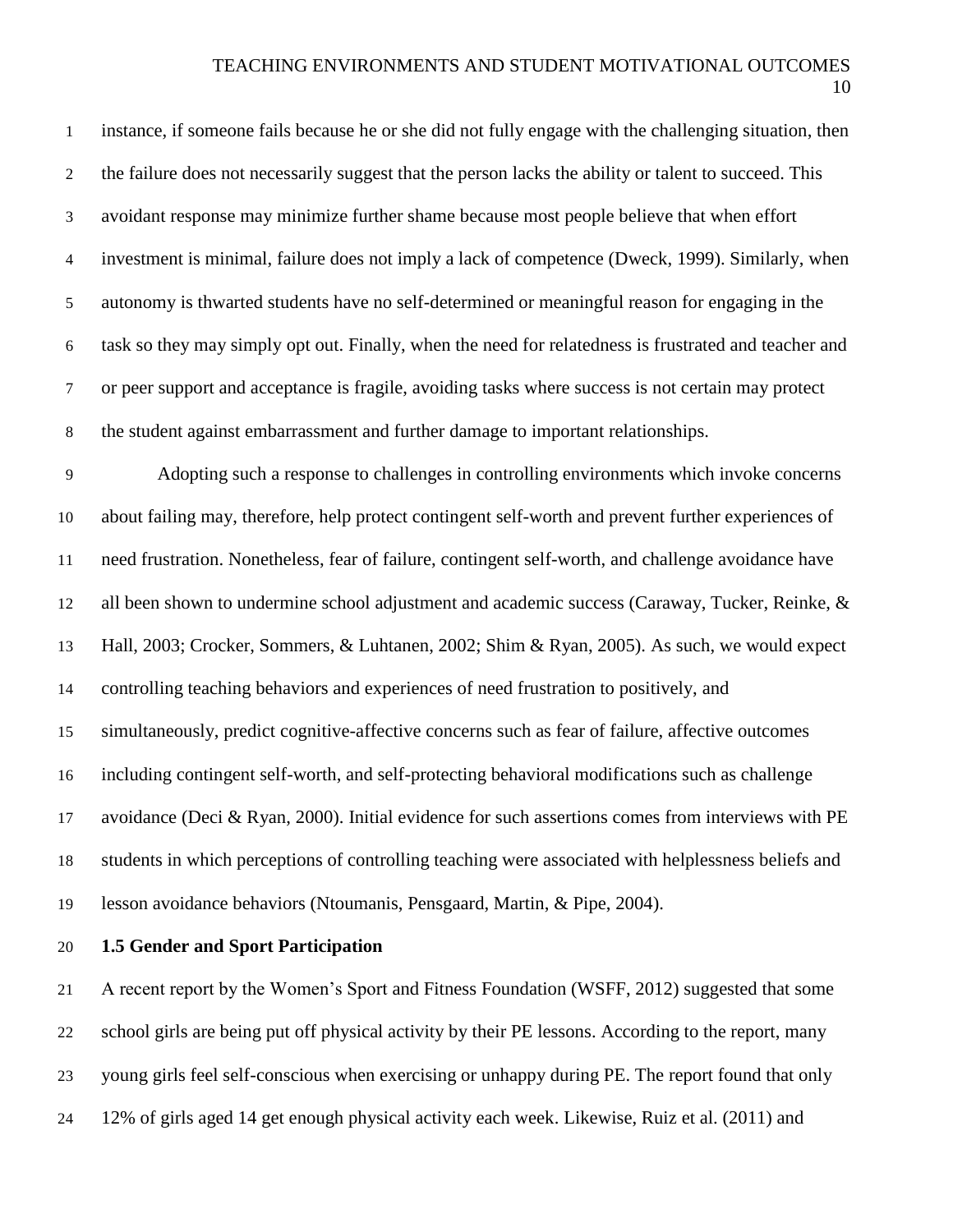Troiano et al. (2008) found that boys were more physically active than girls. Similar findings have also been reported in Greece where only 5% of 15-year old girls and 18% of their male counterparts are physically active (World Health Organization, 2010). It is possible that the extent to which males and females perceive their teachers to be controlling and/or experience need frustration during PE might account for the reported sex differences in motivation and engagement. Another individual difference factor which may affect experiences in PE is whether students participate in sport outside of school. For example, Ntoumanis, Barkoukis, and Thøgersen-Ntoumani (2009) showed that Greek students who did not participate in out-of-school sport activities were less self- determined and more amotivated during PE lessons. Therefore, the predictive role of both gender and sport participation will be examined in the present paper.

### **1.6 The Present Studies**

 To date, very few longitudinal studies (e.g., Jang et al., 2016) have examined controlling teaching from a SDT perspective. As such, little is known about *how* this aspect of teacher behavior evolves across a school year and if it relates to student motivation and other cognitive, affective, and behavioral factors associated with school adjustment and academic success over time. Hence, the present study, which comprises three time-points across one school year, adds to the literature by examining the ways by which trimester-to-trimester perceived controlling teaching environments are related to trimester-to-trimester experiences of need frustration and, in turn, trimester-to- trimester student motivation (Study 1); and trimester-to-trimester maladaptive cognitive-affective (fear of failure), affective (contingent self-worth), and behavioral (challenge avoidance) outcomes (Study 2). Although studies with shorter time intervals (e.g., week-to-week diary studies) could have been used, we used a one-year time period because we wanted to examine stability and change over a meaningful period of time in the school calendar. Shorter time frames could provide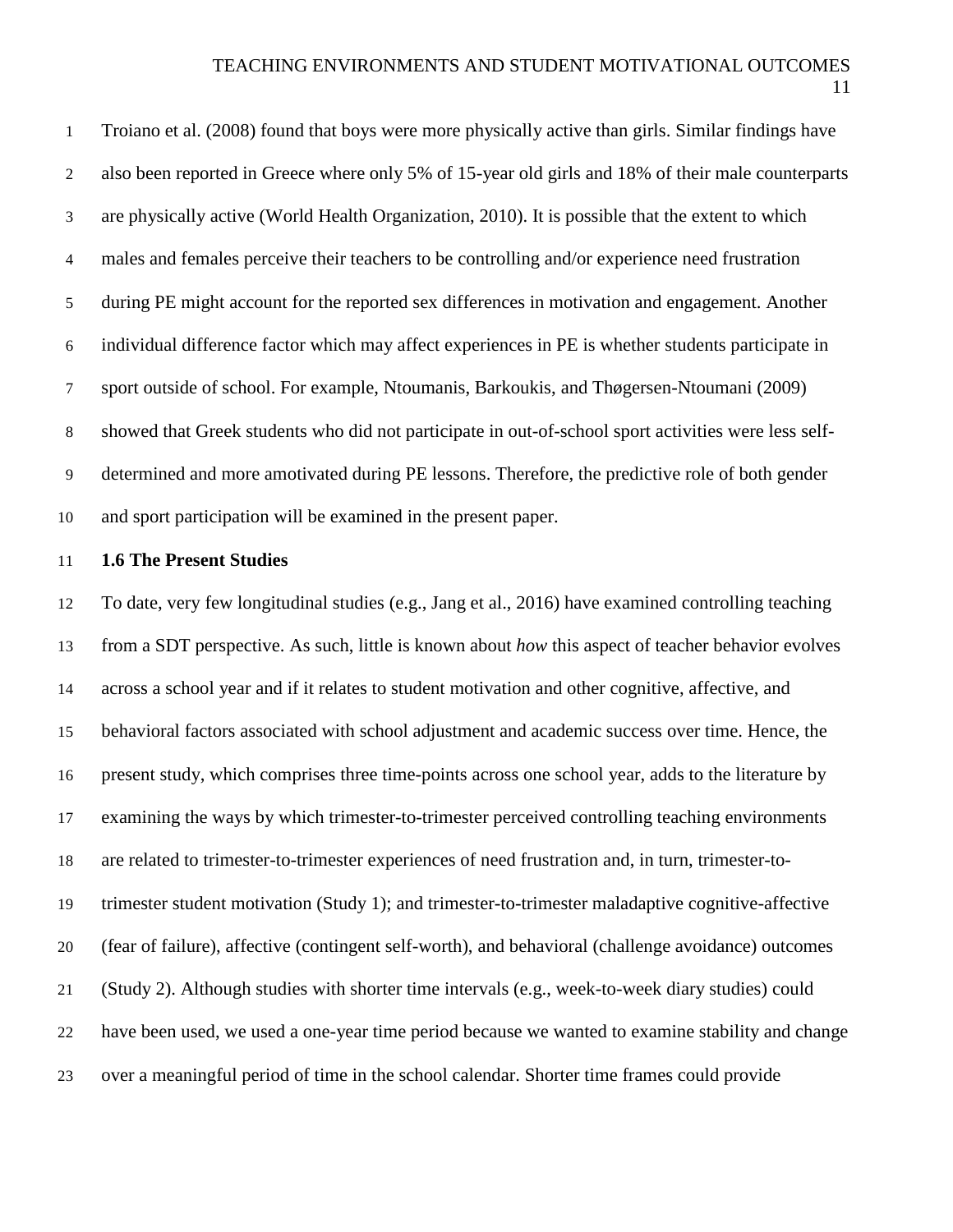| 24                          | 2. Study 1                                                                                             |
|-----------------------------|--------------------------------------------------------------------------------------------------------|
| 23                          | emphasized in previous research (Pianta, Stuhlman, & Hamre, 2002).                                     |
| 22                          | The importance of supportive teacher-student relationships in middle school has also been              |
| 21                          | subjects, decline around this time (Ntoumanis et al., 2009; Gottfried, Fleming, & Gottfried, 2001).    |
| 20                          | 14 years, as previous research has shown that motivation towards PE, and other curriculum              |
| 19                          | of an active lifestyle during adulthood. Our participants were middle-school students aged around      |
| 18                          | games, personal fitness, and the development of physical competencies associated with the adoption     |
| 17                          | our study participated in two compulsory 45-minute PE classes every week with a focus on team          |
| 16                          | the way in which PE is organized in many European countries and in North America, students in          |
| 15                          | relations explored in this study to generalize to other subjects (see Jang et al., 2006). Similarly to |
| 14                          | curriculum (European Commission, 2013). We would, however, expect the theoretically based              |
| 13                          | 1995), but are still required to participate in lessons because they are a compulsory part of the      |
| 12                          | 2007). Yet, a substantial number of school-aged children appear to dislike the subject (Carlson,       |
| $11\,$                      | be attractive to many students given its opportunities for active play (Subramaniam & Silverman,       |
| 10                          | unique characteristics. Unlike many other school subjects, physical education seems at face value to   |
| $\overline{9}$              | PE was deemed a particularly suitable context in which to explore these issues given its               |
| $\,8\,$                     | more targeted motivational interventions can be developed in schools.                                  |
| $\boldsymbol{7}$            | understanding the origins and processes associated with student dissatisfaction in education so that   |
| $\sqrt{6}$                  | explored. Such questions have important theoretical and practical implications in terms of better      |
| $\sqrt{5}$                  | motivation-related outcomes. The predictive roles of gender and sport participation were also          |
| $\overline{4}$              | the relation between students' perceptions of controlling teaching behaviors and maladaptive           |
| $\ensuremath{\mathfrak{Z}}$ | In all the three assessment waves, psychological need frustration was expected to mediate              |
| $\boldsymbol{2}$            | weather) or variations in the curriculum (e.g., different sport activities taught).                    |
| $\mathbf{1}$                | misleading results as findings could depend on seasonal effects (e.g., partaking in PE in bad          |
|                             |                                                                                                        |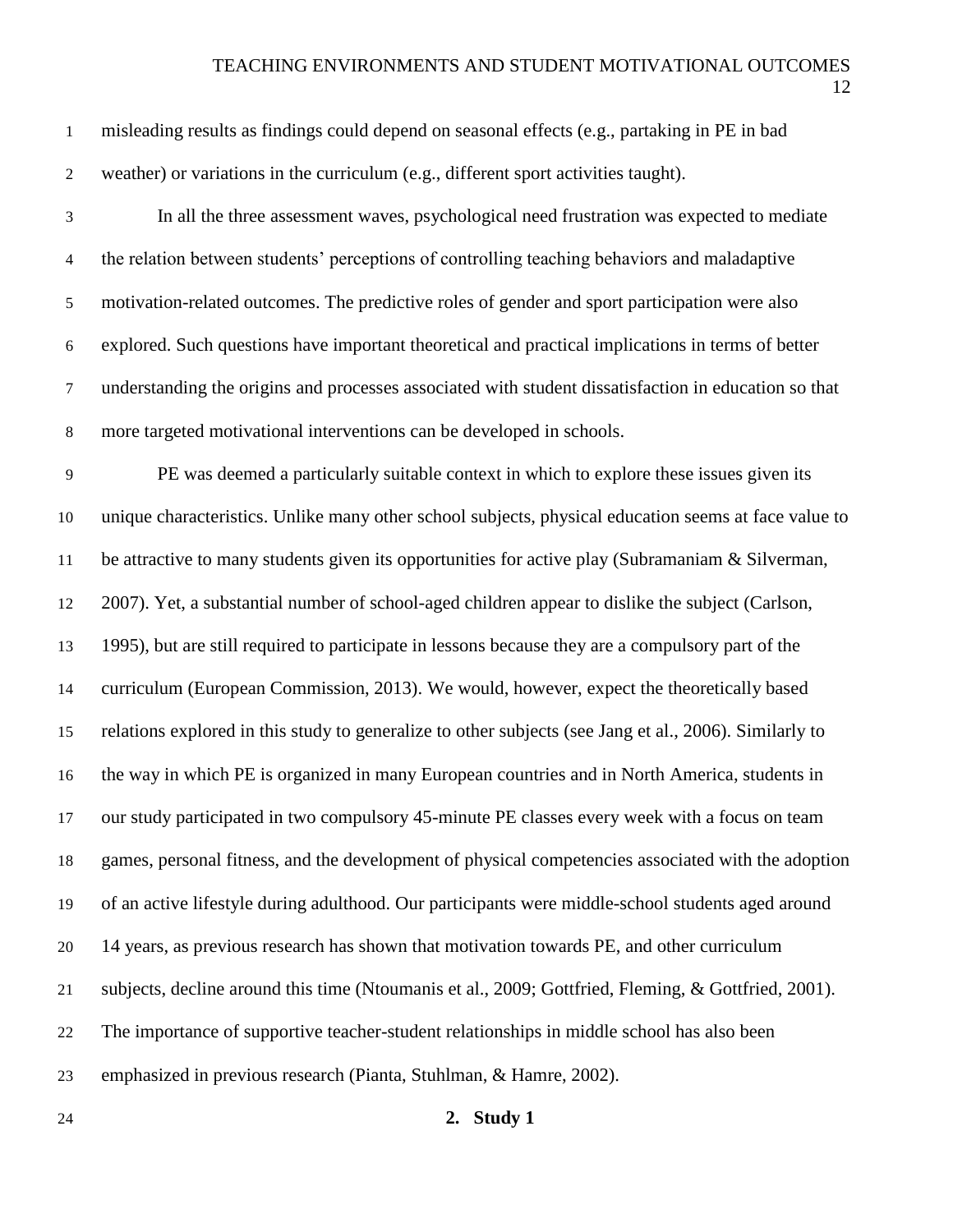| $\mathbf{1}$     | The aim of Study 1 was twofold. First, we examined the temporal patterning of each variable. In      |
|------------------|------------------------------------------------------------------------------------------------------|
| $\overline{2}$   | line with previous research which has shown that perceptions of motivationally adaptive PE           |
| 3                | environments deteriorate across time (Digelidis & Papaioannou, 1999; Gottfried et al., 2001;         |
| $\overline{4}$   | Ntoumanis et al., 2009), we expected to observe increases in perceived control, need frustration,    |
| 5                | and maladaptive indices of motivation (i.e., controlled motivation and amotivation) and decreases in |
| $\boldsymbol{6}$ | autonomous motivation across the school year (hypothesis 1). The second aim was to examine the       |
| $\tau$           | relation between perceived controlling teaching and students' experiences of need frustration and,   |
| $\,8\,$          | in turn, their motivational orientations across three measurements waves in a school year. The       |
| 9                | mediating role of need frustration was also tested in each wave. In line with SDT, it was            |
| 10               | hypothesized that controlling teaching behavior would positively co-vary with need frustration       |
| 11               | which, in turn, would positively co-vary with controlled motivation and amotivation, and negatively  |
| 12               | co-vary with autonomous motivation (hypothesis 2). Furthermore, on the basis of previous evidence    |
| 13               | (e.g., Craig, Goldberg, & Dietz, 1996; Ntoumanis et al., 2009), it was hypothesized that females and |
| 14               | those students who did not participate in out of school sport would perceive higher levels of        |
| 15               | controlling teacher behavior, need frustration, controlled motivation, and amotivation (hypothesis   |
| 16               | 3).                                                                                                  |
|                  |                                                                                                      |

## **3. Method**

### **3.1 Participants**

19 Four hundred and nineteen students (52.6% males;  $M_{\text{age}} = 14.5$ ,  $SD = 0.53$ ) participated in Study 1. One student missed the first wave of assessment, while another two and nine students missed the second and the third wave of assessment, respectively. A MANOVA comparing the students who provided information across all three waves of assessment with those who missed the T3 assessment showed non-significant statistical differences in the mean scores of T1 and T2 measured variables (Wilk's Λ = .992, *F* [10, 405] = 0.33, *p* = .97). Therefore, the missing observations were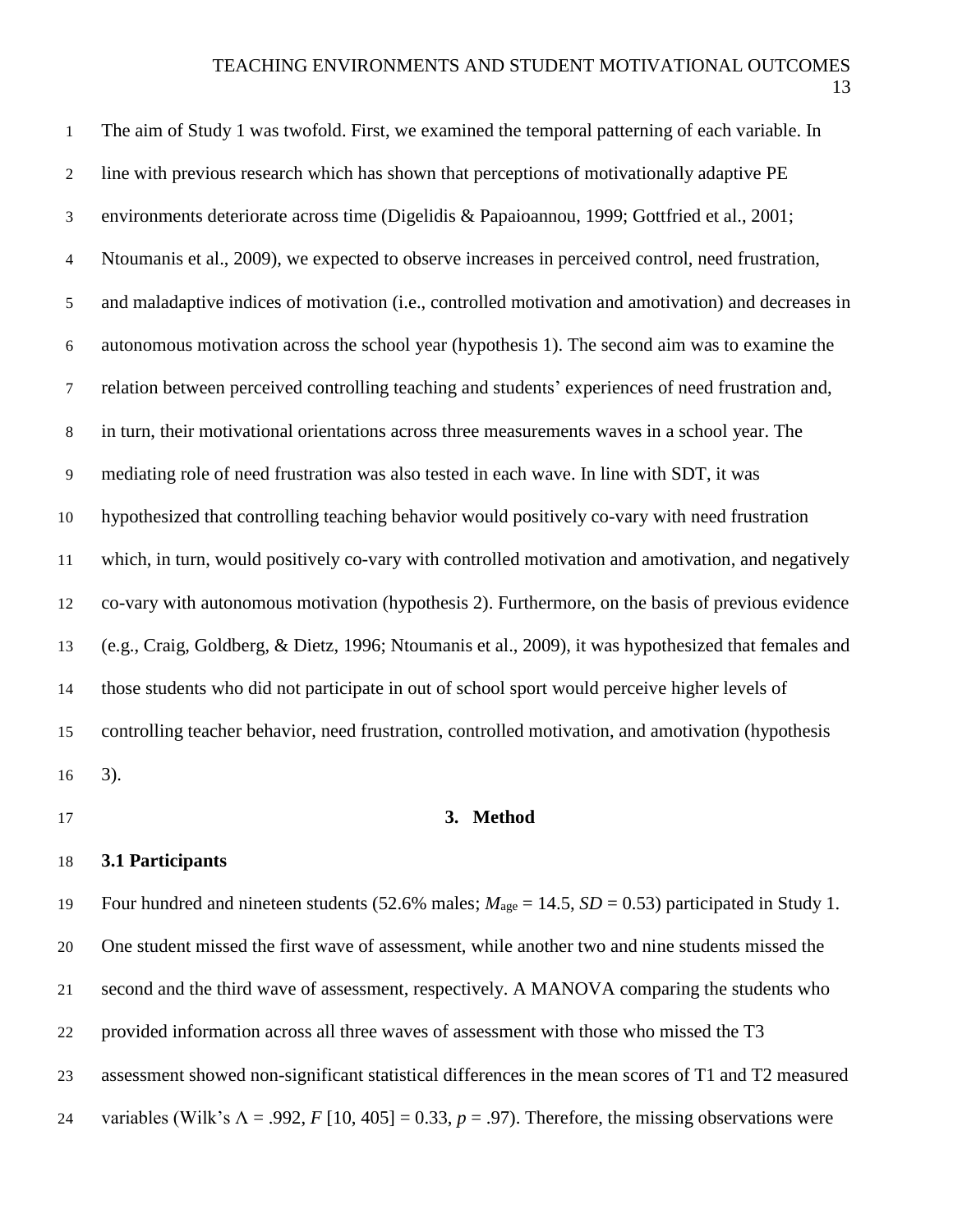considered to be random. The students belonged to 9 classes from three middle schools located in an urban area of average socioeconomic status in Northern Greece. In addition to participating in two 45 minute PE classes each week, 62.6% of the students engaged in out-of-school sport 4 activities, such as soccer  $(n = 55)$ , basketball  $(n = 47)$ , athletics  $(n = 30)$ , volleyball  $(n = 25)$ ,

### **3.2 Procedure**

5 handball  $(n = 20)$ , and dance  $(n = 16)$ .

 Prior to the initial data collection, informed consent was obtained from the schools' head-teachers, and the students themselves (parents had the option to complete an opt out form if they wished). The first data collection (T1) occurred in November, while the second (T2) and the third (T3) took place in January and April, respectively. At all three assessment times, a research assistant visited the schools and explained the purpose of the study to the students. The students were told that their participation was voluntary and that their responses would remain confidential and would not be shared with their teachers or parents. No students refused to participate in the study. A coding system was developed to match students' responses over time while protecting their anonymity.

## **3.3 Measures**

### **3.3.1** *Controlling Coach Behaviors Scale (CCBS; Bartholomew et al., 2010).* Two four-item

 subscales (Intimidation and Negative Conditional Regard), taken from the CCBS scale, were adapted and used for the purposes of the present study (e.g., "My PE teacher shouts at me in front of others to make me do certain things"). We excluded items from the CCBS that were not relevant to the PE context (e.g., "My coach tries to control what I do during my free time"). Bartholomew et al. provided evidence for the internal consistency and factorial validity of the CCBS and its subscales. In the present study the internal consistency (Cronbach alphas) of the scale was .81 for T1, .87 for T2, and .92 for T3 (see Table 1). A test of factorial invariance across time (i.e., where the loadings of the items on the latent factor of perceived controlling teaching are presumed to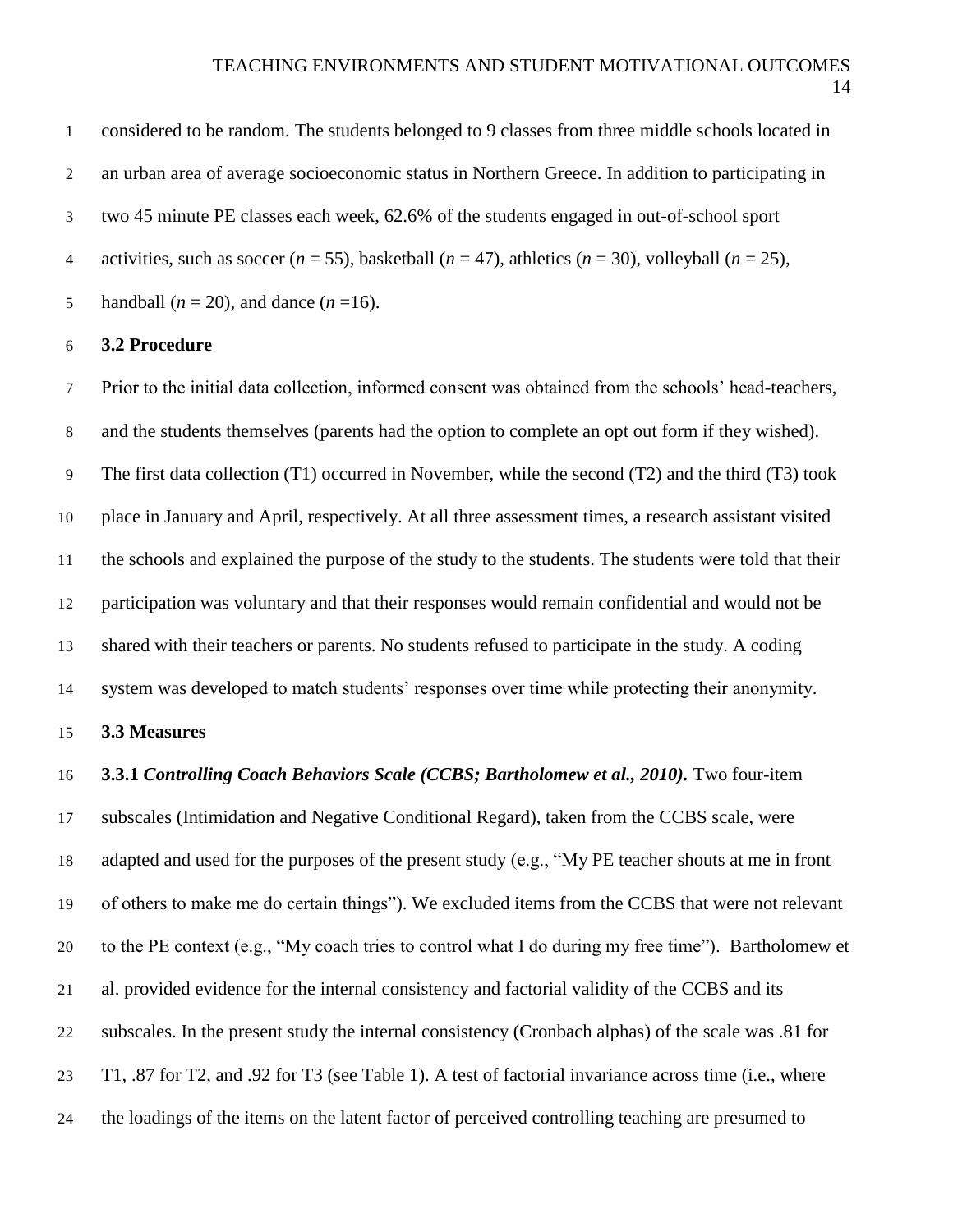remain invariant across the three waves of assessment) yielded acceptable fit:  $S-B\chi^2$  (74) = 410.04,

2 CFI = .931, RMSEA = .068.

# **3.3.2** *Psychological Need Thwarting Scale (PNTS; Bartholomew et al., 2011a).* The PNTS was adapted and used in the present study. The stem was "During PE class" and students responded to three 4-item subscales in order to assess perceptions of autonomy frustration (e.g., "I feel pushed to behave in certain ways"), competence frustration (e.g., "There are situations in which I am made to feel incompetent"), and relatedness frustration (e.g., "I feel I am disliked"). Bartholomew et al. showed that the scale scores had high internal consistency and factorial validity. Similarly, in the present study, the Cronbach alphas for all the subscales across the three waves of assessment ranged between .72 and .86 – see Table 1. Furthermore, a test of factorial time invariance, with the three latent factors of autonomy, competence, and relatedness frustration allowed to freely covary, showed acceptable fit  $S-B\chi^2$  (171) = 695.89, CFI = .942, RMSEA = .054. **3.3.3** *Revised Perceived Locus of Causality in Physical Education Scale (PLOC-R; Vlachopoulos, Katartzi, Kontou, Moustaka, & Goudas, 2011).* The PLOC-R assesses different types of motivation for engaging in PE. In particular, the PLOC-R contains 19 items and students were asked to indicate the degree to which they engaged in PE class activities for intrinsic (e.g.,

"Because it is enjoyable"), identified (e.g., "Because it is important to me to do well in PE"),

introjected (e.g., "Because I would feel bad if I did not do it"), and external (e.g., "Because in this

way I will not get a low grade") reasons as well as the absence of any reason (i.e., amotivation; e.g.,

"I don't see why we should have PE"). Vlachopoulos et al. provided evidence for the reliability and

- validity of the PLOC-R. Similar to previous studies and aligned with SDT, intrinsic and identified
- motivation were aggregated to represent a composite score of autonomous motivation, and
- introjected and external motivation were used to compute a composite score of controlled
- motivation. A test of factorial time invariance with each set of items defining the respective latent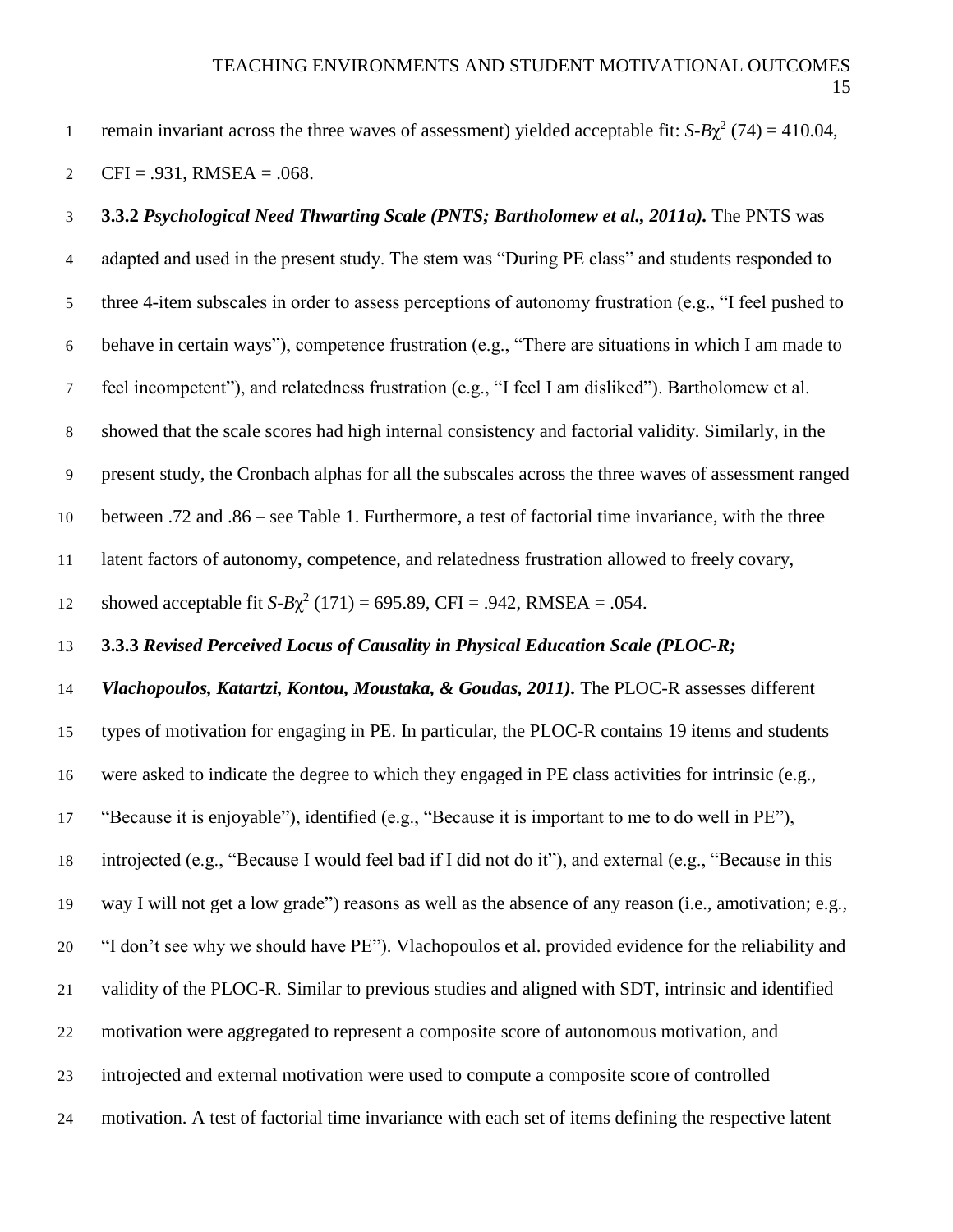factors (but also [a] with the errors between an intrinsic item and an identified item being allowed to covary and [b] an item from the external regulation subscale being allowed to cross-load to 3 introjected regulation) yielded marginally acceptable fit:  $S-B\chi^2$  (506) = 2075.10, CFI = .907, RMSEA = .070. All measures were assessed on a 7-point scale anchored by 1 (*Strongly disagree*)

and 7 (*Strongly agree*).

## **3.4 Plan of Analyses**

 As a first step, we calculated descriptive statistics, Cronbach alphas, and zero-order correlations amongst the variables of our study. Then, through separate univariate multilevel models, we examined whether there were linear, curvilinear, or no temporal changes in each of the measured variables. We used multilevel modelling because repeated measures were nested within persons. Given that multilevel models can handle missing cases effectively (Raudenbush & Bryk, 2002), we retained all the available information in each model, including those students for which we had 13 missing values at T1  $(n = 1)$ , T2  $(n = 2)$ , or T3  $(n = 9)$ . We disregarded the classroom level as the 14 small number  $(n = 9)$  would result in unreliable estimates (Maas & Hox, 2005). To ease the interpretation of the coefficients, all continuous predictors were converted into z-scores so that standardized regression coefficients could be reported (Hox, 2010).

 In our main analyses, we tested the hypothesized associations within a single multivariate multilevel model in which all of the dependent variables (i.e., autonomous motivation, controlled motivation, and amotivation) were simultaneously regressed on to two sets of predictors, the within- and between-person predictors. The within-person predictors included perceived controlling teaching and need frustration and their parameter estimates represented the averaged associations between these variables and the motivational regulations across the three waves of assessment (i.e., across whole school year). Given that one of the primary goals in our study was to examine student variability in the constructs under investigation, we treated the slopes (i.e., the relations between the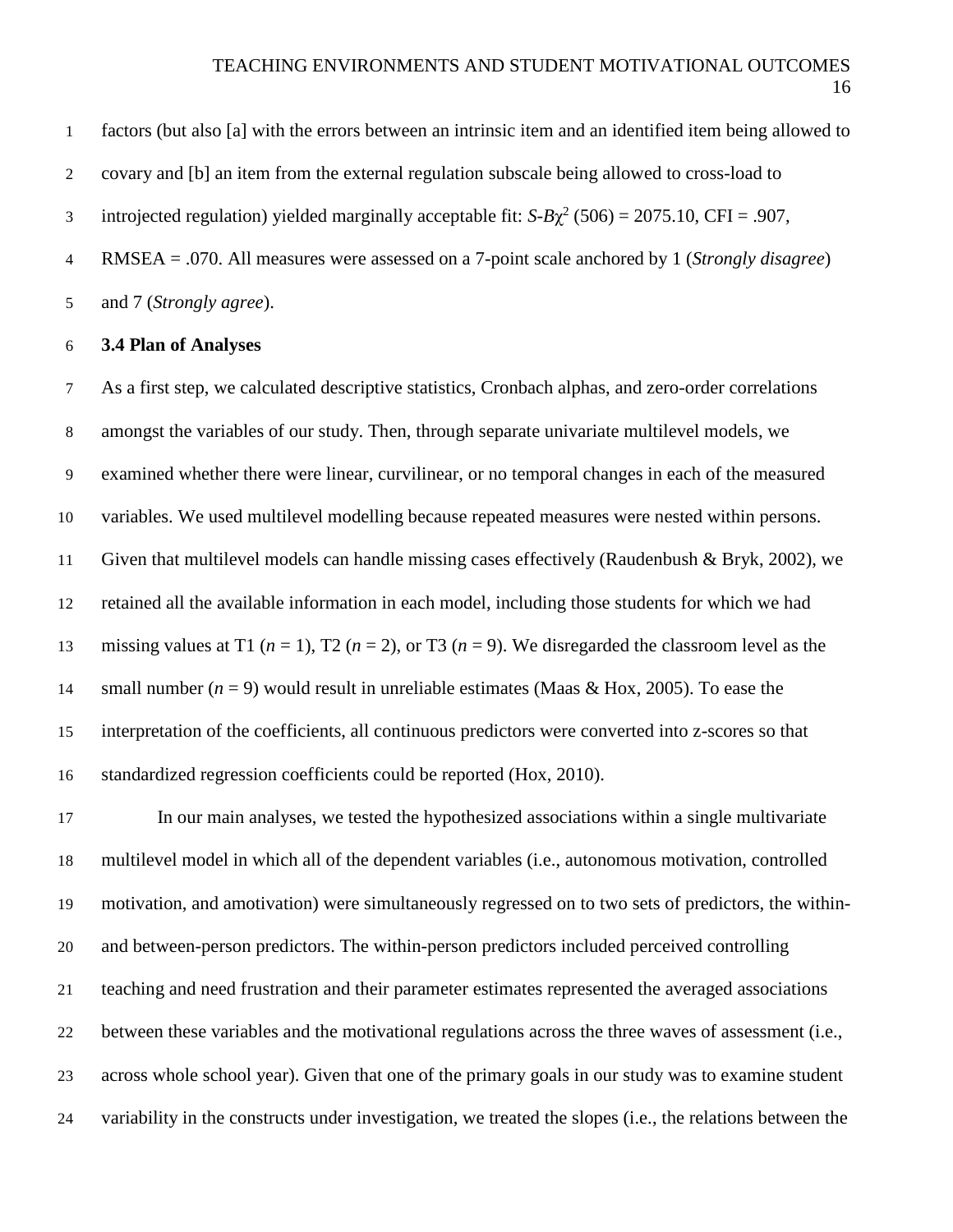| $\mathbf{1}$     | constructs) as randomly varying. Slopes that had no significant random effects were fixed. The       |
|------------------|------------------------------------------------------------------------------------------------------|
| 2                | between-person predictors included gender and out-of-school sport participation and were used to     |
| 3                | capture between-student differences in the mean levels of autonomous motivation, controlled          |
| 4                | motivation, and amotivation across the three waves.                                                  |
| 5                | We favoured multilevel analysis over cross-lag path modelling for two reasons. First,                |
| $\boldsymbol{6}$ | because through multilevel analysis we could address our first research question that pertains to    |
| $\tau$           | temporal changes across time. Therefore, through multilevel analysis we could calculate changes in   |
| $8\,$            | relation to the individual and not in relation to the group (Curran, 2000). Second, because we were  |
| 9                | mainly interested in examining the stability of the associations between perceived controlling       |
| 10               | teaching and motivational processes and outcomes at three points in time throughout a school year.   |
| 11               | Although cross-lag analysis permit one to examine to what extent a hypothesized antecedent           |
| 12               | predicts a subsequent outcome (after controlling for its baseline level), this analysis is done in a |
| 13               | rather fragmented manner (i.e., in a series of two-time points comparisons; Curran & Hussong,        |
| 14               | 2002).                                                                                               |
| 15               | The within-person predictors were group mean centred to reflect the average within-person            |
| 16               | relations among the measured variables across the three waves of assessment. Further, the between-   |
| 17               | person predictors were grand-mean centred to represent the predicted score for all students,         |
| 18               | regardless of their gender or out-of-school sport participation status. No cross-level interactions  |
| 19               | (i.e., interactions between between-person and the within-person variables were estimated as         |
| 20               | including such cross-level interactions yielded unstable standard errors.                            |
| 21               | 4. Results                                                                                           |
| 22               | <b>4.1. Preliminary Analyses and Temporal Changes</b>                                                |

 Descriptive statistics, Cronbach alphas, and zero-order correlations are presented in Table 1. The Intraclass Correlation Coefficient (ICC), which indicates the percentage of variance lying at the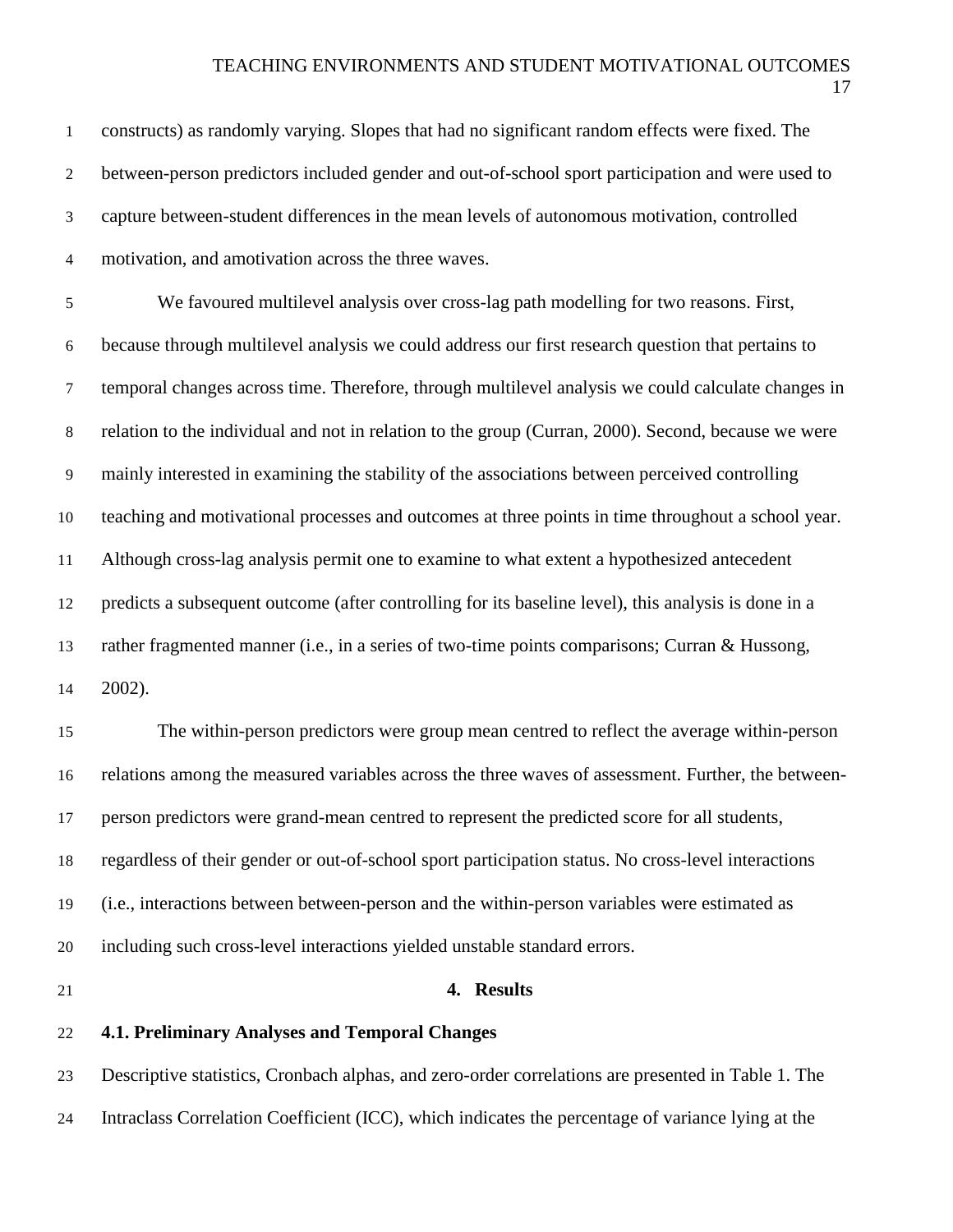## TEACHING ENVIRONMENTS AND STUDENT MOTIVATIONAL OUTCOMES

| $\mathbf 1$      | between-student level as a proportion of the total variance across both levels, was .48 for perceived                                        |
|------------------|----------------------------------------------------------------------------------------------------------------------------------------------|
| $\boldsymbol{2}$ | controlling teaching, .52 for need frustration, .55 for autonomous motivation, .36 for controlled                                            |
| $\mathfrak{Z}$   | motivation, and .33 for amotivation. These findings suggest that there was considerable variance (>                                          |
| $\overline{4}$   | 45%) in students' responses from trimester to trimester.                                                                                     |
| $\sqrt{5}$       | With respect to the temporal changes, multilevel analyses showed that perceived controlling                                                  |
| $\sqrt{6}$       | teaching and controlled motivation increased linearly ( $\pi_{10 \text{ [time-linear]}} = 0.08$ , $SE = 0.03$ , $p < .01$ and                |
| $\tau$           | $\pi_{10 \text{ [time-linear]}} = 0.25$ , $SE = 0.04$ , $p < .01$ , respectively). The opposite was true for autonomous                      |
| $\,8\,$          | motivation which decreased linearly across time $(\pi_{10 \text{ [time-linear]}} = -0.21, SE = 0.04, p < .01)$ . These                       |
| $\boldsymbol{9}$ | results suggest that students reported, on average, more perceived controlling teaching, more                                                |
| 10               | controlled motivation, and less autonomous motivation over time. Amotivation showed a                                                        |
| 11               | curvilinear trajectory with increases becoming significant (and more marked) at the third semester                                           |
| 12               | $(\pi_{10 \text{ [time-linear]}} = 0.11, SE = 0.12, p > .05 \text{ and } \pi_{20 \text{ [time-quadratic]}} = 0.17, SE = 0.06, p < .01)$ . No |
| 13               | statistically significant temporal changes were found for need frustration ( $\pi_{10 \text{ [time-linear]}} = 0.03$ , SE =                  |
| 14               | 0.03, $p = .27$ ). It should be noted, however, that there was considerable variability in the time-                                         |
| 15               | related changes for all variables as indicated by the random slopes of the models ( $e_{ij} = 0.15, 0.18$ ,                                  |
| 16               | 0.27, 0.28, and 0.47, all $ps < .05$ , for perceived teaching control, need frustration, autonomous                                          |
| 17               | motivation, controlled motivation, and amotivation, respectively). These results suggest that the                                            |
| 18               | observed changes across time varied substantially from student to student.                                                                   |
| 19               | <b>4.2 Main Analyses</b>                                                                                                                     |
| 20               | The model is presented in Figure 1. Each path at the within-person level represents the intercept of                                         |
| 21               | the slopes, that is the average relation between the measured variables across the three measurement                                         |
| 22               | waves. At the intrapersonal (i.e., within-person) level, and as hypothesized, perceived teacher                                              |
| 23               | control related positively to need frustration ( $\beta = .52$ , $p < .01$ ; 95% CI: .30 - .74) which, in turn,                              |
| 24               | related negatively to autonomous motivation ( $\beta$ = -.14, $p$ < .01; 95% CI: -.24 - -.04) and positively                                 |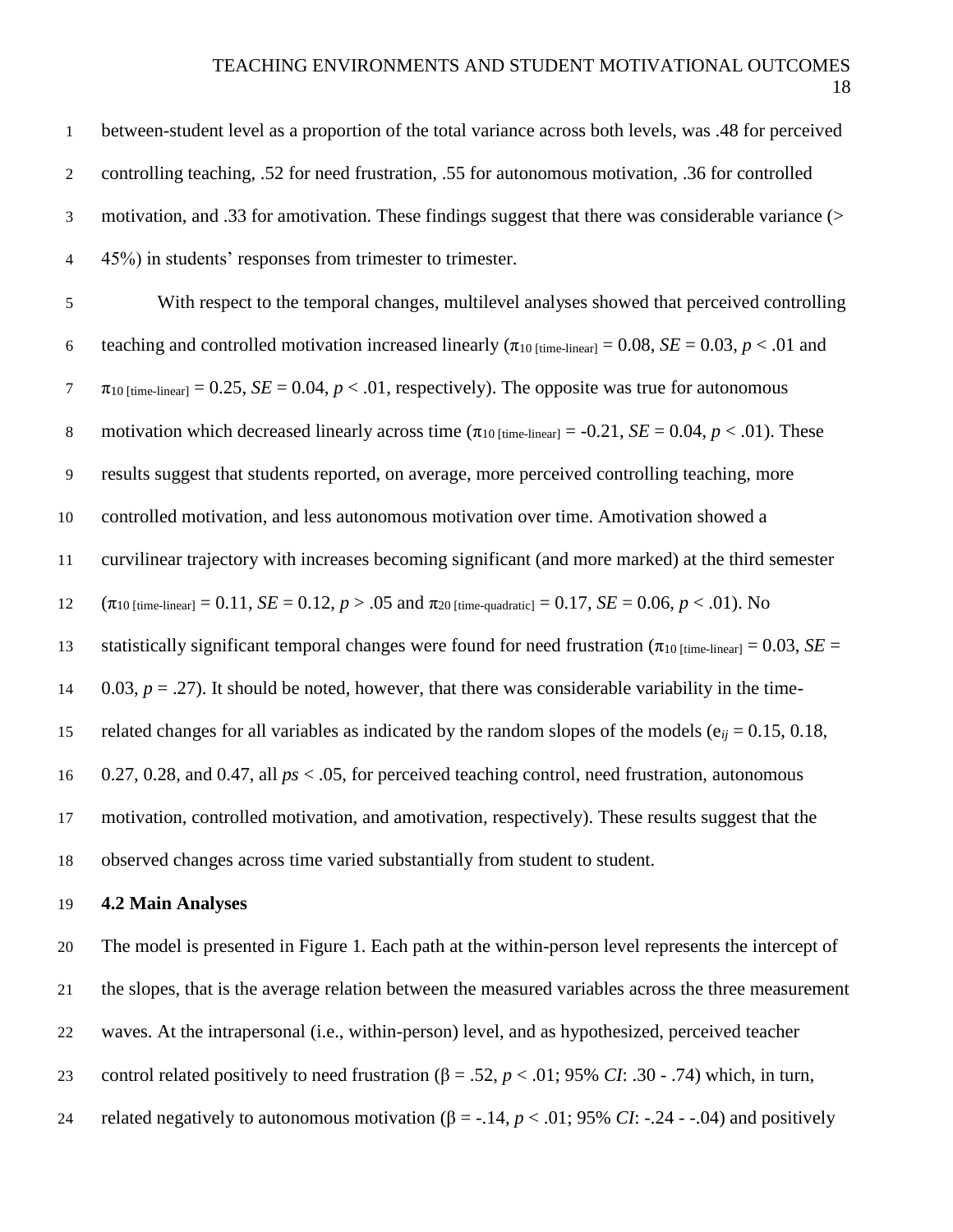| $1\,$          | to controlled motivation (β = .23, <i>p</i> < .01) and amotivation (β = .32, <i>p</i> < .01; 95% <i>CI</i> : .14 - .50).   |
|----------------|----------------------------------------------------------------------------------------------------------------------------|
| $\overline{2}$ | These results suggest that across the three assessment waves, the more students perceived their                            |
| $\mathfrak{Z}$ | teacher to be controlling, the more their needs were frustrated, and the less autonomous motivation                        |
| $\overline{4}$ | and more controlled motivation and amotivation they felt. Importantly, the confidence intervals                            |
| 5              | were all in the same direction (and they did not include zero), suggesting that the relations were in                      |
| 6              | the hypothesized direction, irrespective of their fluctuation from student to student. Perceived                           |
| $\tau$         | teacher control and need frustration explained, approximately, 8.8%, 0.8%, and 15.2% of the                                |
| 8              | within-person variance in autonomous motivation, controlled motivation, and amotivation,                                   |
| 9              | respectively.                                                                                                              |
| 10             | A test of the indirect effects revealed that the paths between perceived controlling teaching                              |
| 11             | and autonomous motivation ( $B = -0.08$ , $SE = 0.03$ , $z = -2.81$ , $p < .01$ ), controlled motivation ( $B =$           |
| 12             | 0.07, $SE = 0.03$ , $z = 2.49$ , $p = .013$ ), and amotivation ( $B = 0.13$ , $SE = 0.03$ , $z = 3.89$ , $p < .01$ ), were |
| 13             | all statistically significant. This finding suggests that need frustration mediated the relations                          |
| 14             | between perceived controlling teaching and autonomous motivation, controlled motivation, and                               |
| 15             | amotivation.                                                                                                               |
| 16             | At the between-person level, females as compared to males, reported, on average, lower                                     |
| 17             | mean levels of control from the teacher ( $\beta$ = -0.34, $p < .01$ ), need frustration ( $\beta$ = -0.17, $p < .01$ ),   |
| 18             | and amotivation ( $\beta$ = -0.28, $p < .01$ ). These results suggest that regardless of the patterns of                   |
| 19             | trimester-to-trimester associations among perceived controlling teaching, need frustration, and the                        |
| 20             | three types of motivation, females tended to perceive their teachers as less controlling, to report less                   |
| 21             | need frustration, and to be less amotivated than males. Moreover, students who participated in                             |
| 22             | organized sport activities after school reported higher mean levels of autonomous motivation ( $\beta$ =                   |
| 23             | 0.28, $p < .01$ ) and less amotivation ( $\beta = .0.12$ , $p < .01$ ) than students who did not participate in such       |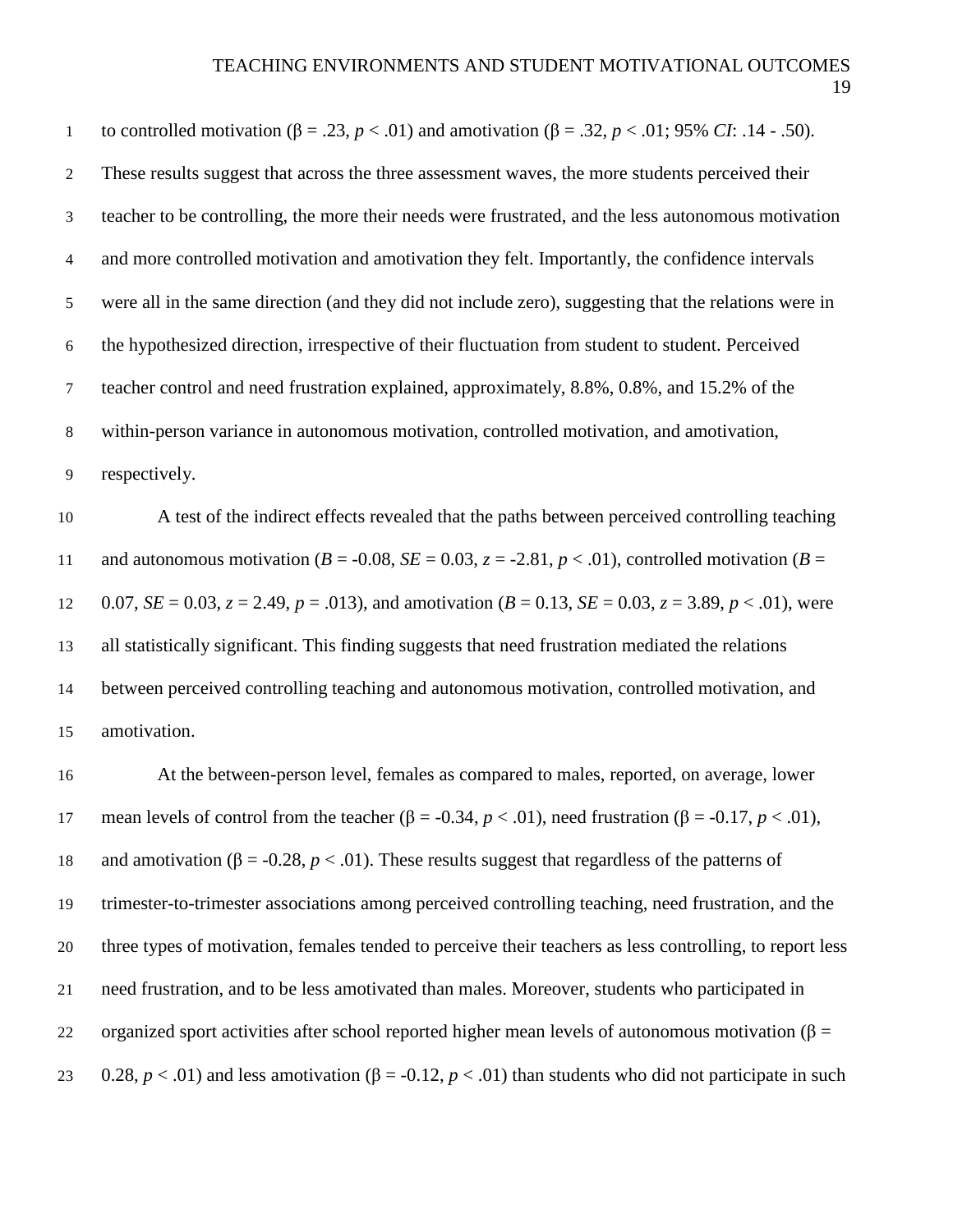| 1                | sport activities. Gender and out-of-school sport participation explained, approximately, 8.7%, and     |
|------------------|--------------------------------------------------------------------------------------------------------|
| $\boldsymbol{2}$ | 20.6% of between-student differences in autonomous motivation and amotivation, respectively.           |
| $\mathfrak{Z}$   | 5. Summary of Study 1                                                                                  |
| $\overline{4}$   | Partial support was found for hypothesis 1 in that linear increases were observed in perceived         |
| $\mathfrak{S}$   | controlling teacher behavior and controlled motivation across the school year whilst a linear          |
| 6                | decrease was observed for autonomous motivation. However, a curvilinear trajectory was observed        |
| $\tau$           | for amotivation with changes becoming more marked at T3. In addition, no changes were reported         |
| $\,8\,$          | in perceived levels of need frustration across time. In line with hypothesis 2, trimester-to-trimester |
| 9                | perceptions of controlling teaching significantly and positively related to trimester-to-trimester     |
| 10               | feelings of need frustration which, in turn, were associated negatively with trimester-to-trimester    |
| 11               | autonomous motivation and positively with controlled motivation and amotivation. Need frustration      |
| 12               | was also shown to mediate the trimester-to-trimester relations between perceived controlling           |
| 13               | teaching and autonomous motivation, controlled motivation, and amotivation. Contrary to                |
| 14               | hypothesis 3, female students reported lower mean levels of perceived controlling teaching             |
| 15               | behavior, need frustration, and amotivation, compared to males. Finally, and as expected, students     |
| 16               | who engaged in sport outside of school displayed higher mean levels of autonomous motivation for       |
| 17               | PE and lower ones for amotivation compared to students who did not engage in such activities.          |
| 18               | These findings provided initial support for the existence of a consistent pattern of                   |
| 19               | associations between perceived controlling teaching and less optimal forms of motivation with          |
| 20               | experiences of psychological need frustration mediating these links. Subsequently, a second            |
| 21               | longitudinal study was conducted to examine whether these findings could be replicated with an         |
| 22               | independent sample and extended to predict other negative outcomes.                                    |
| 23               | 6. Study 2                                                                                             |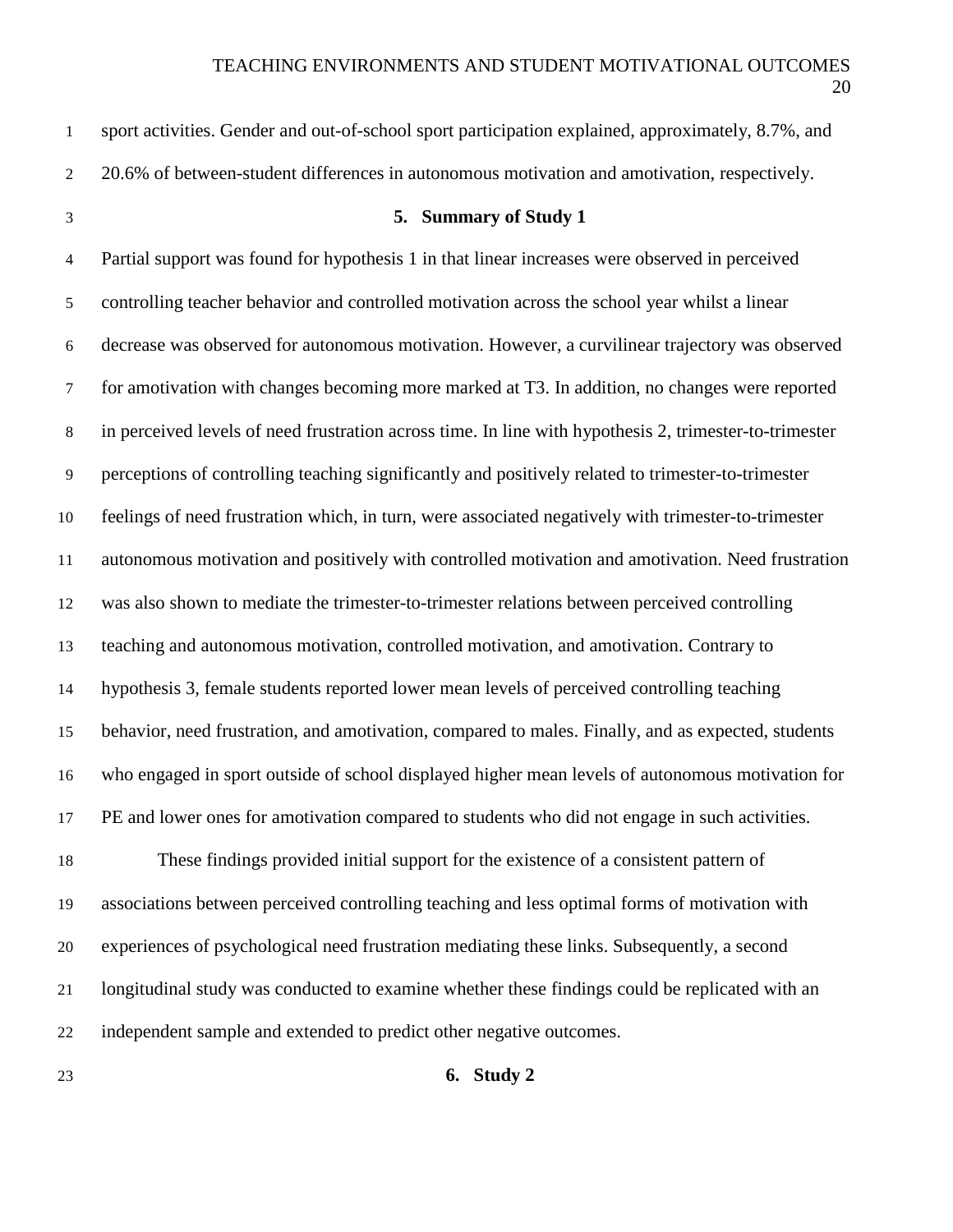| $\mathbf{1}$   | In addition to undermining motivation, Deci and Ryan (2000) posit that exposure to controlling                     |
|----------------|--------------------------------------------------------------------------------------------------------------------|
| $\overline{2}$ | teaching and need frustration will lead students to engage in other cognitive, affective, and                      |
| 3              | behavioral accommodations associated with impaired school adjustment and academic                                  |
| 4              | achievement. Hence, in Study 2 we examined whether perceived controlling teaching manifested in                    |
| 5              | PE relates in a consistent way (i.e., from trimester to trimester) to students' fear failure, contingent           |
| 6              | self-worth, and challenge-avoidance. As in Study 1, the mediating role of need frustration in these                |
| $\tau$         | trimester-to-trimester relations was also examined. Similar to Study 1 and in line with prior findings             |
| 8              | (e.g., Ntoumanis et al., 2009), we expected to see increases in all variables across the school year               |
| 9              | (hypothesis 1). Similarly to Study 1, our second hypothesis stated that across all three waves                     |
| $10\,$         | perceived controlling teaching behavior would positively covary with need frustration which, in                    |
| 11             | turn, would positively covary with all three negative outcomes (Assor & Tal, 2012; Crocker et al.,                 |
| 12             | 2003; De Castella et al., 2013). Finally, individuals who engaged in sport outside of school were                  |
| 13             | expected to report lower mean levels of each maladaptive outcome (Ntoumanis et al., 2009;                          |
| 14             | hypothesis 3). However, given the unexpected findings in Study 1, no specific hypotheses were                      |
| 15             | made regarding gender.                                                                                             |
| 16             | 7. Method                                                                                                          |
| 17             | 7.1 Participants                                                                                                   |
| 18             | Participants were $n = 447$ students (44.7% males; $M_{\text{age}} = 14.6$ , $SD = 0.58$ ). Twenty-six, 21, and 33 |
| 19             | students (representing accordingly 5.8%, 4.7%, and 7.4% of the full sample) were absent at T1, T2,                 |

and T3, respectively. A MANOVA showed no significant differences in the variables studied at T2

and T3 between those who were absent and those who were present at T1 (Wilk's Λ = .980, *F* [10,

22 388] = 0.79,  $p = .64$ ). The same was true when we compared those who were absent either at T2 or

at T3 with their counterparts who were present (Wilk's Λ = .965, *F* [10, 381] = 1.37, *p* = .19 and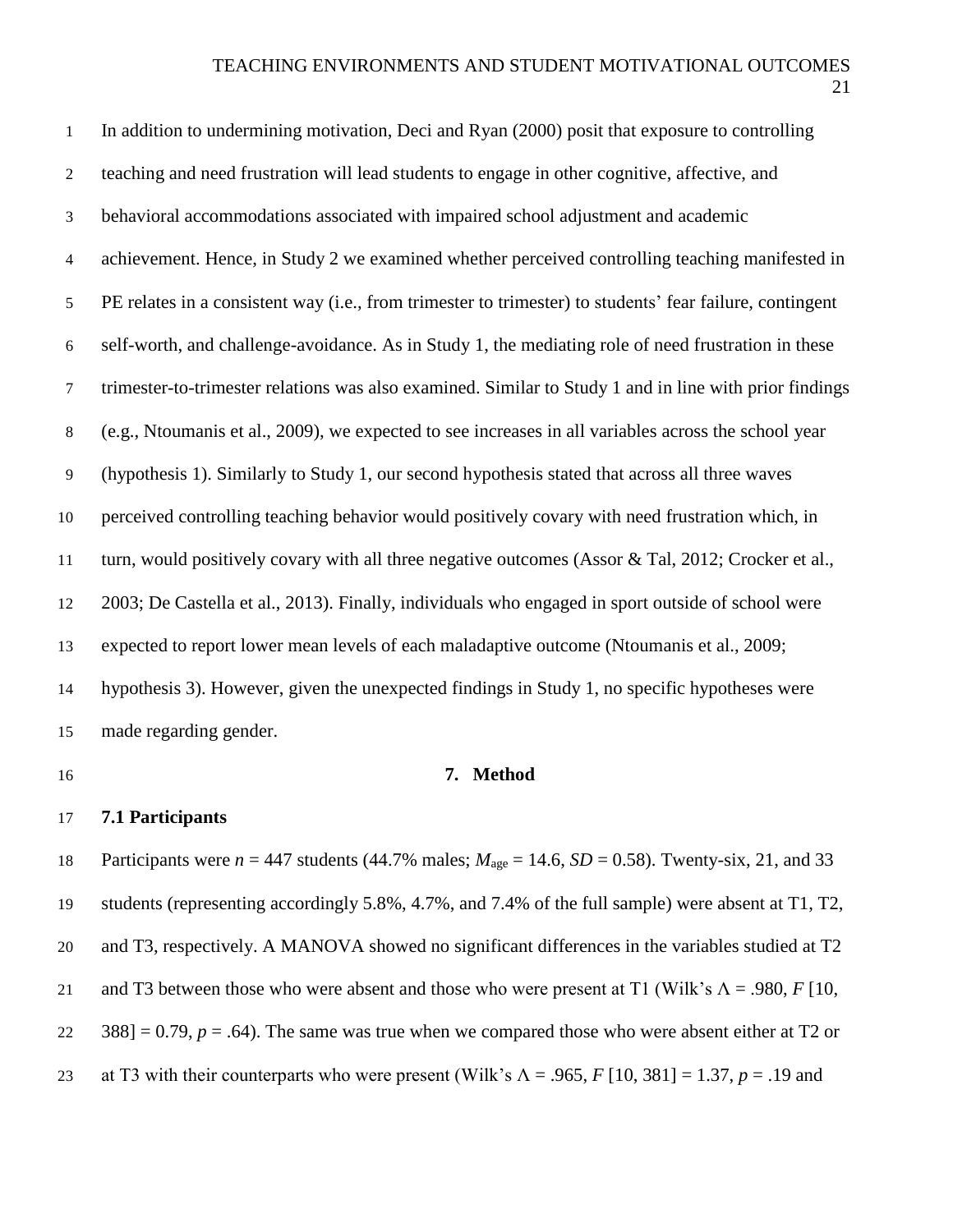Wilk's Λ = .982, *F* [10, 391] = 0.71, *p* = .72, respectively). Hence, the missing observations were considered to be random. The students were from 9 classes from four middle schools (different from those in Study 1) located in an urban area of average socioeconomic status in Northern Greece. A substantial 5 proportion of the sample, 58.1%, took part in out-of-school sport activities, such as soccer  $(n = 54)$ , dance (n = 37), basketball (*n* = 32), swimming (*n* = 26), athletics (*n* = 25), handball (*n* = 19), 7 jogging  $(n = 14)$ , and tae-kwon-do  $(n = 9)$ . **7.2 Procedure** An identical procedure to Study 1 was followed with the three waves of assessment taking place in November (T1), January (T2), and April (T3). Similarly to Study 1, a research assistant explained the purpose of the study to the students and highlighted that participation was voluntary and that individual responses would not be disclosed. All students agreed to participate. The same coding system that had been used in Study 1 was applied to track students' responses while protecting their anonymity. **7.3 Measures 7.3.1** *Controlling Coach Behaviors Scale (CCBS; Bartholomew et al., 2010)* **and** *Psychological Need Thwarting Scale (PNTS; Bartholomew et al., 2011a).* As in Study 1, the CCBS and PNTS were used to assess students' perceptions of their PE teacher's controlling interpersonal style and feelings of need frustration, respectively. Cronbach alphas were acceptable (see Table 2) and so 20 were the tests of factorial time invariance for both the CCBS  $(S-B\chi^2 [74] = 349.87, \text{CFI} = .948,$ 

21 RMSEA = .055) and the PNTS  $(S-B\chi^2[171] = 620.38$ , CFI = .946, RMSEA = .049).

 **7.3.2** *Performance Failure Appraisal Inventory (PFAI; Conroy et al., 2002).* We used the short form of the PFAI to assess students' fear of failure (a dispositional measure of appraisals associated with the fear of failure). An example item from this five-item scale is "When I am failing, I worry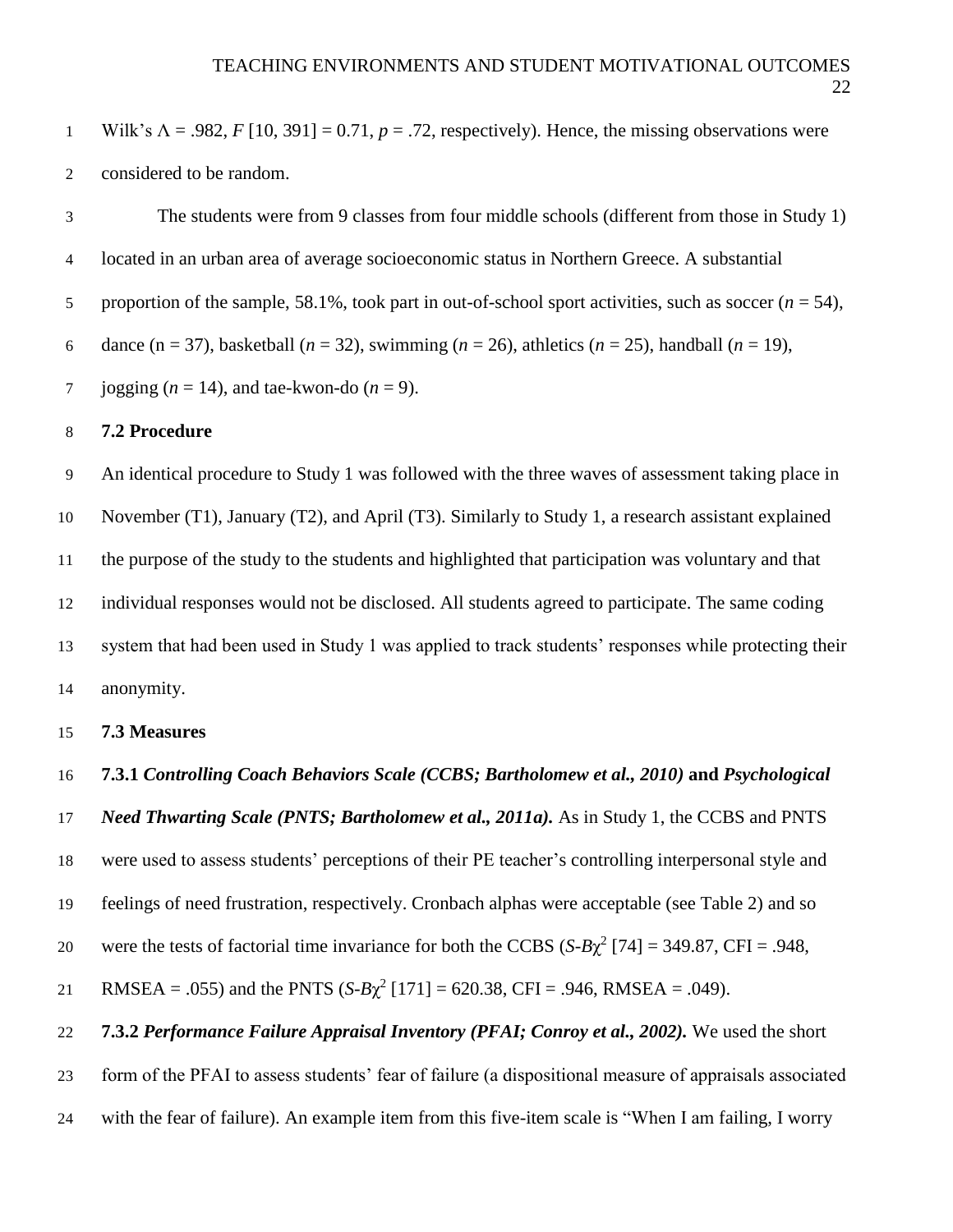about what others think about me". Extensive evidence for the reliability and validity of the PFAI (both the long and the short form) has been provided by Conroy et al. The internal consistency (see Table 2) and factorial time invariance  $(S-B\chi^2 [23] = 75.78$ , CFI = .967, RMSEA = .048) were also acceptable in the present study. **7.3.3** *Contingencies of Self-Worth Scale (CSWS; Crocker et al., 2003).* The CSWS measures contingent self-worth in several domains. For the purposes of the present study, we adapted and used four items that tap academic competence-related contingent self-worth. The adapted scale

assessed students' self-evaluations about whether their self-worth increased or decreased following

success or failure in PE lessons. An example item of the scale is "My self-esteem is influenced by

 my performance in PE lessons". Evidence for the construct validity and reliability of the CSWS was provided by Crocker et al. In the present study, the four-item scale showed marginally acceptable

internal consistency (see Table 2) and factorial invariance across time  $(S-B\chi^2 [12] = 64.74$ , CFI =

13 .952, RMSEA =  $.091$ ).

 **7.3.4** *Challenge Avoidance Scale (Assor & Tal, 2012).* Five items, originally used to assess withdrawal from academic challenges, were adapted for the purposes of the present study to measure the degree to which students tended to avoid challenging situations in PE (e.g., "If I don't succeed at a task in PE for the first time, I stop trying"). The scale showed acceptable levels of reliability in Assor and Tal's study. The same applied to our study, both in terms of internal consistency (see Table 2) and factorial time invariance  $(S-B\chi^2 [23] = 99.45, CFI = .986, RMSEA =$  .029). All measures were assessed on a 7-point scale anchored by 1 (*Strongly disagree*) and 7 (*Strongly agree*).

### **7.4 Plan of Analysis**

Similarly to Study 1, we first inspected the means, standard deviations, and the bivariate

correlations among the measured variables and examined their temporal patterning across the year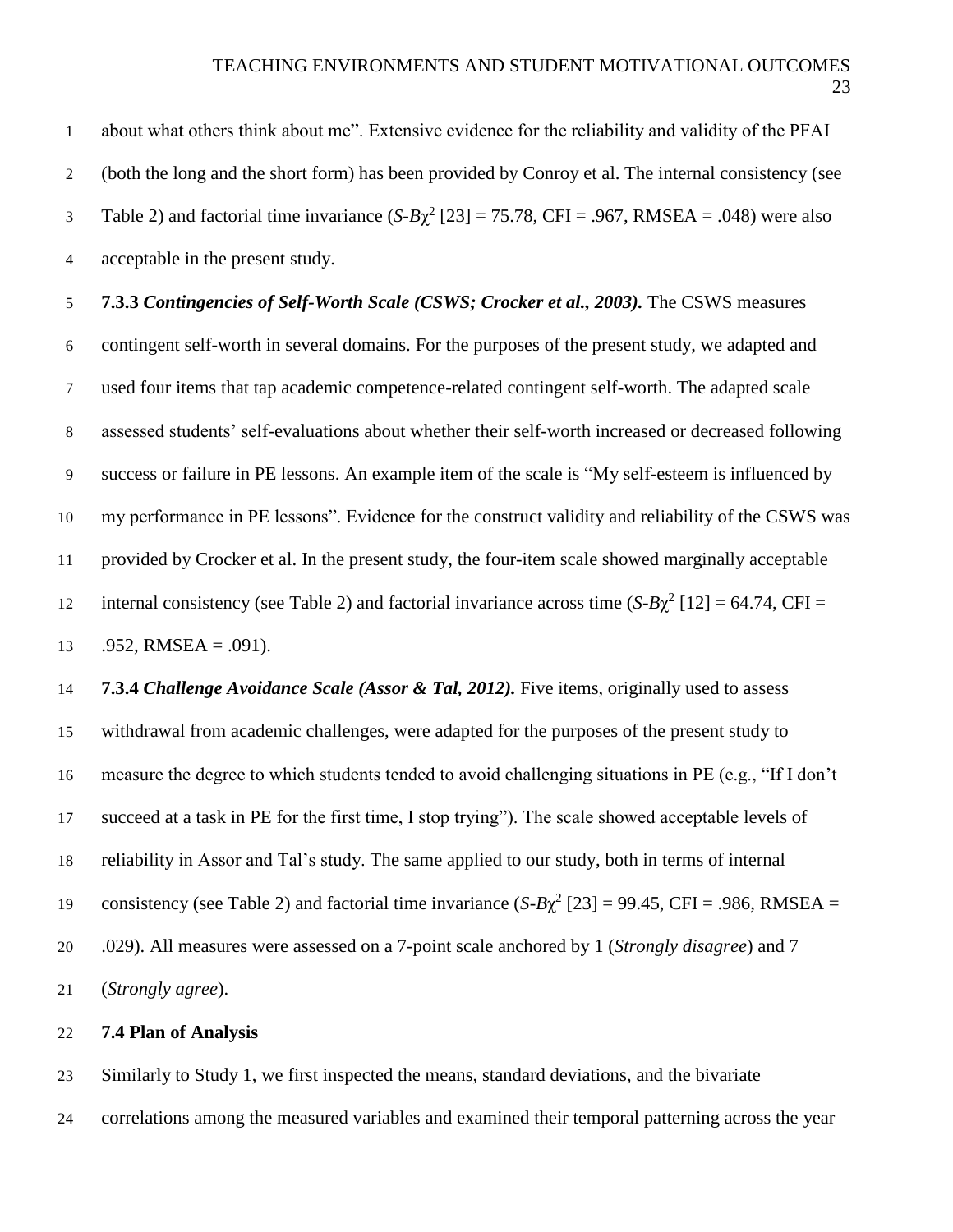(i.e., linear, quadratic, or no-changes). We then tested a single multivariate multilevel model to assess the expected positive trimester-to-trimester relations between perceived teacher control and need frustration and, in turn, contingent self-worth, challenge avoidance, and fear of failure. Centering decisions were identical to those made in Study 1. Only statistically significant pathways were retained in the final model.

### **8. Results**

## **8.1 Preliminary Analyses and Temporal Changes**

 Descriptive statistics, Cronbach's alphas, and bivariate correlations among the measured variables, are provided in Table 2. Two scales yielded marginally low internal consistency estimates (.66; fear of failure and contingent self-worth) but were retained. The ICC was .62 for perceived controlling teaching, .60 for need frustration, .52 for fear of failure, .45 for contingent self-worth, and .49 for challenged avoidance. These findings suggest that there was considerable variance (> 38%) in students' responses from trimester to trimester.

 The analyses concerning temporal changes were the same as in Study 1. No statistically 15 significant changes were found for perceived controlling teaching  $(\pi_{10 \text{ [time-linear]}} = -0.15, \text{ } SE = 0.08,$ 16 *p* > .05), need frustration ( $\pi_{10 \text{ [time-linear]}} = -0.05$ ,  $SE = 0.03$ ,  $p > .05$ ), and contingent self-worth ( $\pi_{10}$ ) 17 [time-linear] = -0.02, *SE* = 0.04,  $p > .05$ ). On the other hand, a linear, but marginally significant 18 decrease was found for fear of failure ( $\pi_{10 \text{ [time-linear]}} = -0.04$ , *SE* = 0.02, *p* = .05), whereas there was a 19 linear increase in challenge avoidance  $(\pi_{10 \text{ [time-linear]}} = 0.14, SE = 0.03, p < .05)$ . Nevertheless, in accordance with Study 1, the changes in scores of the measured variables significantly varied across 21 time from person to person for perceived teaching control  $(\epsilon_{ii} = 0.12, p < .01; 95\%$ -*CI*: -0.39 – 0.09), need frustration (ε*ij* = 0.11, *p* < .01; 95%-*CI*: -0.27 – 0.17), fear of failure (ε*ij* = 0.06, *p* < .01; 95%-*CI*: -0.16 - .08), contingent self-worth (ε*ij* = 0.15, *p* < .01; 95%-*CI*: -0.31 – 0.27), and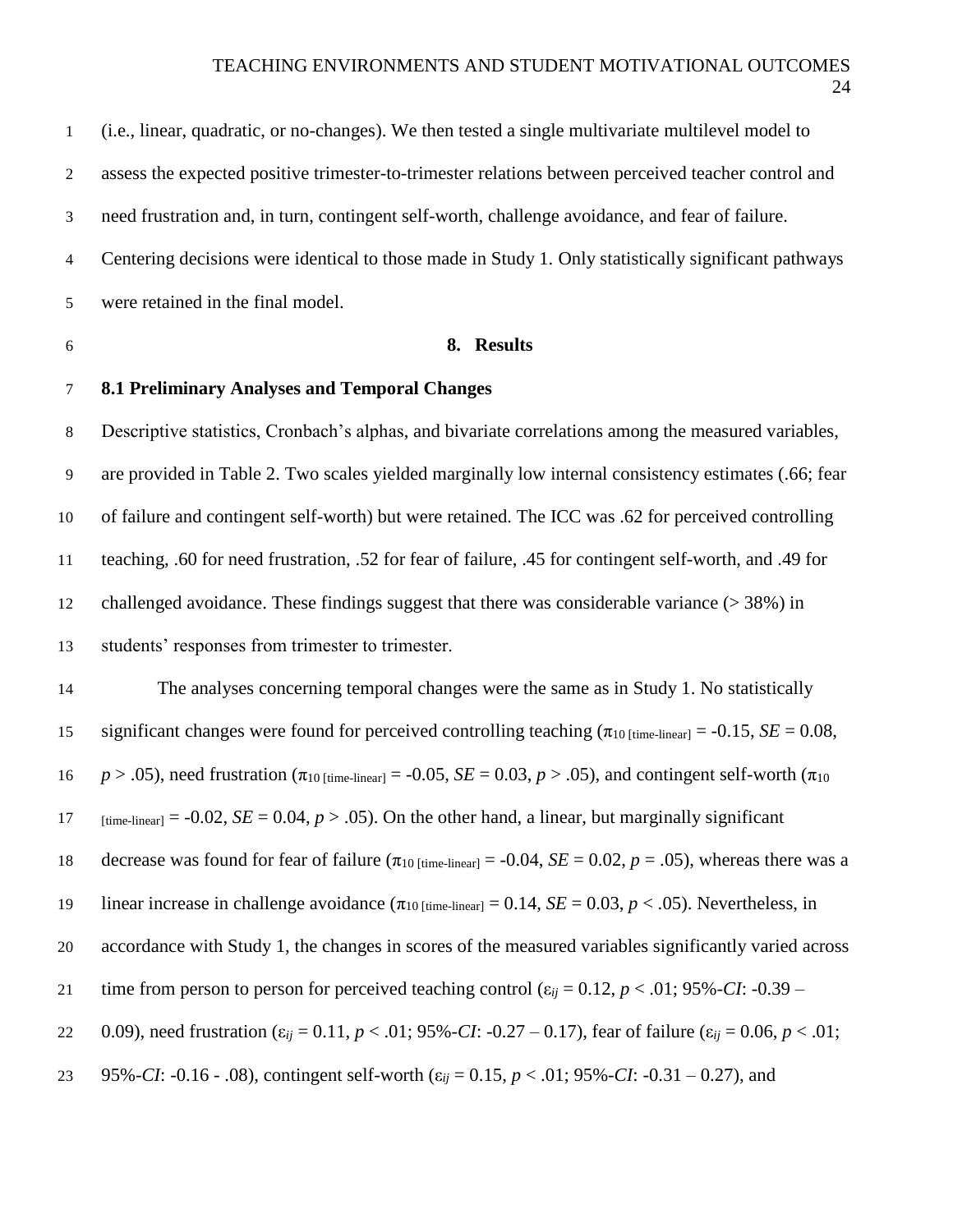1 challenge avoidance  $(\varepsilon_{ii} = 0.13, p < .01; 95\%$ -*CI*: -0.11 – 0.39). Again, these findings suggest that

the observed changes across time varied from student to student.

 **8.2. Main Analyses** The final model is displayed in Figure 2. At the within-person level, trimester-to-trimester 5 perceived controlling teaching positively related to trimester-to-trimester need frustration (β = .42, *p*  < .01; 95% *CI*: .28 - .56) which, in turn, positively related to trimester-to-trimester challenge avoidance (β = .29, *p* < .01; 95% *CI*: -.18 - .76), contingent self-worth (β = .16, *p* < .01; 95% *CI*: - .09 - .41), and fear of failure (β = .42, *p* < .01; 95% *CI*: .24 - .60). As in Study 1, inspection of the confidence intervals suggested that the relations were in the same direction across all students, regardless of the fluctuation of their mean levels from student to student. Perceived teacher control and need frustration explained, 27.0%, 12.8%, and 40.0% of the intrapersonal variance in fear of failure, contingent self-worth, and challenge avoidance, respectively. A test of the indirect effects revealed that the paths between perceived controlling teaching 14 and challenge avoidance  $(B = 0.11, SE = 0.03, z = 3.59, p < .01)$ , contingent self-worth  $(B = 0.05, z = 1.15, Z = 0.03, z = 3.59, z = .01)$ *SE* = 0.03,  $z = 2.44$ ,  $p = .015$ ), and fear of failure ( $B = 0.17$ ,  $SE = 0.03$ ,  $z = 5.89$ ,  $p < .01$ ) were all statistically significant. As in Study1, this finding suggests that the trimester-to-trimester relations between perceived controlling teaching and challenge avoidance, contingent self-worth, and fear of failure were mediated by need frustration. At the between-student level, females compared with males, reported, on average, lower 20 mean levels of psychological control from the teacher  $(\beta = -0.33, p < 0.01)$  and, though marginally 21 significant ( $\beta$  = -.12, *p* = .05), lower mean levels of need frustration. Similar to Study 1, these findings suggest that regardless of the trimester-to-trimester patterns of associations among perceived controlling teaching, need frustration, and the three motivation-related outcomes, females perceived their teachers to be less controlling, and tended to report less need frustration, than males.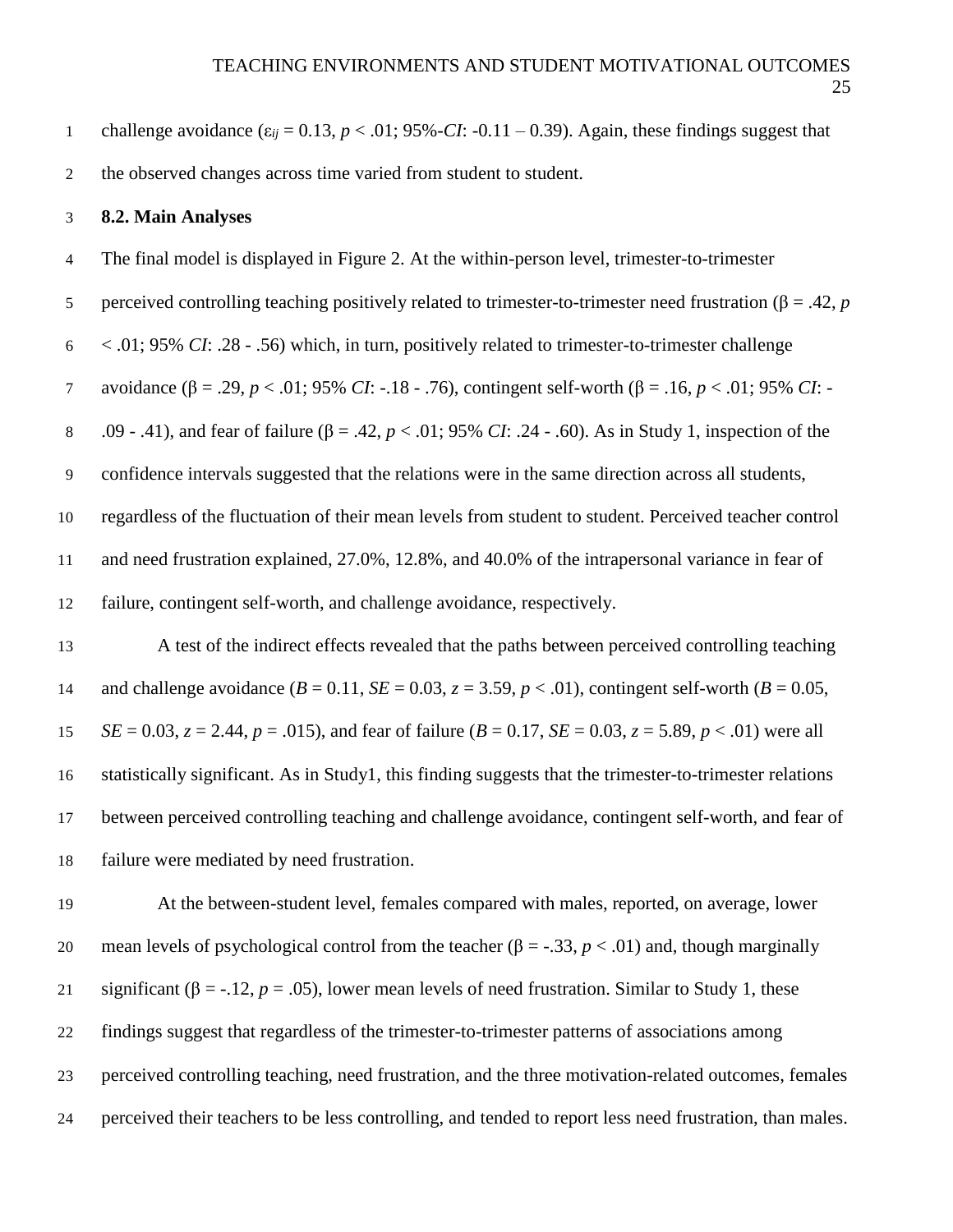| $\mathbf{1}$   | Finally, students who participated in organized out of school sport activities reported higher mean                    |
|----------------|------------------------------------------------------------------------------------------------------------------------|
| 2              | levels of contingent self-worth ( $\beta = .18$ , $p < .01$ ) and lower mean levels of challenge avoidance ( $\beta =$ |
| 3              | $-14$ , $p < .01$ ) than students who did not participate in such sport activities. Gender and out-of-                 |
| $\overline{4}$ | schools sport activities explained, approximately, 2.2%, and 3.3% of between-student differences in                    |
| 5              | contingent self-worth and challenge avoidance, respectively.                                                           |

## **9. Summary of Study 2**

 Contrary to hypothesis 1, only linear increases were observed for challenge avoidance across the school year. Perceptions of controlling teaching, need frustration, and contingent self-worth all remained stable across the year and there was actually a decrease in fear of failure. In line with hypothesis 2 and the findings from Study 1, trimester-to-trimester perceptions of controlling teaching were positively related to the respective trimester-to-trimester feelings of need frustration, which in turn, related to trimester-to-trimester fear of failure, contingent self-worth, and challenge avoidance. As in Study 1, the mediating role of need frustration was also supported. In support of hypothesis 3, students who engaged in sport outside of school displayed less challenge avoidance and more contingent self-worth. Similarly to Study 1, females reported lower mean levels of controlling teacher behavior and need frustration. Overall, these findings replicate those observed in Study 1 and provide further support for the utility of examining the proposed non-optimal motivational pathway.

### **10. General Discussion**

 The two studies reported in the present manuscript are the first in the context of PE to examine the stability (i.e., trimester-to-trimester) of relations between perceived controlling teaching and maladaptive motivational processes and outcomes, as outlined by SDT. To better understand the mechanisms via which perceived teacher behavior relates to student experience, we examined how students' perceptions of controlling teaching behavior and experiences of psychological need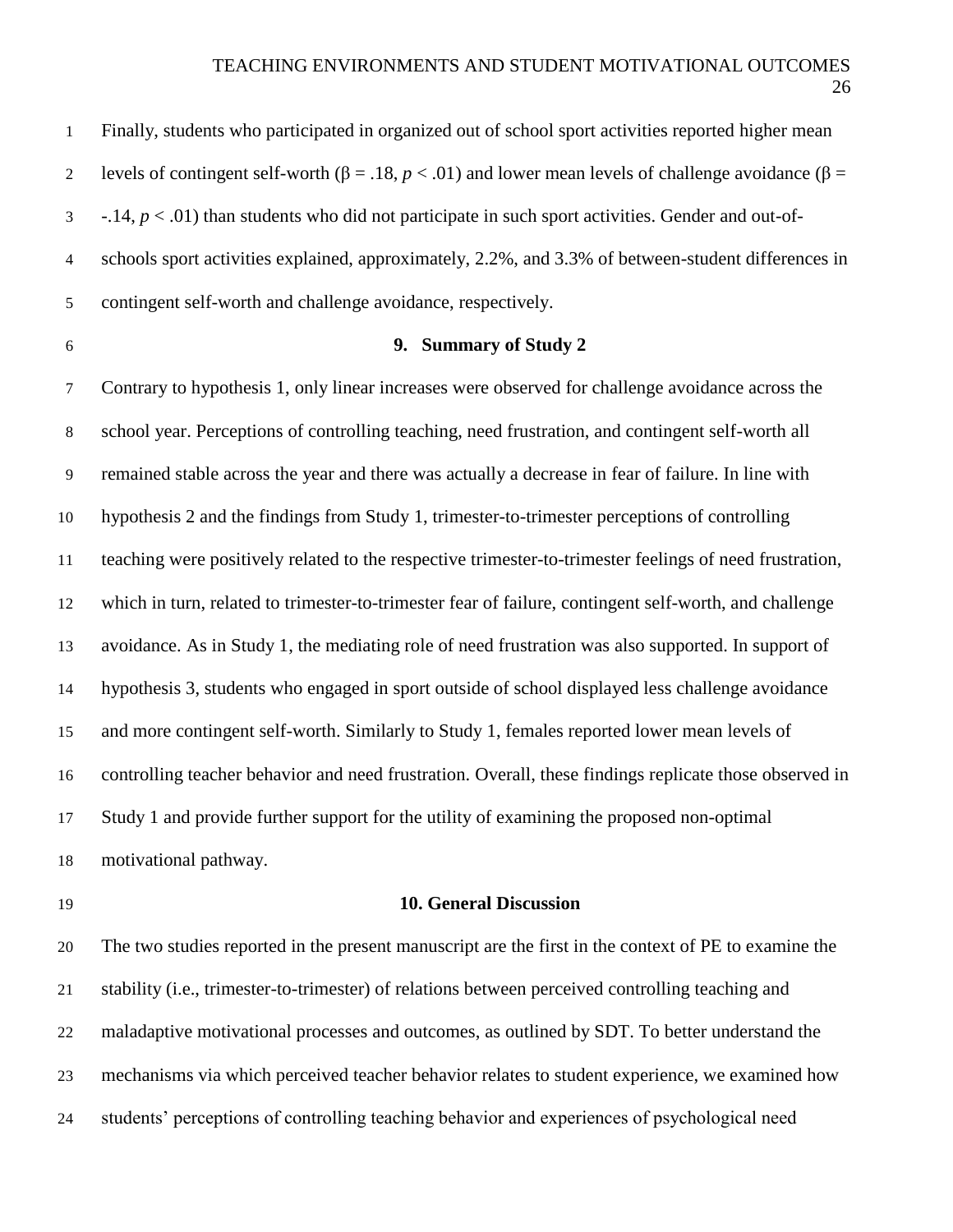| $\mathbf{1}$   | frustration related to a number of motivation-related outcomes in three waves of assessment, spread    |
|----------------|--------------------------------------------------------------------------------------------------------|
| $\overline{2}$ | over one school year. The hypothesized maladaptive motivational process was supported in both          |
| $\mathfrak{Z}$ | Study 1 and Study 2. Specifically, across three waves, perceived controlling teaching related          |
| $\overline{4}$ | positively to need frustration across both studies which, in turn, related negatively to autonomous    |
| 5              | motivation and positively to controlled motivation and amotivation (Study 1) as well as fear of        |
| 6              | failure, contingent self-worth, and challenge avoidance (Study 2). The mediating role of need          |
| $\tau$         | thwarting was also supported across both studies. As such, the findings make a valuable addition to    |
| $8\,$          | the small body of cross-sectional research on this topic (i.e., De Meyer et al., 2014; Haerens et al., |
| 9              | 2015; Soenens et al., 2012) and, in line with the recent longitudinal work of Jang et al. (2016), help |
| 10             | to delineate the processes that could explain links between students' perceptions of teaching          |
| 11             | behavior and motivation. Together, these findings indicate that need frustration seems a consistent    |
| 12             | mediating mechanism linking covariation between controlling learning environments and undesired        |
| 13             | motivation-related outcomes.                                                                           |
| 14             | 10.1 Relations Among Controlling Teaching, Need Frustration, and Motivation-Related                    |
| 15             | <b>Outcomes</b>                                                                                        |
| 16             | The present findings provide further evidence regarding the links between maladaptive social-          |
| 17             | psychological factors and negative motivational outcomes. In particular, the findings emphasize the    |
| 18             | importance of assessing perceptions of interpersonal control and experiences of psychological need     |
| 19             | frustration if we are to understand why some students have negative experiences in PE. The             |
| 20             | findings from Study 1 and Study 2 indicated that exposure to teaching environments which are           |
| 21             | perceived to be controlling is associated, in a quite consistent way, with experiences of need         |
| 22             | frustration which, in turn, relates to non-optimal forms of motivation and maladaptive cognitive,      |
| 23             | affective, and behavioral outcomes.                                                                    |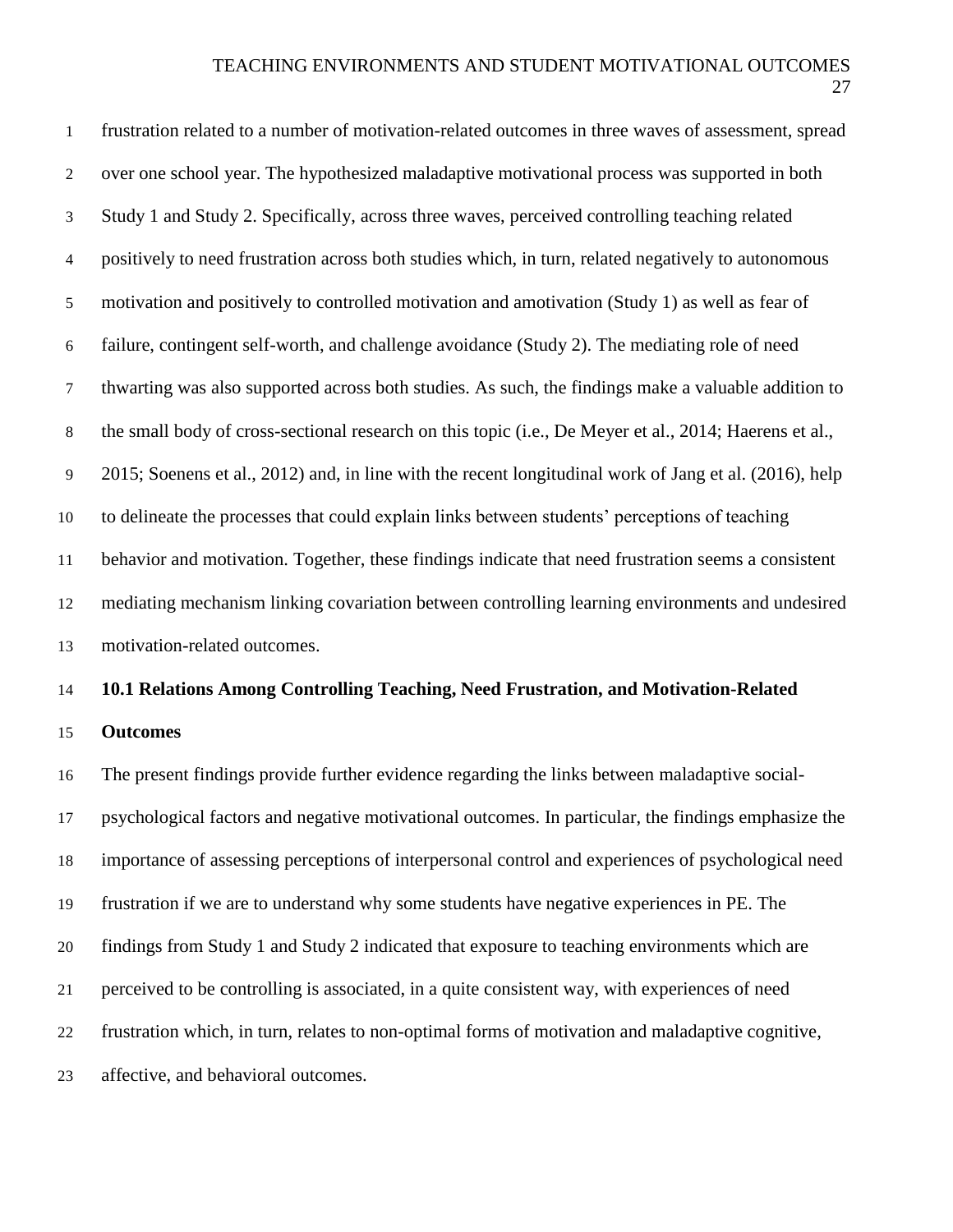### TEACHING ENVIRONMENTS AND STUDENT MOTIVATIONAL OUTCOMES

 The results of Study 1 are largely in agreement with previous work which has revealed decreases in students' adaptive motivation over time (Ntoumanis et al., 2009; Gottfried et al., 2001). However, the decreases in autonomous motivation observed in the present study are particularly worrying given the corresponding linear increase in controlled motivation. Interestingly, the form of motivation most strongly predicted by need frustration was amotivation. In addition, the increase in amotivation, which seemed to accelerate between T2 and T3, suggest, as Jang et al. (2016) indicated, that long-term exposure to need thwarting teaching environments can lead students to motivationally disengage and simply 'give up'. This finding implies that certain maladaptive outcomes, such as amotivation, are more likely to co-occur with prolonged experiences of need frustration (De Meyer et al., 2014). Jang and colleagues (2016), have shown a similar pattern of relations among perceived controlling teaching, need frustration and disengagement in various classroom subjects.

 A similar pattern was observed in Study 2 leading us to suggest that chronic exposure to controlling environments is associated not only with less optimal forms of motivation but also with more fear of failure, challenge-avoidance, and contingent self-worth. Interestingly, whilst contingent self-worth remained stable across the school year, students reported an increase in challenge avoidance and a decrease in their fear of failure. The fact that we observed a corresponding decrease in fear of failure across the school year may indicate that challenge avoidance represented a rather effective behavioral accommodation in that it protected students from these concerns (Crocker, 2002). Such findings could suggest that pupils became less worried about failing because they began to avoid challenging situations in environments in which they experienced need frustration. This would also be an interesting avenue for future research. The mean occurrence of perceived controlling interpersonal behavior from teachers was relatively low and, whilst it increased in Study 1, it remained stable across time in Study 2. Thus,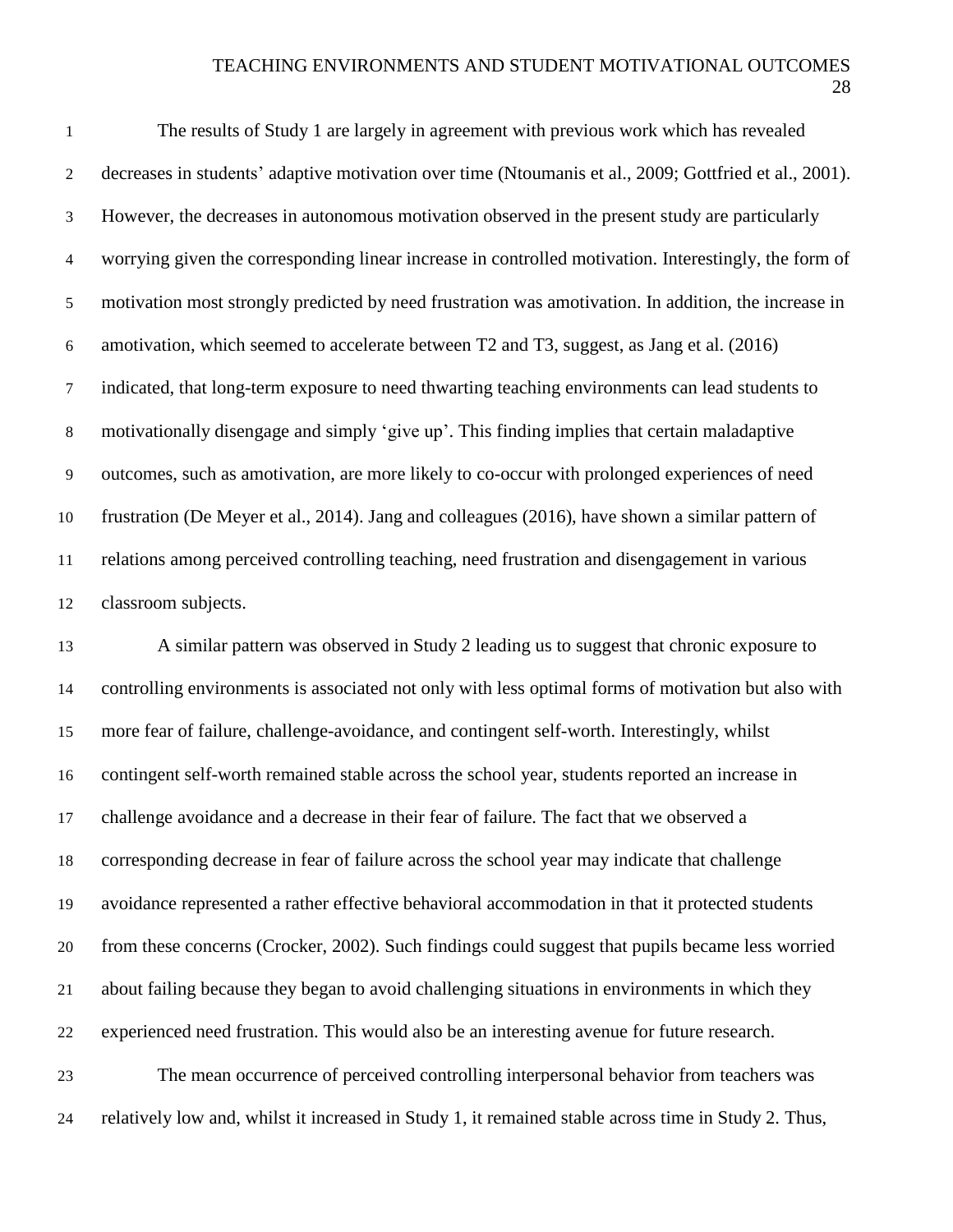the findings from Study 1 suggest that maladaptive changes in student motivation coincided with increases in perceived controlling teaching across the school year. Contrastingly, the findings from Study 2 suggest that once students have experienced controlling teaching in the context of PE, controlling behaviors do not need to increase in order for challenge avoidance behaviors to rise over time. Furthermore, interpersonal control consistently related to need frustration at each time point and across both studies. Therefore, in line with previous research (e.g., Bartholomew et al., 2011b; De Meyer, 2014; Haerens et al., 2015), it would seem that even when the incidence of controlling teaching behavior is infrequent, students' perceptions of such behaviors are still associated with their negative experiences, engagement, and motivation in PE. The present findings imply that experiences of need frustration could be an important mechanism via which maladaptive aspects of teacher behavior are linked to negative student outcomes (Bartholomew et al., 2011a; Bartholomew et al., 2011b; Vansteenkiste & Ryan, 2013). It is, however, important to note that perceptions of need frustration remained stable across time in both Study 1 and Study 2. This suggests that experiences of need frustration do not have to increase or, indeed, be particularly high in order to have a negative association with some aspects of student

motivation over time.

### **10.2 Effects of Gender and Sport Participation**

 In contrast to our third hypothesis, female students perceived less controlling teaching behavior and reported lower levels of need frustration as well as less amotivation in Study 1. This could be because, in comparison to boys, girls are socialized to respond in more accommodative ways to controlling behavior (Maccoby, 1998). Whilst SDT suggests that the three psychological needs are universal, the means through which they are satisfied or thwarted may vary in different groups. Yet, this post-hoc explanation should be considered with caution as most SDT-based research has suggested that controlling teaching behaviors are as harmful for girls as they are for boys (Assor et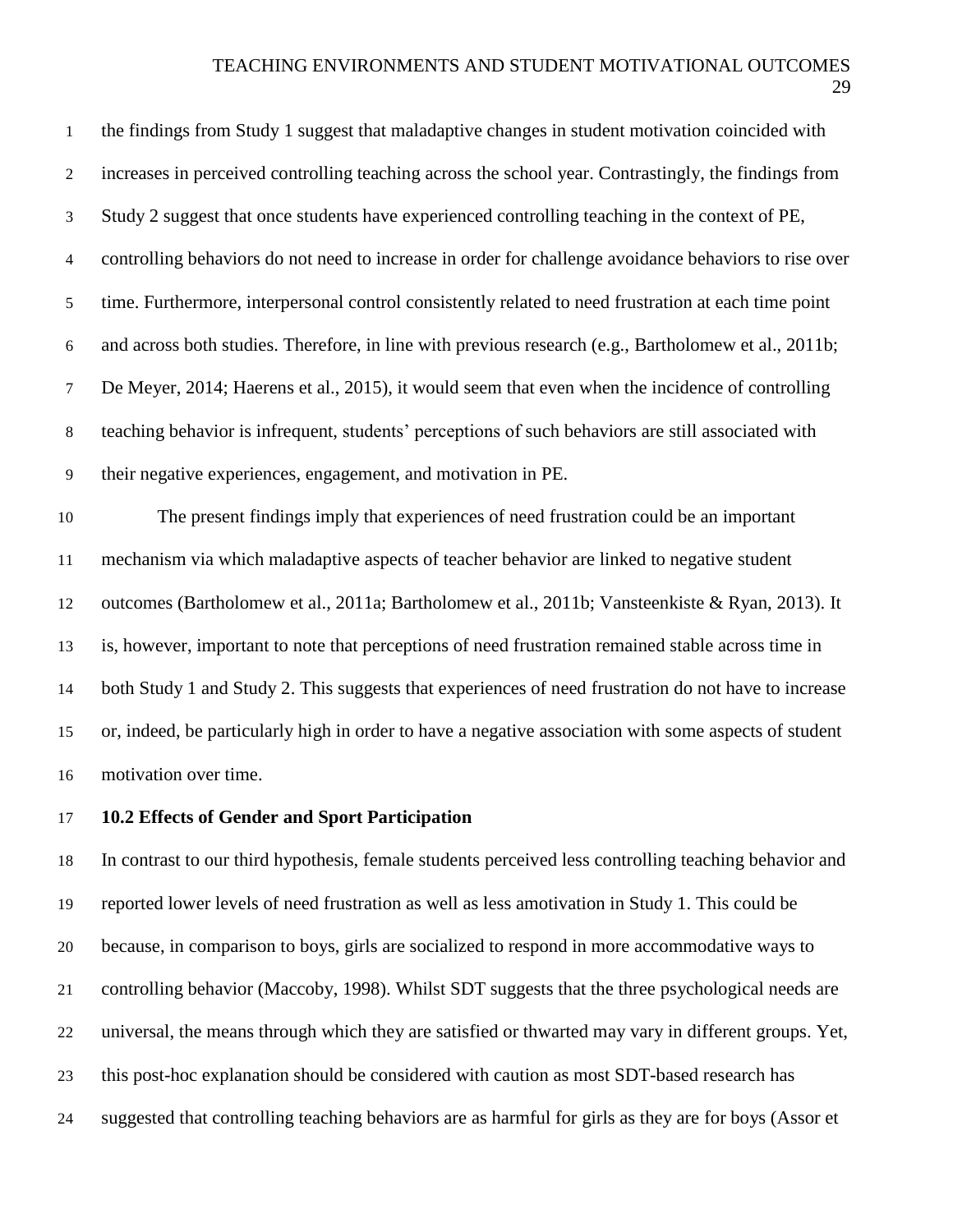### TEACHING ENVIRONMENTS AND STUDENT MOTIVATIONAL OUTCOMES

 al., 2005). An alternative explanation could be that teachers actually treat their female students differently. For example, observational research by Duffy, Warren, & Walsh (2002) showed that teachers interact more with male students than with female students and that this tendency is independent of the number of interactions initiated by the students themselves. Overall, the present findings suggest that the interplay between gender and interpersonal control might be an interesting topic for future research.

 As expected, students who engaged in sport outside of school displayed more autonomous motivation for PE and less amotivation in Study 1. Students who choose to engage in physical activity outside of PE are likely to enjoy it and recognize the benefits of physical activity and, therefore, actively engage in the lesson as opposed to 'just going through the motions' (Prochaska, Sallis, Slymen, & McKenzie, 2003). Interestingly, in the second study, students who engaged in sport outside of school displayed less challenge avoidance than those who did not participate in such sport activities, perhaps because they felt more confident in the physical activity domain, but more contingent self-worth. The latter finding is unexpected but could be explained in terms of the relative importance students place on their identity as an 'athlete' (Crocker, 2002). Individuals will seek out situations and engage in activities that provide opportunities for them to achieve success in domains in which their self-worth is contingent.

### **10.3 Implications for Teaching in PE**

 The present findings suggest that when teachers' interpersonal behavior is perceived to be controlling, students are more likely to exhibit poor quality motivation and be overly concerned about failure. Therefore, instead of actively engaging in learning activities because they value the learning process, students may simply do so to avoid getting into trouble. Students may also come to avoid challenges in order to protect themselves from failure and maintain feelings of self-worth. It is, therefore, imperative that teachers understand the way in which students' may perceive their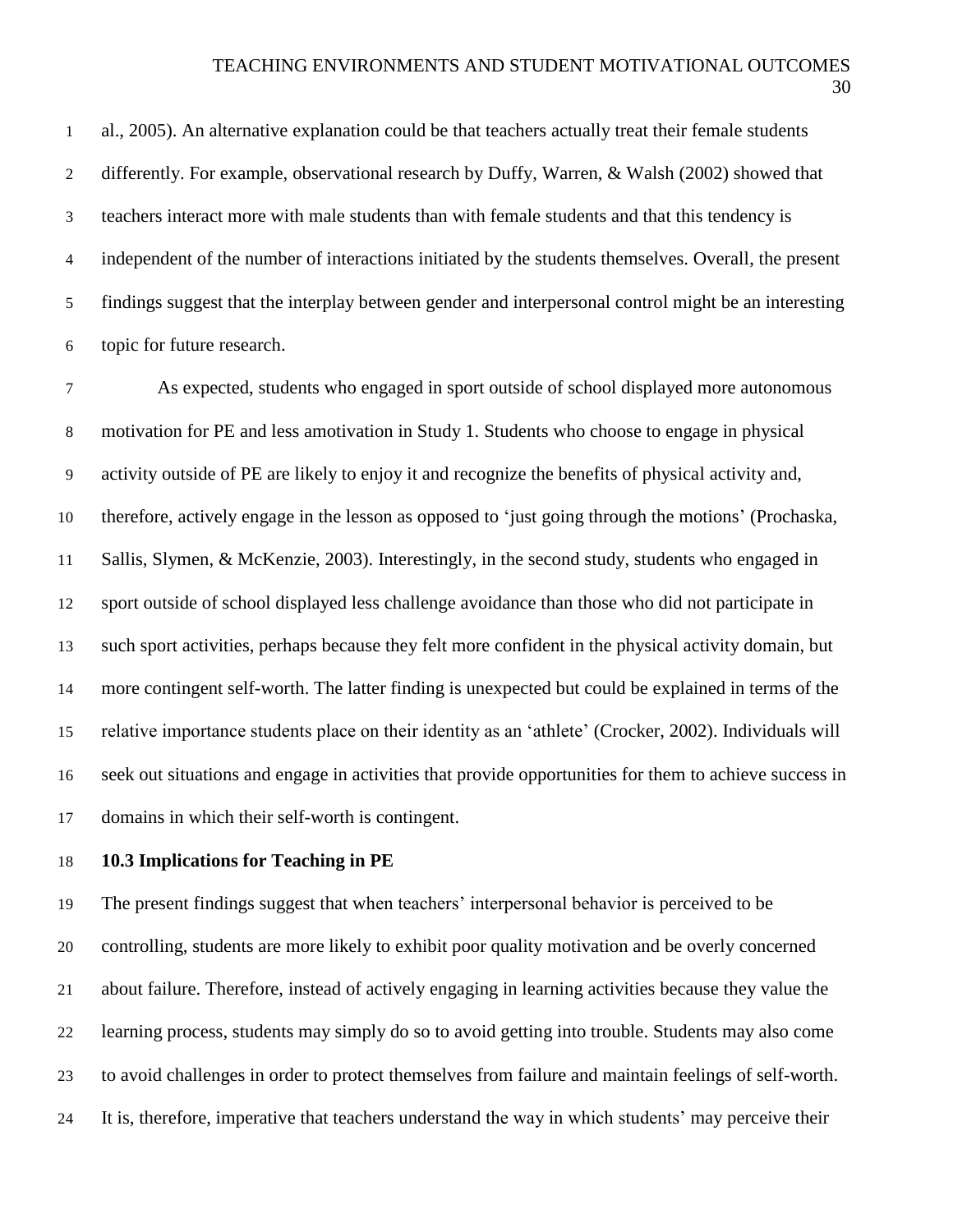| $\mathbf{1}$     | behavior and the potential effects that these judgments can have on their subsequent motivation. To    |
|------------------|--------------------------------------------------------------------------------------------------------|
| $\boldsymbol{2}$ | avoid these non-optimal student outcomes, which have been negatively associated with classroom         |
| $\mathfrak{Z}$   | engagement and academic achievement (Barkoukis et al., 2014; Caraway et al., 2003; Crocker et          |
| $\overline{4}$   | al., 2002; Ntoumanis, 2001; Shim & Ryan, 2005), teachers could be supported in developing the          |
| $\sqrt{5}$       | necessary skills to identify and avoid the use of controlling interpersonal strategies (e.g., Cheon &  |
| $\boldsymbol{6}$ | Reeve, 2014). This may involve placing heavy emphasis on developmentally supportive teacher-           |
| $\boldsymbol{7}$ | student relationships, something which is particularly important for teachers working with             |
| $\,8\,$          | adolescents in middle-schools (as adolescent students appear to be particularly vulnerable to          |
| $\overline{9}$   | declines in motivation; Eccles et al., 1993; Pianta et al., 2002).                                     |
| 10               | The context in which PE is taught should also be considered if research in this area is to             |
| 11               | have practical import. Issues to do with organization and discipline may be more pertinent in this     |
| 12               | environment and, therefore, PE classes may involve a greater provision of rules, instructions,         |
| 13               | monitoring, and continuous feedback compared to the teaching of regular academic classes (De           |
| 14               | Meyer et al., 2014). As such, it is important to note that beyond looking at highly-structured         |
| 15               | instructions, which might actually be necessary and suitable for use in this context (see Mosston $\&$ |
| 16               | Ashworth 1994), the present studies focused specifically on controlling strategies which are not       |
| 17               | required for effective teaching (e.g., intimidation and negative conditional regard). Such externally  |
| 18               | or internally controlling strategies attempt to direct student behavior by overtly manipulating or     |
| 19               | exploiting the teacher-student relationship and are, therefore, likely to be particularly damaging to  |
| 20               | feelings of relatedness (e.g., Assor, Roth, & Deci, 2004). Furthermore, students who are subjected     |
| 21               | to behaviors which are designed to intimidate or are exposed to negative conditional regard may be     |
| 22               | left feeling humiliated, incompetent, and questioning their own self-worth (Barber, 2001). In the      |
| 23               | end, these strategies leave students with little choice but to relinquish their autonomy and either    |
| 24               | comply with advocated behaviors in order to avoid getting into trouble and maintain a satisfactory     |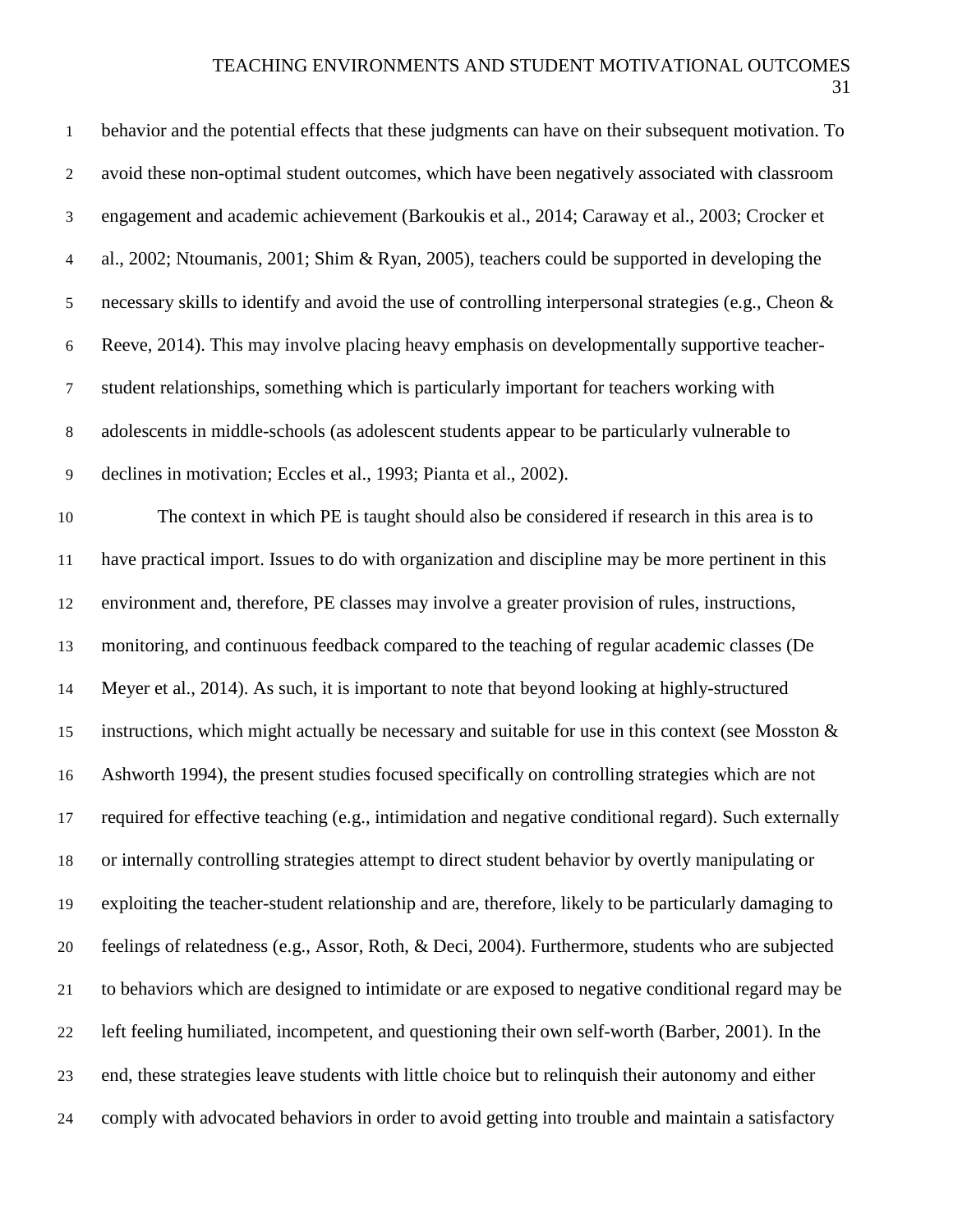relationship with their teacher or defy his or her authority (Van Petegem, Soenens, Vansteenkiste, Beyers, 2015). It is, therefore, easy to see how such behaviors might thwart students' psychological needs for relatedness, autonomy, and competence. In sum, teachers need neither engage in power-assertive strategies to maintain discipline (e.g., the threat of punishment) nor use subtle, but equally damaging, internally controlling behaviors (De Meyer, et al., 2016; Soenens & Vansteenkiste, 2010). Teachers may also benefit from paying attention to their body language and the non-verbal behaviors which underpin controlling strategies, such as negative conditional regard (e.g., a look of disappointment or turning away when a student has not met teacher expectations; Pianta et al., 2002). Furthermore, the current findings highlight the importance of teaching contexts in which students do not fear criticism or disapproval from their teacher. Challenge avoidance and fear of failure were positively related to each other at each time point and the temporal patterning of these variables suggests that students will begin to avoid challenging situations in order to manage their concerns about failing. Whilst further research is needed to confirm these associations, providing structure in order to scaffold students' learning and developing warm interpersonal relationships should help create an environment where students feel confident enough to engage in challenging activities without being overly concerned about failure. Furthermore, these findings should also have practical import for teaching subjects beyond PE and could, therefore, be explored explicitly in other classroom settings (e.g., mathematics, science, and literacy classes; see Jang et al. 2016).

**10.4 Limitations and Future Directions**

 Although the present findings have a number of important implications for teachers and the way in which they interact with their students, it is important to recognize that classrooms are dynamic and transactional. Therefore, future studies will need to undertake a more dynamic approach to examine the teacher-student interactions on a lesson-to-lesson basis (Tsai, Kunter, Lüdtke, Trautwein, &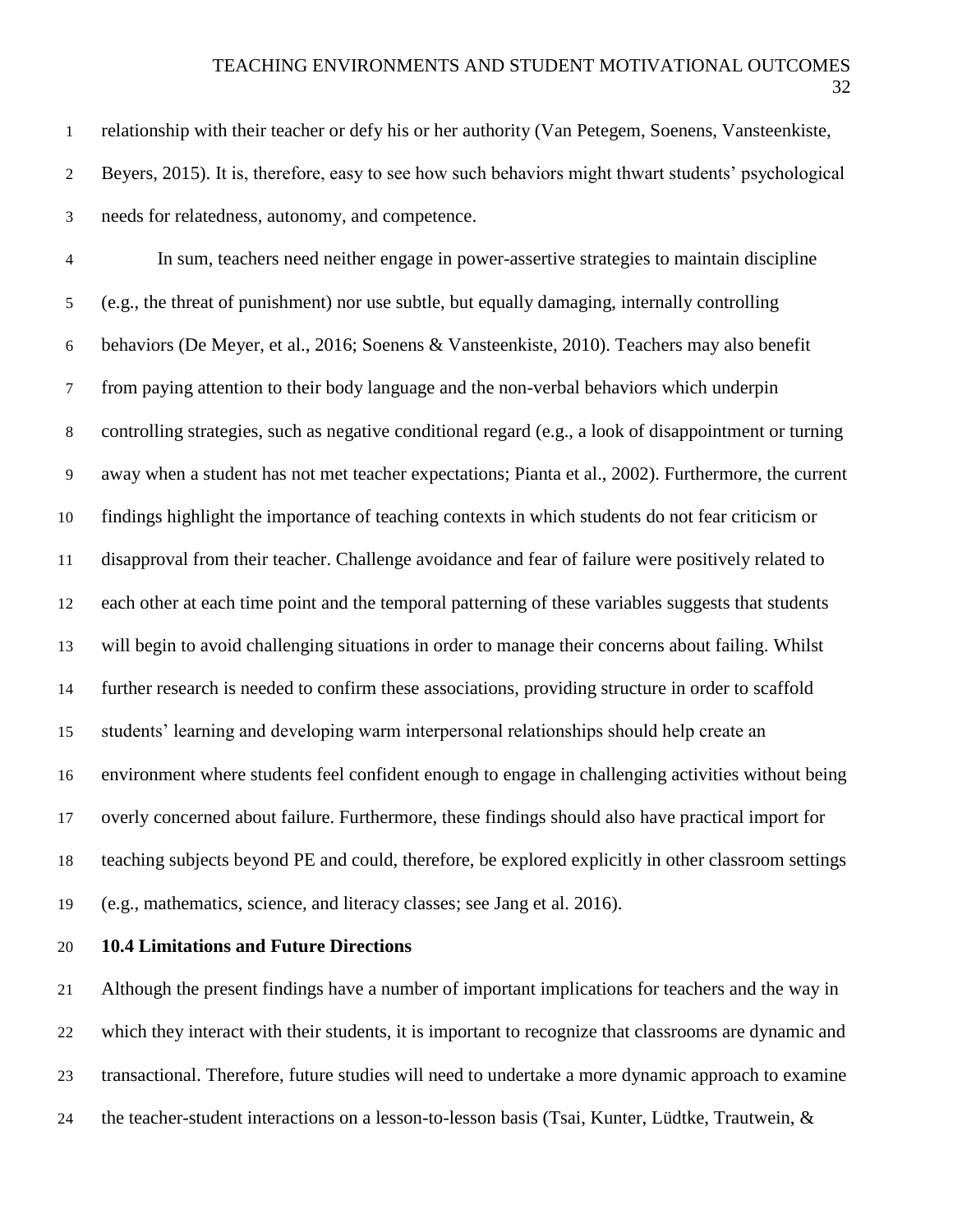| $\mathbf{1}$   | Ryan, 2008), or even within lessons (Pennings et al., 2014). Moreover, whilst beyond the scope of     |
|----------------|-------------------------------------------------------------------------------------------------------|
| $\overline{2}$ | the current paper, future research should assess a wider range of teaching behaviors (e.g., those     |
| 3              | identified in the cirumplex model; Gurtman, 2009) as well as the reciprocal effects between these     |
| $\overline{4}$ | and student behavior (e.g., Curby, Rudasill, Edwards, & Pérez-Edgar, 2011; Skinner & Belmont,         |
| 5              | 1993). Students who initially demonstrate low levels of motivation may be most at risk of             |
| 6              | experiencing controlling teaching behavior, and therefore, early intervention might help prevent      |
| $\tau$         | further deterioration of disengaged students in this context. Furthermore, whilst it is likely that   |
| $8\,$          | interpersonal experiences have their most direct and powerful influence via the way in which they     |
| 9              | are perceived and interpreted by the students themselves, observations of teaching behavior and       |
| 10             | objective outcome measures in future longitudinal work would also add value to the current            |
| 11             | research which relied on self-reported measures only.                                                 |
| 12             | Future research may also wish to examine other between-student factors which make some                |
| 13             | students more resilient to need thwarting teaching environments. For example, it may be that          |
| 14             | students with greater mental toughness (e.g., Mahoney, Gucciardi, Ntoumanis, & Mallet, 2014), or      |
| 15             | those who have a strong sense of relatedness to the teacher, may interpret behaviors perceived to be  |
| 16             | controlling by other students as more informational rather than pressuring. In addition, there may be |
| 17             | instances where more controlling instruction is necessary and accepted by students in PE classes      |
| 18             | (e.g., instructions concerning safety matters).                                                       |
| 19             | Finally, it would be interesting for future longitudinal research to assess both maladaptive          |
| $20\,$         | and adaptive pathways simultaneously and in relation to a range of motivation-related outcomes.       |
| 21             | Given that teachers may engage in both autonomy-supportive and controlling behaviors to different     |
| 22             | extents, it would be interesting to examine how teachers who combine autonomy-supportive and          |
| 23             | controlling behaviors affect student motivation over time compared to teachers who predominantly      |
| 24             | rely on either autonomy-supportive or controlling strategies (e.g., latent profile analysis). For     |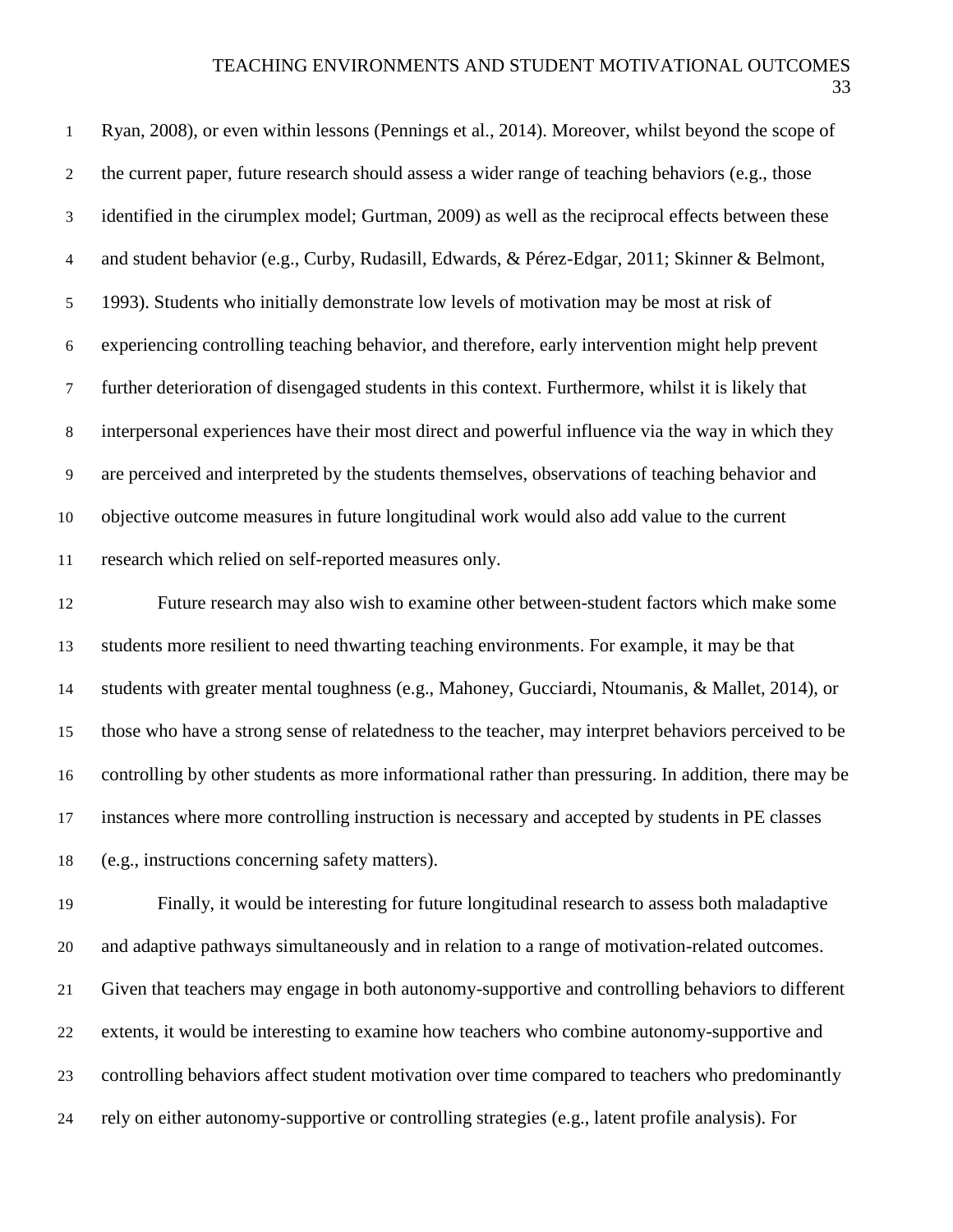| 1              | example, the use of controlling strategies may not be as detrimental to experiences of autonomy,      |
|----------------|-------------------------------------------------------------------------------------------------------|
| 2              | competence, and relatedness if they are used alongside more autonomy-supportive behaviors. Not        |
| 3              | including measures of perceived autonomy support and need satisfaction in the present study could     |
| $\overline{4}$ | be considered a limitation in this respect.                                                           |
| 5              | <b>10.5 Conclusion</b>                                                                                |
| 6              | The present longitudinal studies extended the small body of work which has explicitly addressed       |
| $\tau$         | the dynamics involved in controlling teaching (e.g., Assor et al., 2005; De Meyer et al., 2014;       |
| 8              | Haerens et al., 2015; Soenens et al., 2012) and complements the work of Jang et al. (2016).           |
| 9              | Specifically, the findings support a negative, relatively stable, motivational pathway linking        |
| 10             | perceived controlling teaching with maladaptive motivational outcomes through need frustration.       |
| 11             | This type of research is important if we are to more accurately understand the detrimental effects    |
| 12             | that controlling teaching can have on motivation and engagement in curriculum subjects such as PE     |
| 13             | and the process via which these negative effects might occur. Overall, our findings imply that future |
| 14             | interventions aiming to facilitate optimal student motivation and engagement in PE should focus on    |
| 15             | avoiding internally and externally controlling teaching behaviors which manipulate the teacher-       |
| 16             | student relationship. Effective teacher training will, therefore, involve training teachers to become |
| 17             | <i>more</i> autonomy-supportive and less controlling.                                                 |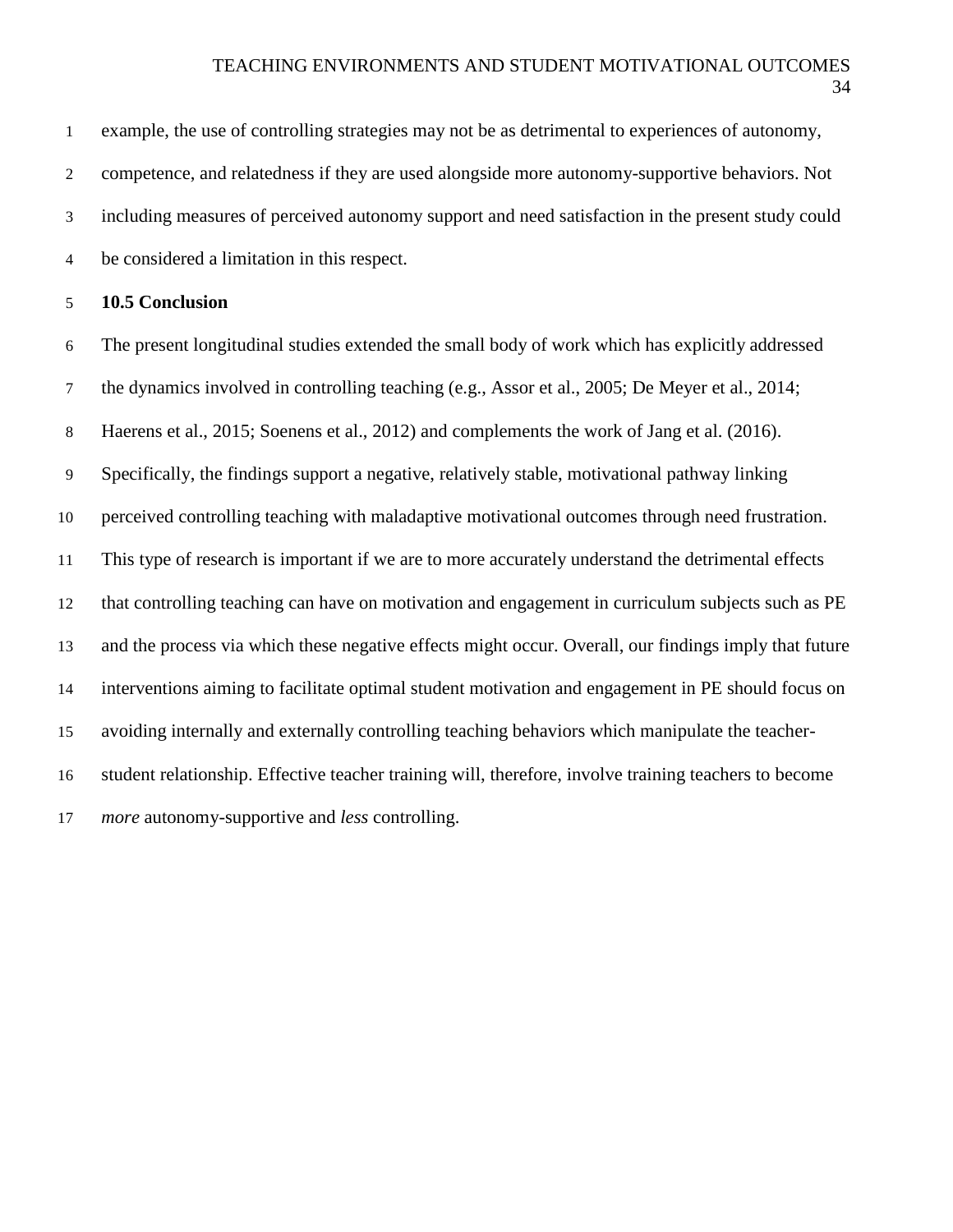### **References**

- Aelterman, N., Vansteenkiste, M., Van Keer, H., Van den Berghe, L., De Meyer, J., & Haerens, L. (2012). Students' objectively measured physical activity levels and engagement as a function of between-class and between-student differences in motivation toward physical education. *Journal of Sport and Exercise Psychology, 34,* 457–480.
- Assor, A., Kaplan, H., Kanat-Maymon, Y., & Roth, G. (2005). Directly controlling teachers' behaviors as predictors of poor motivation and engagement in girls and boys: The role of anger and anxiety. *Learning and Instruction*, *15*, 397-413. <http://dx.doi.org/10.1016/j.learninstruc.2005.07.008>
- Assor, A., Roth, G., & Deci, E. L. (2004). The emotional costs of parents' conditional regard: A selfdetermination theory analysis. *Journal of Personality, 72,* 47-88. [http://dx.doi.org/10.1111/j.0022-](http://dx.doi.org/10.1111/j.0022-3506.2004.00256.x) [3506.2004.00256.x](http://dx.doi.org/10.1111/j.0022-3506.2004.00256.x)
- Assor, A., & Tal, K. (2012). When parents' affection depends on child's achievement: Parental conditional positive regard, self-aggrandizement, shame and coping in adolescents. *Journal of Adolescence, 35,* 249-260. <http://dx.doi.org/10.1016/j.adolescence.2011.10.004>
- Balaguer, I., González, L., Fabra, P., Castillo, I., Mercé, J., & Duda, J. L. (2012). Coaches' interpersonal style, basic psychological needs and the well- and ill-being of young soccer players: A longitudinal analysis. *Journal of Sports Sciences, 30,* 1619-1629. <http://dx.doi.org/10.1080/02640414.2012.731517>
- Barber, B. K. (2001). *Intrusive parenting: How psychological control affects children and adolescents.*  Washington, DC: American Psychological Association.
- Barkoukis, V., Taylor, I. M., Chanal, J., & Ntoumanis, N. (2014). The relation between student motivation and student grades in PE: A three-year investigation. *Scandinavian Journal of Medicine and Science in Sports, 5,* 406-414. <http://dx.doi.org/10.1111/sms.12174>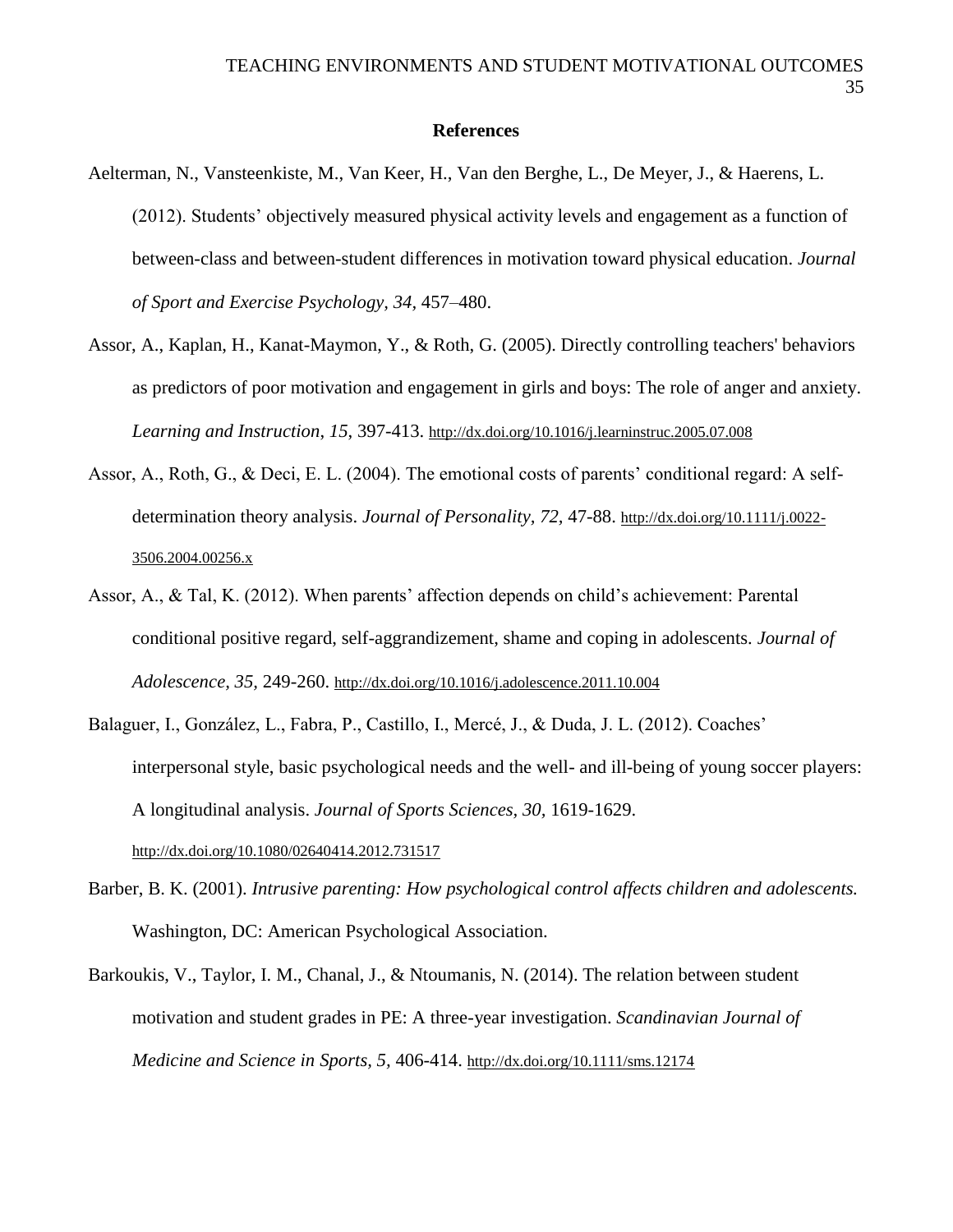- Bartholomew, K. J., Ntoumanis, N., & Thøgersen-Ntoumani, C. (2009). A review of controlling motivational strategies from a self-determination theory perspective: Implications for sports coaches. *International Review of Sport and Exercise Psychology 2,* 215-233.
- Bartholomew, K. J., Ntoumanis, N., & Thøgersen-Ntoumani, C. (2010). The controlling interpersonal style in a coaching context: Development and initial validation of a psychometric scale. *Journal of Sport and Exercise Psychology 32,* 193-216.
- Bartholomew, K. J., Ntoumanis, N., Ryan, R. M., & Thøgersen-Ntoumani, C. (2011a). Psychological need thwarting in the sport context: Assessing the darker side of athletic experience. *Journal of Sport and Exercise Psychology 33, 75-102.*
- Bartholomew, K. J., Ntoumanis, N., Ryan, R. M., Bosch, J., & Thøgersen-Ntoumani, C. (2011b). Selfdetermination theory and diminished functioning: The role of interpersonal control and psychological need thwarting. *Personality and Social Psychology Bulletin 37,* 1459-1473.
- Baumeister, R., & Leary, M. R. (1995). The need to belong: Desire for interpersonal attachments as a fundamental human motivation. *Psychological Bulletin, 117,* 497-529. [http://dx.doi.org/10.1037/0033-](http://dx.doi.org/10.1037/0033-2909.117.3.497) [2909.117.3.497](http://dx.doi.org/10.1037/0033-2909.117.3.497)
- Caraway K, Tucker C. M, Reinke W. M, Hall C. (2003). Self‐efficacy, goal orientation, and fear of failure as predictors of school engagement in high school students. *Psychology in the Schools 40,* 417-427.
- Carlson, T. B. (1995). We hate gym: Student alienation from physical education. *Journal of Teaching in Physical Education, 14*, 467-477.
- Cheon, S. H., & Reeve, J. (2014). A classroom-based intervention to help teachers decrease students' amotivation. *Contemporary Educational Psychology, 40,* 99-111.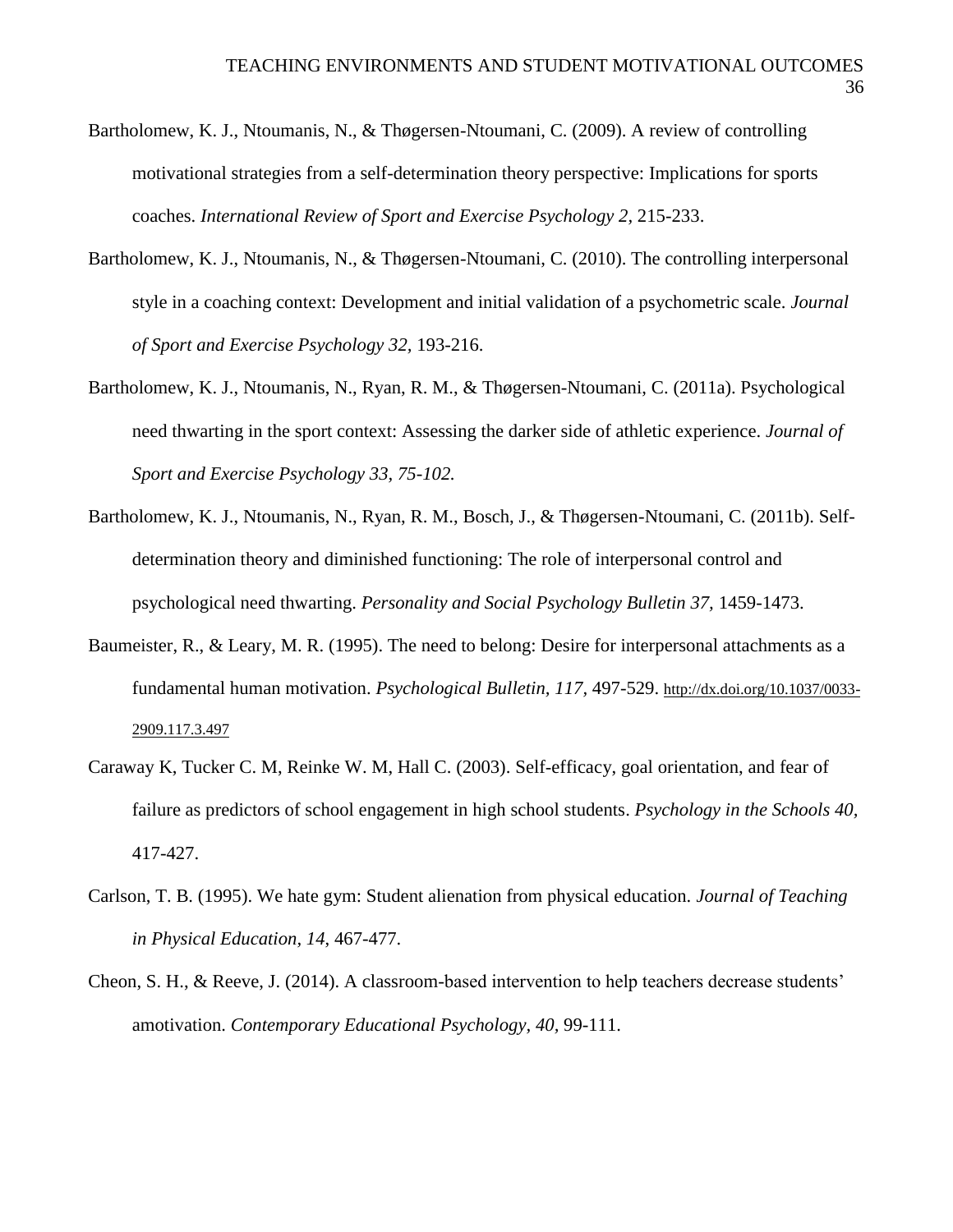- Conroy, D. E., Willow, J. P., & Metzler, J. N. (2002). Multidimensional Fear of Failure Measurement: The Performance Failure Appraisal Inventory. *Journal of Applied Sport Psychology, 14*, 76-90. <http://dx.doi.org/10.1080/10413200252907752>
- Costa, C., Ntoumanis, N., & Bartholomew, K. J. (2014). Predicting the brighter and darker sides of interpersonal relationships. Does psychological need thwarting matter? *Motivation and Emotion, 18,* 1-4.
- Covington, M. V. (1992). *Making the grade: A self-worth perspective on motivation and school reform.* New York: Cambridge University Press. <http://dx.doi.org/10.1017/CBO9781139173582>
- Craig, S., Goldberg, J., & Dietz, W. H. (1996). Psychosocial correlates of physical activity among fifth and eighth graders. *Preventive Medicine, 25,* 506-513. <http://dx.doi.org/10.1006/pmed.1996.0083>
- Crocker, J. (2002). Contingencies of self-worth: Implications for self-regulation and psychological vulnerability. *Self and Identity, 1,* 143-149. <http://dx.doi.org/10.1080/152988602317319320>
- Crocker, J., Luhtanen, R. K., Cooper, M. L., & Bouvrette, A. (2003). Contingencies of self-worth in college students: Theory and measurement. *Journal of Personality and Social Psychology, 85,* 894–908. <http://dx.doi.org/10.1037/0022-3514.85.5.894>
- Crocker, J., Sommers, S. R., & Luhtanen, R. K. (2002). Hopes dashed and dream fulfilled: Contingencies of self-worth and admissions to graduate school. *Personality and Social Psychology Bulletin, 28,* 1275-1268. <http://dx.doi.org/10.1177/01461672022812012>
- Curby, T. W., Rudasill, K. M., Edwards, T., & Pérez-Edgar, K. (2011). The role of classroom quality in ameliorating the academic and social risks associated with difficult temperament. *School Psychology Quarterly, 26,* 175-188. <http://dx.doi.org/10.1037/a0023042>
- Curran, P. J. (2000). A latent curve framework for studying developmental trajectories of adolescent substance use. In J. Rose, L. Chassin, & J. Sherman (Eds.), *Multivariate Applications in Substance Use Research* (pp. 1-42). Hillsdale, NJ: Erlbaum.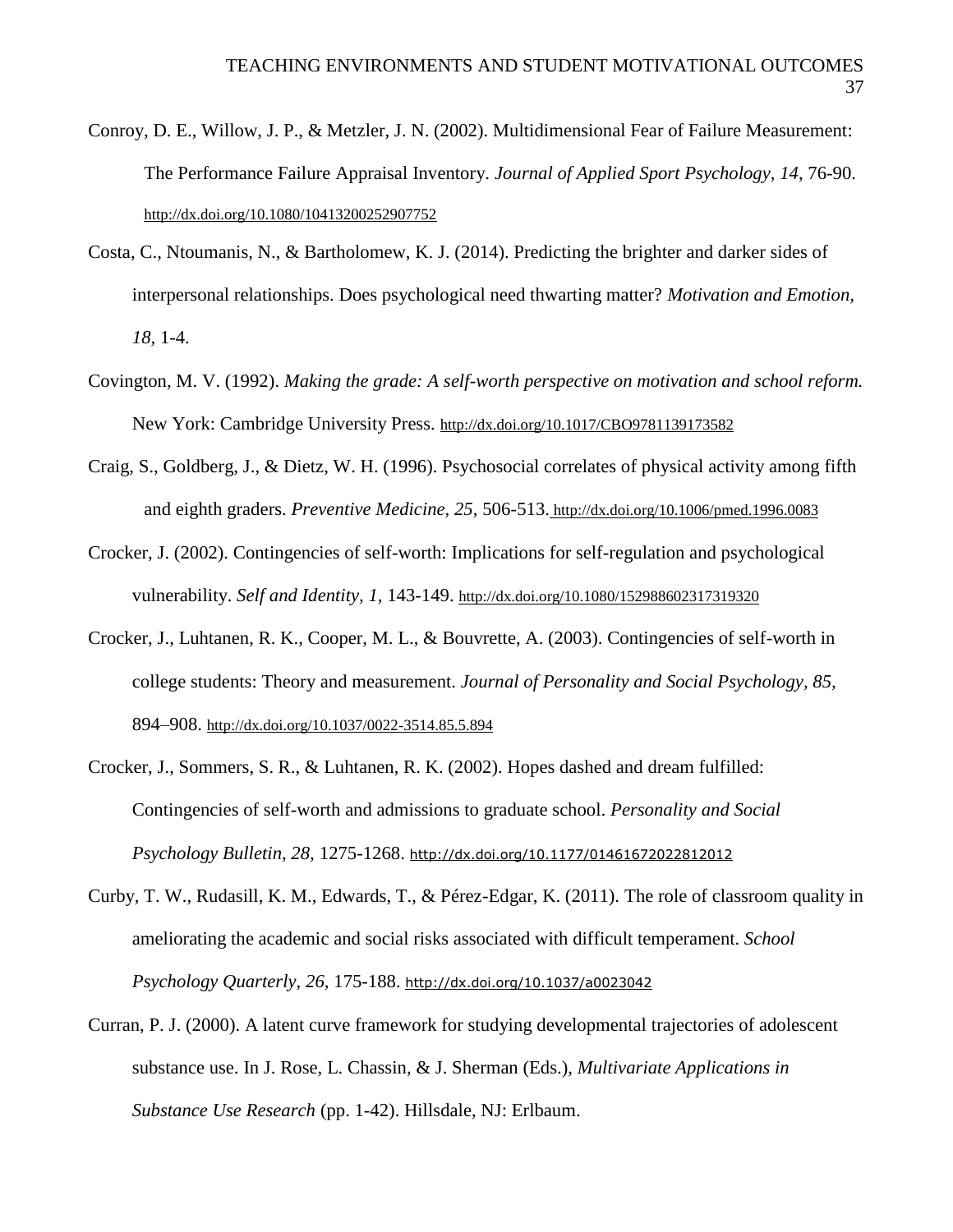- Curran, P. J., & Hussong, A. M. (2002). Structural equation modeling of repeated measures data. In D. Moskowitz & S. Herhberger (Eds.), *(Eds.), Modeling Intraindividual Variability with Repeated Measures Data: Methods and Applications* (pp. 59-86). New York: Erlbaum Associates.
- De Castella, K., Byrne, D., & Covington, M. (2013). Unmotivated or motivated to fail? A crosscultural study of achievement motivation, fear of failure, and student disengagement. *Journal of Educational Psychology, 105, 861*-880. <http://dx.doi.org/10.1037/a0032464>
- DeCharms, R. (1968). Personal causation: *The internal affective determinants of behavior*. New York: Academic Press.
- Deci, E. L., & Ryan, R. M. (1985). *Intrinsic motivation and self-determination in human behavior*. New York: Plenum. <http://dx.doi.org/10.1007/978-1-4899-2271-7>
- Deci, E. L., & Ryan, R. M. (2000). The "what" and "why" of goal pursuits: Human needs and the selfdetermination of behavior. *Psychological Inquiry, 11*, 227-268. [http://dx.doi.org/10.1207/S15327965PLI1104\\_01](http://dx.doi.org/10.1207/S15327965PLI1104_01)
- De Meyer, J., Soenens, B., Aelterman, N., De Bourdeaudhuij, I., & Haerens, L. (2016). The different faces of controlling teaching: implications of a distinction between externally and internally controlling teaching for students' motivation in physical education. *Physical Education and Sport Pedagogy, 21*, 632-652. doi: 10.1080/17408989.2015.1112777
- De Meyer, J., Tallir, I. B., Soenens, B., Vansteenkiste, M., Aelterman, N., Van den Berghe., L., Speleers, L. & Haerens, L. (2014). Does observed controlling teaching behavior relate to students' motivation in physical education. *Journal of Educational Psychology, 106,* 541-554. <http://dx.doi.org/10.1037/a0034399>
- Duffy, J., Warren, K., & Walsh, M. (2002). Classroom interactions: Gender of teacher, gender of student, and classroom subject. *Sex Roles, 45,* 579-593. <http://dx.doi.org/10.1023/A:1014892408105>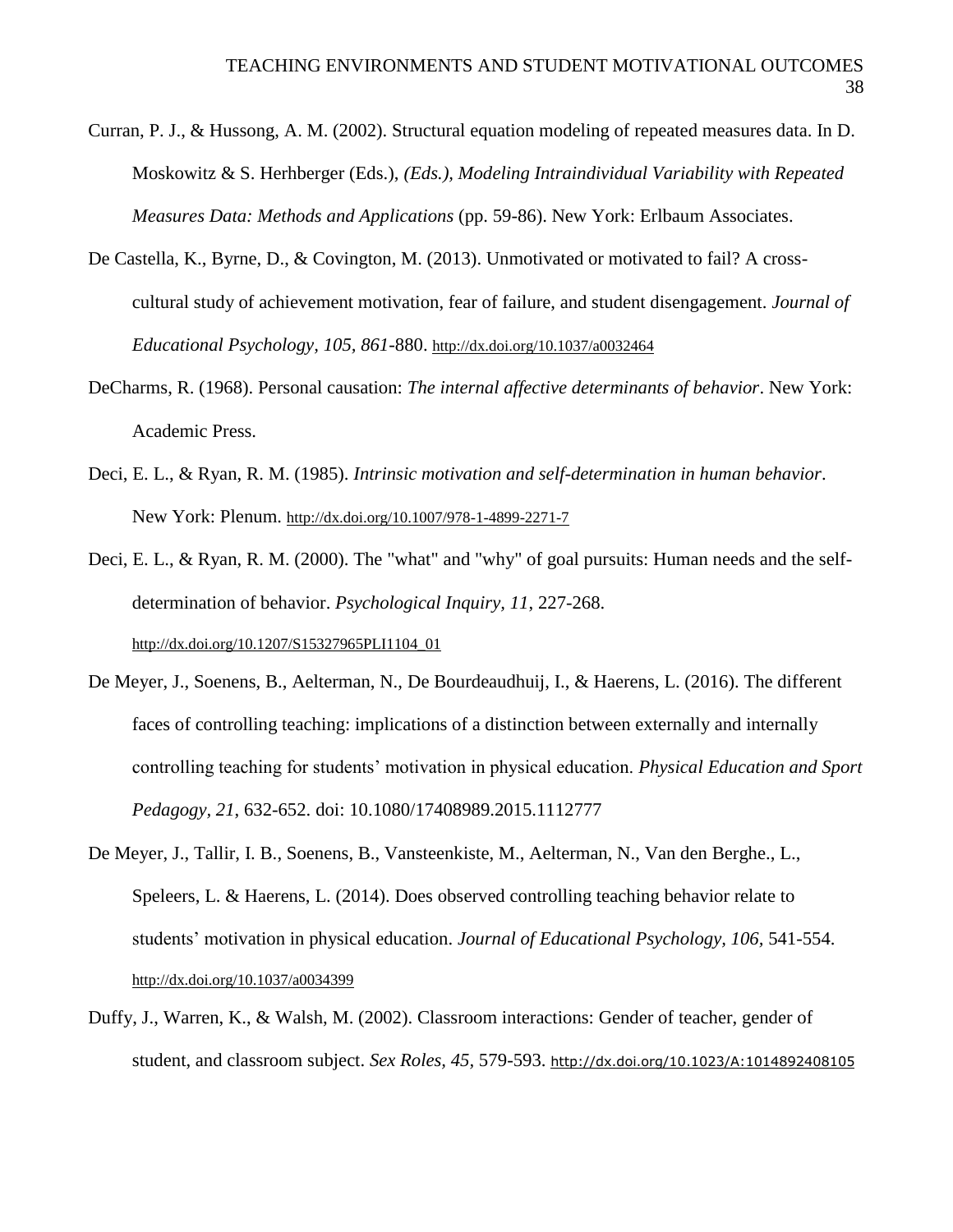- Digelidis, N., & Papaioannou, A. (1999). Age-group differences in intrinsic motivation, goal orientations and perceptions of athletic competence, physical appearance and motivational climate in Greek physical education. *Scandinavian Journal of Medicine and Science in Sports, 9,*  375–380. <http://dx.doi.org/10.1111/j.1600-0838.1999.tb00259.x>
- Dweck, C. S. (1999). *Self-theories: Their role in motivation, personality and development.* Philadelphia: Psychology Press.
- Eccles J. S., Wigfield, A., Midgely, C., Reuman, D., MacIver D., & Feldlaufer, H. (1993). Negative effects of traditional middle schools on students' motivation. *The Elementary School Journal, 93,* 553-574.
- Elliot, A. J., & Church, M. A. (1997). A hierarchical model of approach and avoidance achievement motivation. *Journal of Personality and Social Psychology, 72,* 218-232. <http://dx.doi.org/10.1037/0022-3514.72.1.218>
- European Commission/EACEA/Eurydice, 2013. *Physical Education and Sport at School in Europe*. Eurydice Report. Luxembourg: Publications Office of the European Union. doi:10.2797/49648
- Gillet, N., Fouquereau, E., Forest, J., Brunault P., & Colombat, P. (2012). The impact of organizational factors on psychological needs and their relations with well-being. *Journal of Business and Psychology, 27,* 437-450. <http://dx.doi.org/10.1007/s10869-011-9253-2>
- Grolnick, W. S. (2003). *The psychology of parental control: How well-meant parenting backfires*. Mahwah, NJ: Erlbaum.
- Gurtman, M. B. (2009). Exploring personality with the interpersonal circumplex. Social Psychology Compass, 3, 1-19. doi:http://dx.doi.org/10.1111/j.1751-9004.2099.00172.x
- Gottfried, A. E., Fleming, J. S., & Gottfried, A. W. (2001). Continuity of academic intrinsic motivation from childhood through late adolescence: A longitudinal study. *Journal of Educational Psychology, 93,* 3–13.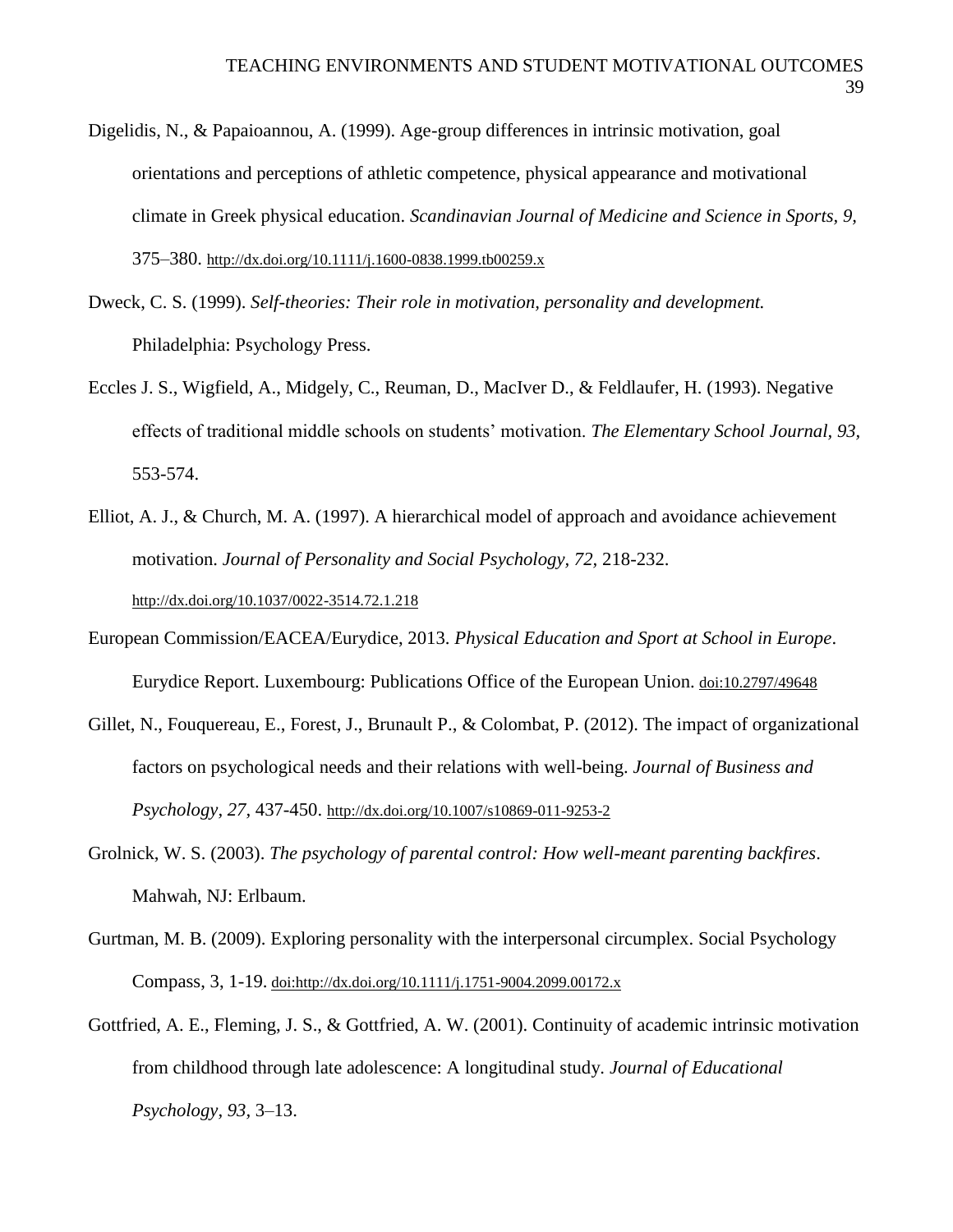Haerens, L., Aelterman, N., Vansteenkiste, M., Soenens, B., & Petegem, S. V. (2015). Do perceived autonomy-supportive and controlling teaching relate to physical education students' motivational experiences through unique pathways? Distinguishing between the bright and dark side of motivation. *Psychology of Sport and Exercise, 16,* 26-36. <http://dx.doi.org/10.1016/j.psychsport.2014.08.013>

Haerens, L., Kirk, D., Cardon, G., & De Bourdeaudhuij, I. (2011). Toward the development of a pedagogical model for health-based physical education. *Quest, 63,* 321-338. <http://dx.doi.org/10.1080/00336297.2011.10483684>

- Hox, J. (2010). Multilevel Analysis: Techniques and Applications (2nd ed.). Mahwah, NJ: Lawrence Erlbaum.
- Jang, H., Kim, E. J., & Reeve, J. (2012). Longitudinal test of self-determination theory's motivation mediation model in a naturally occurring classroom context. *Journal of Educational Psychology, 104,* 1175-1188. <http://dx.doi.org/10.1037/a0028089>
- Jang, H., Kim, E. J., & Reeve, J. (2016). Why students become more engaged or more disengaged during the semester: A self-determination theory dual-process model. *Learning and Instruction, 43*, 27-38. doi:10.1016/j.learninstruc.2016.01.002
- Juvonen, J., & Wentzel, K. R. (1996). *Social motivation: Understanding children's school adjustment.* New York: Cambridge University Press. <http://dx.doi.org/10.1017/CBO9780511571190>

Kirk, D. (2005). Physical education, youth sport and lifelong participation: The importance of early learning experiences. *European Physical Education Review, 11,* 239-255. <http://dx.doi.org/10.1177/1356336X05056649>

Kohn, A. (1993). Choices for Children: Why and How to Let Students Decide. *Phi Delta Kappan*, *75*, 8-16.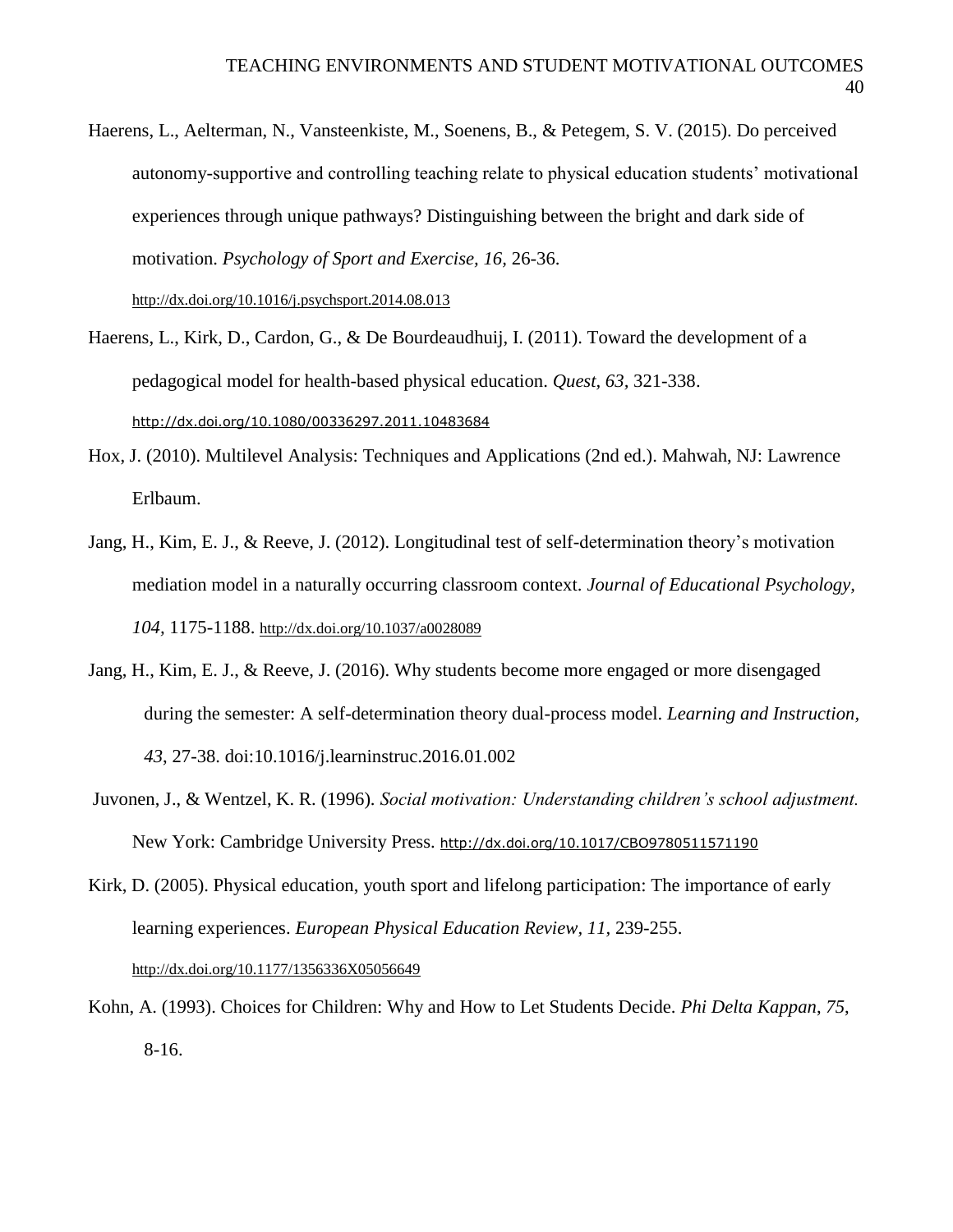- Maas, C. J. M., & Hox, J. J. (2005). Sufficient sample sizes for multilevel modeling. *Methodology, 1*, 85-91.
- Maccoby, E.E. (1998). *The two sexes: Growing up apart, coming together*. Cambridge, MA: Belknap Press.
- Mahoney, J., Gucciardi, G., Ntoumanis, N., & Mallet, C. (2014). Mental Toughness in sport: Motivational antecedents and associations with performance and psychological health. *Journal of Sport and Exercise Psychology, 36,* 281-292. <http://dx.doi.org/10.1123/jsep.2013-0260>

Mosston, M., & Ashworth, S. (1994). *Teaching physical education* (4th ed.). New York: Macmillan.

- Ntoumanis, N. (2001). A self-determination approach to the understanding motivation in physical education. *British Journal of Educational Psychology, 71,* 225–242. <http://dx.doi.org/10.1348/000709901158497>
- Ntoumanis, N. (2005). A prospective study of participation in optional school physical education based on self-determination theory. *Journal of Educational Psychology*, *97*, 444-453. <http://dx.doi.org/10.1037/0022-0663.97.3.444>
- Ntoumanis, N., Barkoukis, V., & Thøgersen-Ntoumani, C. (2009). Developmental trajectories of motivation in physical education: Course, demographic differences, and antecedents. *Journal of Educational Psychology, 101,* 717–728. <http://dx.doi.org/10.1037/a0014696>
- Ntoumanis, N., Pensgaard, A. M., Martin, C. & Pipe, K. (2004). An ideographic analysis of amotivation in compulsory school physical education. *Journal of Sport and Exercise Psychology, 26*, 197-214.
- Ntoumanis, N., & Standage, M. (2009). Motivation in physical education classes: A self-determination theory perspective. *Theory and Research in Education, 7,* 194-202. <http://dx.doi.org/10.1177/1477878509104324>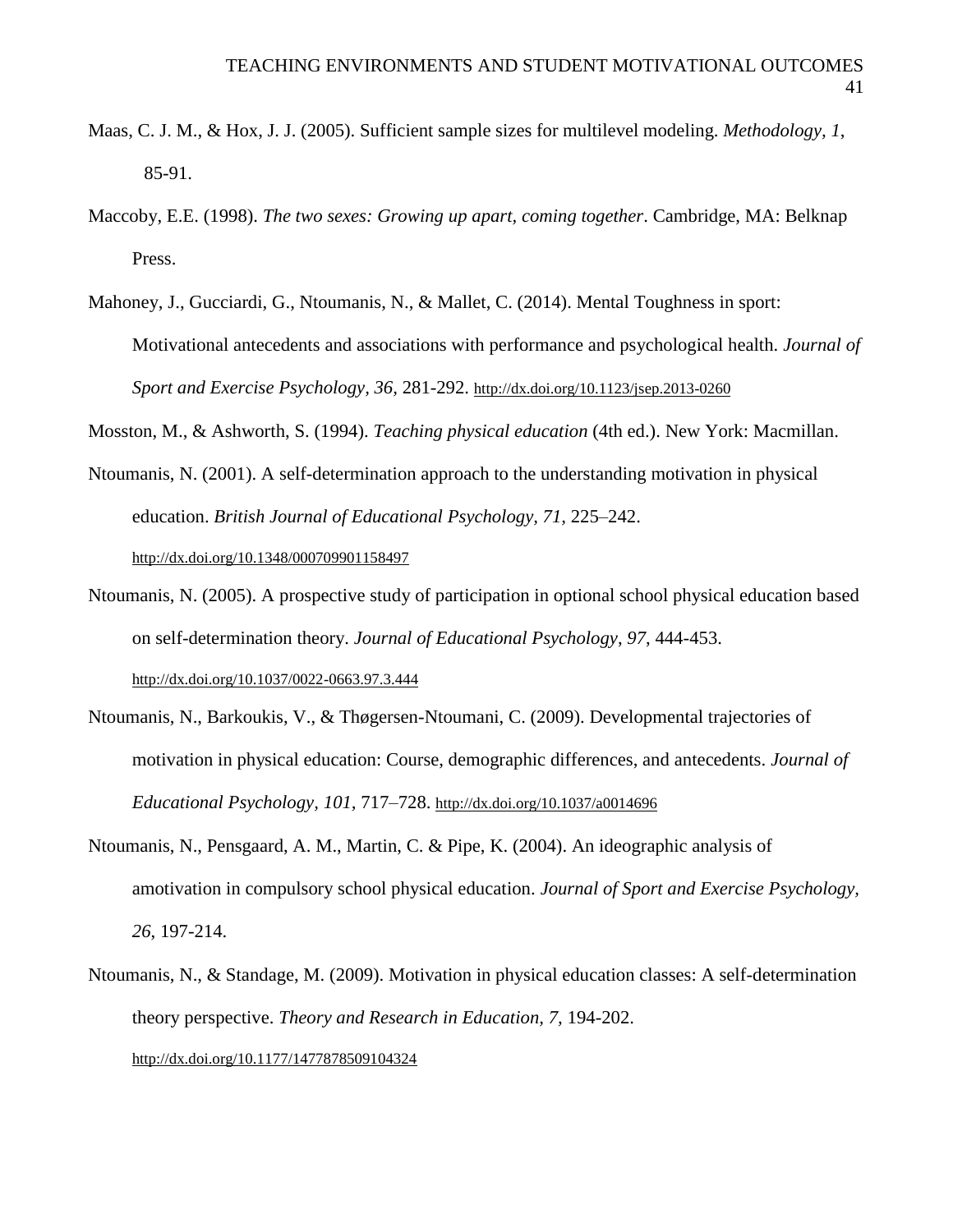- Pennings, H. J. M., van Tartwijk, J., Wubbels, T., Claessens, L. C. A., van der Want, A. C., & Brekelmans, M. (2014). Real-time teacher-student interactions: A Dynamic Systems approach. *Teaching and Teacher Education, 37*, 183-193. doi:10.1016/j.tate.2013.07.016
- Pianta, R. C., Stuhlman, M. W., & Hamre, B, K. (2002). How schools can do better: Fostering stronger connections between teachers and students. *New Directions for Youth Development, 93,* 91-107. <http://dx.doi.org/10.1002/yd.23320029307>
- Prochaska, J., Sallis, J. F., Slymen, D. J., & McKenzie, T. L. (2003). A longitudinal study of children's enjoyment of physical education. *Pediatric Exercise Science, 15,* l70-178.
- Raudenbush, S. W., & Bryk, A. S. (2002). *Hierarchical linear models: applications and data analysis methods* (2<sup>nd</sup> ed.). Thousand Oaks: CA: Sage.
- Reeve, J. (2009). Why teachers adopt a controlling motivation style toward students and how they can become more autonomy supportive. *Educational Psychologist, 44,* 159-175. <http://dx.doi.org/10.1080/00461520903028990>
- Ruiz, J. R., Ortega, F. B., Martínez-Gómez, D., Labayen, I., Moreno, L. A., De Bourdeaudhuij, I., Manios, Y., Gonzalez-Gross, M., Mauro, B., Molnar, D., Widhalm, K., Marcos, A., Beghin, L., Castillos, M. J., & Sjöström, M. (2011). Objectively measured physical activity and sedentary time in European adolescents. *American Journal of Epidemiology, 174,* 173-184. <http://dx.doi.org/10.1093/aje/kwr068>
- Ryan, R. M. (1982). Control and information in the intrapersonal sphere: An extension of cognitive evaluation theory. *Journal of Personality and Social Psychology, 43,* 450–461. <http://dx.doi.org/10.1037/0022-3514.43.3.450>
- Ryan, R. M., & Deci, E. L. (2002). Overview of self-determination theory: An organismic dialectical perspective. In E. L. Deci & R. M. Ryan (Eds.), *Handbook of self-determination research* (pp. 3- 33)*.* Rochester, NY: University of Rochester Press.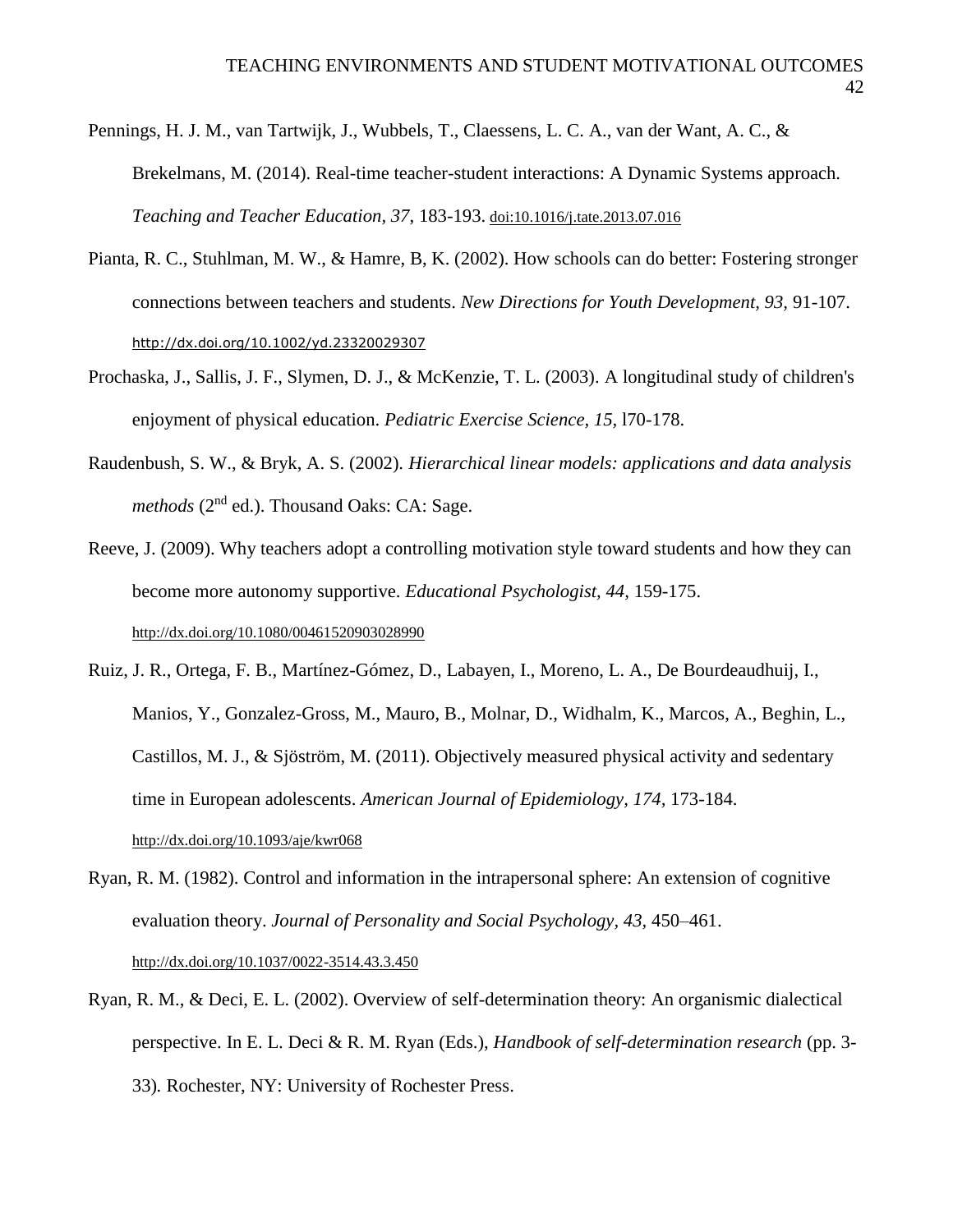- Shim, S., & Ryan, A. (2005). Changes in self-efficacy, challenge avoidance, and intrinsic value in response to grades: The role of achievement goals. *The Journal of Experimental Education, 73,* 333-349. <http://dx.doi.org/10.3200/JEXE.73.4.333-349>
- Skinner, E. A., & Belmont, M. J. (1993). Motivation in the classroom: Reciprocal Effects of Teacher Behavior and student engagement across the school year. *Journal of Educational Psychology, 85,* 571-581. <http://dx.doi.org/10.1037/0022-0663.85.4.571>
- Soenens, B., Sierens, E., Vansteenkiste, M., Goossens, L., & Dochy, F. (2012). Psychologically controlling teaching: Examining outcomes, antecedents, and mediators. *Journal of Educational Psychology*, *104*, 108-120. <http://dx.doi.org/10.1037/a0025742>
- Soenens, B., & Vansteenkiste, M. (2010). A theoretical upgrade of the concept of parental psychological control: Proposing new insights on the basis of self-determination theory. *Developmental Review, 30,* 74–99. <http://dx.doi.org/10.1016/j.dr.2009.11.001>
- Subramaniam, P. R., & Silverman, S. (2007). Middle school students' attitudes toward Physical Education. *Teaching and Teacher Education, 23*, 602-611. http://dx.doi.org/10.1016/j.tate.2007.02.003
- Tessier, D., Sarrazin, P., & Ntoumanis, N. (2008). The effects of an experimental programme to support students' autonomy on the overt behaviors of physical education teachers. *European Journal of Psychology of Education, 23,* 239-253. <http://dx.doi.org/10.1007/BF03172998>
- Tessier, D., Sarrazin, P., & Ntoumanis, N. (2010). The effects of a program intended to support students' needs on the overt behaviors of teachers, and students' self-determined motivation and engagement in physical education. *Contemporary Educational Psychology, 35,* 242-253. <http://dx.doi.org/10.1016/j.cedpsych.2010.05.005>
- Troiano, R. P., Berrigan, D., Dodd, K. W., Mâsse, L. C., Tilert, T., & McDowell, M. (2008). Physical Activity in the United States Measured by Accelerometer. *Medicine and Science in Sports and Exercise, 40,* 181-188. <http://dx.doi.org/10.1249/mss.0b013e31815a51b3>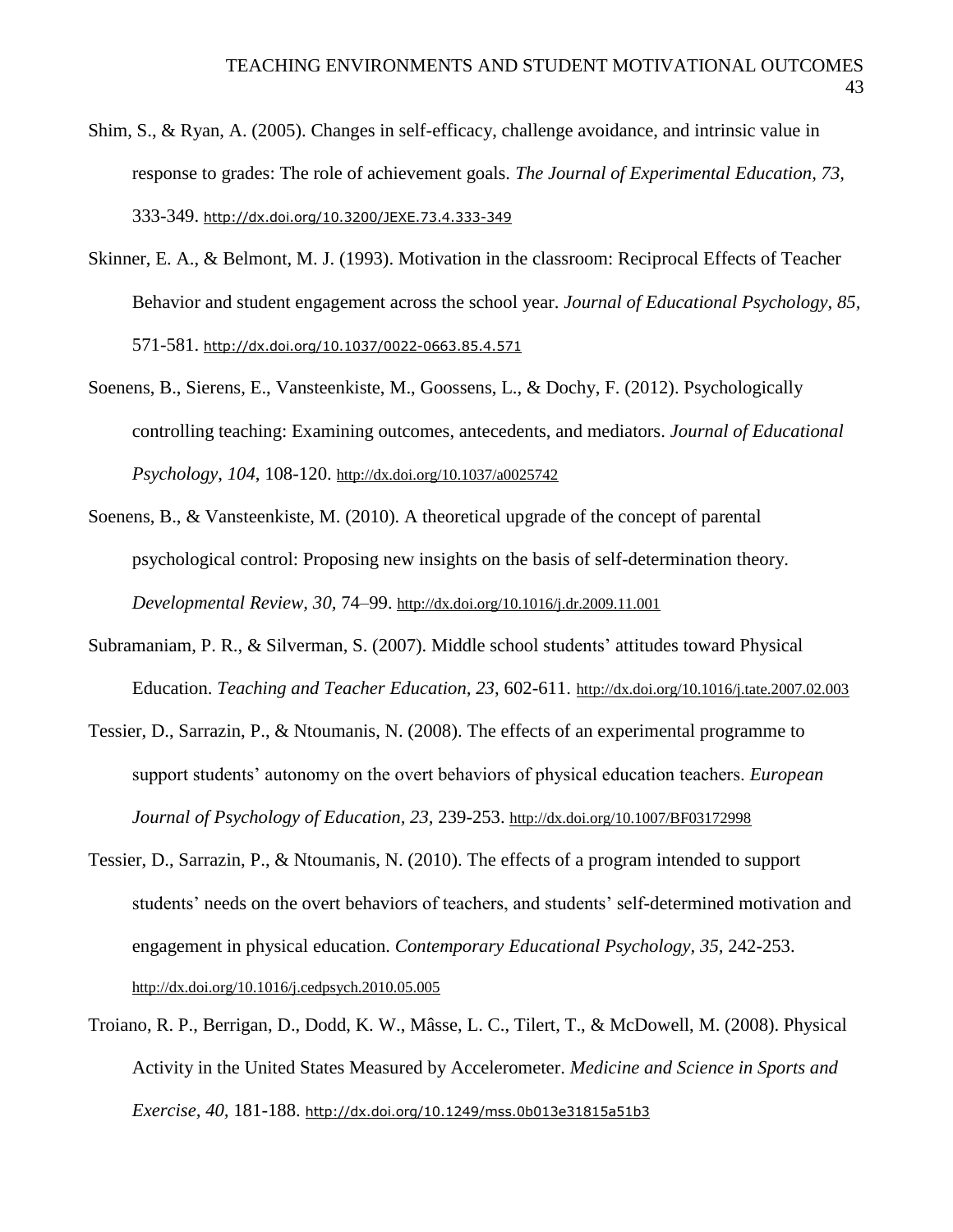- Tsai, Y.-M., Kunter, M., Lüdtke, O., Trautwein, U., & Ryan, R. M. (2008). What makes lessons interesting? The role of situational and individual factors in three school subjects. *Journal of Educational Psychology, 100*, 460-472. doi:10.1037/0022-0663.100.2.460
- Van den Berghe, L., Soenens, B., Vansteenkiste, M., Aelterman, N., Cardon, G., Tallir, I. B., & Haerens, L. (2013). Observed need-supportive and need-thwarting teaching behavior in physical education: Do teachers' motivational orientations matter? *Psychology for Sport and Exercise, 14,* 650-661. <http://dx.doi.org/10.1016/j.psychsport.2013.04.006>
- Vansteenkiste, M., & Ryan, R. M. (2013). On psychological growth and vulnerability: Basic psychological need satisfaction and need frustration as a unifying principle. *Journal of Psychotherapy Integration, 23,* 263-280. <http://dx.doi.org/10.1037/a0032359>
- Vansteenkiste, M., Sierens, E., Goossens, L., Soenens, B., Dochy, F., Mouratidid, A., Aelterman, N., Haerens, L. & Beyer, W. (2012). Identifying configurations of perceived teacher autonomy support and structure: Associations with self-regulated learning, motivation and problem behavior. *Learning and Instruction, 22, 431-439.*
- Van Petegem, S., Soenens, B., Vansteenkiste, M., & Beyers, W. (2015). Rebels With a Cause? Adolescent Defiance From the Perspective of Reactance Theory and Self-Determination Theory. *Child Development, 86, 903-918.* doi:10.1111/cdev.12355
- Verstuyf, J., Vansteenkiste, M., Soenens, B., Boone, L., & Mouratidis, A. (2013). Daily ups and downs in women's binge eating symptoms: The role of basic psychological needs, general self-control, and emotional eating. *Journal of Social and Clinical Psychology, 32,* 335–361. <http://dx.doi.org/10.1521/jscp.2013.32.3.335>
- Vlachopoulos, S. P., Katartzi, E. S., Kontou, M. G., Moustaka, F. C., & Goudas, M. (2011). The revised perceived locus of causality in physical education scale: Psychometric evaluation among youth. *Psychology of Sport and Exercise, 12*, 583-592. <http://dx.doi.org/10.1016/j.psychsport.2011.07.003>